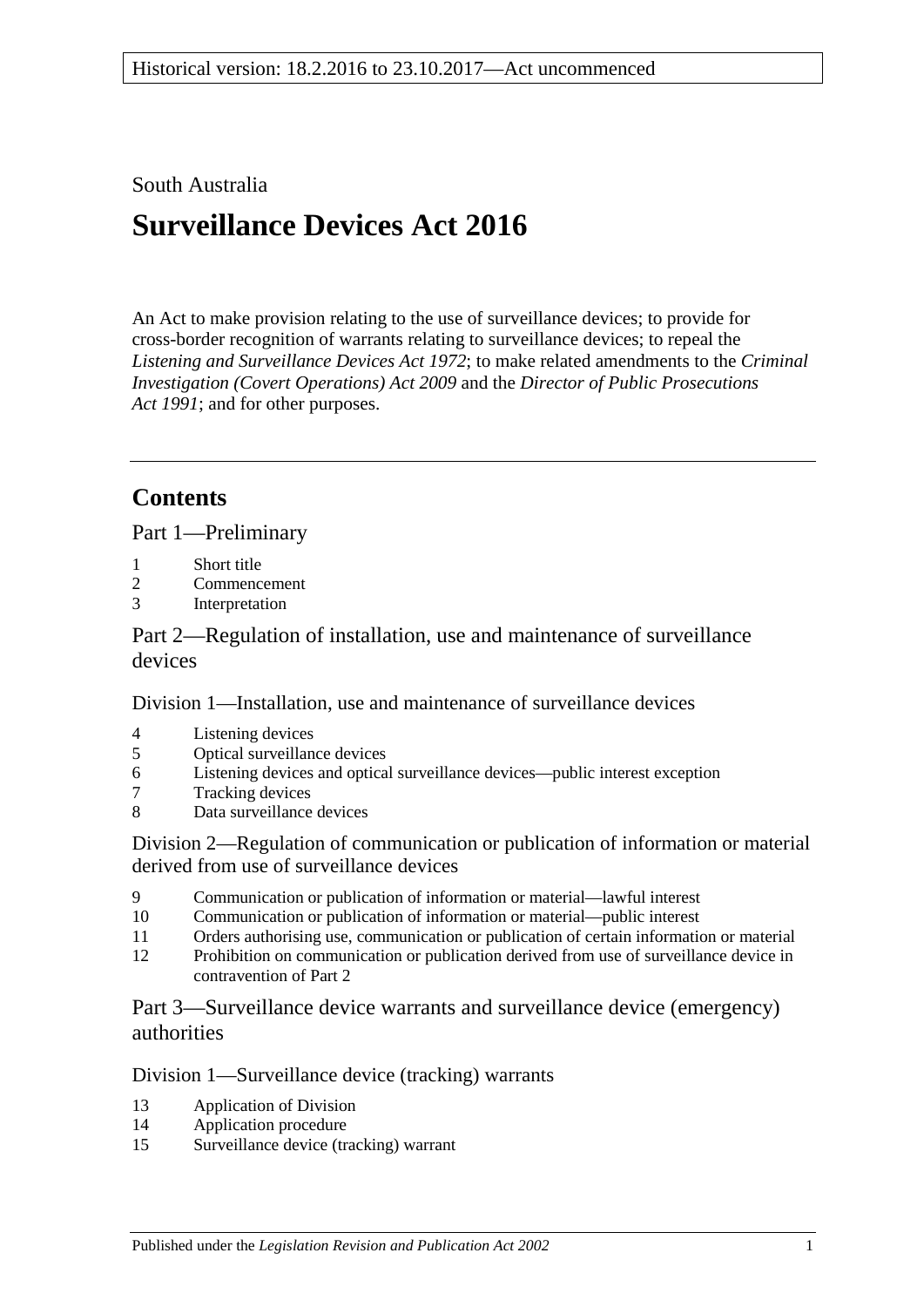#### Division [2—Surveillance device \(general\) warrants](#page-18-0)

- 16 [Application of Division](#page-18-1)<br>17 Isual application proces
- [Usual application procedure](#page-19-0)
- 18 [Remote application procedure](#page-19-1)<br>19 Surveillance device (general) y
- [Surveillance device \(general\) warrant](#page-21-0)

#### Division [3—Surveillance device \(emergency\) authorities](#page-23-0)

- 20 [Application procedure](#page-23-1)<br>21 Surveillance device (er
- 21 [Surveillance device \(emergency\) authority](#page-24-0)<br>22 Application for confirmation of surveillance
- [Application for confirmation of surveillance device \(emergency\) authority etc](#page-26-0)
- 23 [Confirmation of surveillance device \(emergency\) authority etc](#page-27-0)

#### Division 4—Recognition [of corresponding warrants and authorities](#page-28-0)

- 24 [Corresponding warrants](#page-28-1)<br>25 Corresponding emergency
- [Corresponding emergency authorities](#page-28-2)

#### Division [5—Miscellaneous](#page-28-3)

- 26 [Management of records relating to surveillance device warrants etc](#page-28-4)<br>27 I. imitations on use of information or material derived under this Par
- [Limitations on use of information or material derived under this Part](#page-28-5)

#### Part [4—Register, reports and records](#page-29-0)

- 
- 28 [Interpretation](#page-29-1)<br>29 Register [Register](#page-29-2)
- 30 [Reports and records](#page-31-0)<br>31 Control by investiga
- [Control by investigating agencies of certain records, information and material](#page-34-0)
- 32 [Inspection of records](#page-35-0)
- 33 [Powers of review agency](#page-35-1)

#### Part [5—Miscellaneous](#page-36-0)

- 34 [Offence to wrongfully disclose information](#page-36-1)
- 35 [Delegation](#page-37-0)
- 36 [Possession etc of declared surveillance device](#page-37-1)
- 37 [Power to seize surveillance devices etc](#page-38-0)
- 38 [Imputing conduct to bodies corporate](#page-39-0)<br>39 Evidence
- **[Evidence](#page-39-1)**
- 40 [Forfeiture of surveillance devices](#page-39-2)
- 41 [Regulations](#page-39-3)

### Schedule [1—Related amendments, repeal and transitional provisions](#page-40-0)

#### Part 1—Preliminary

1 [Amendment provisions](#page-40-1)

### Part 2—Amendment of *Criminal Investigation (Covert Operations) Act 2009*

2 [Amendment of section](#page-40-2) 3—Interpretation

### Part 3—Amendment of *Director of Public Prosecutions Act 1991*

3 [Amendment of section](#page-40-3) 12—Annual reports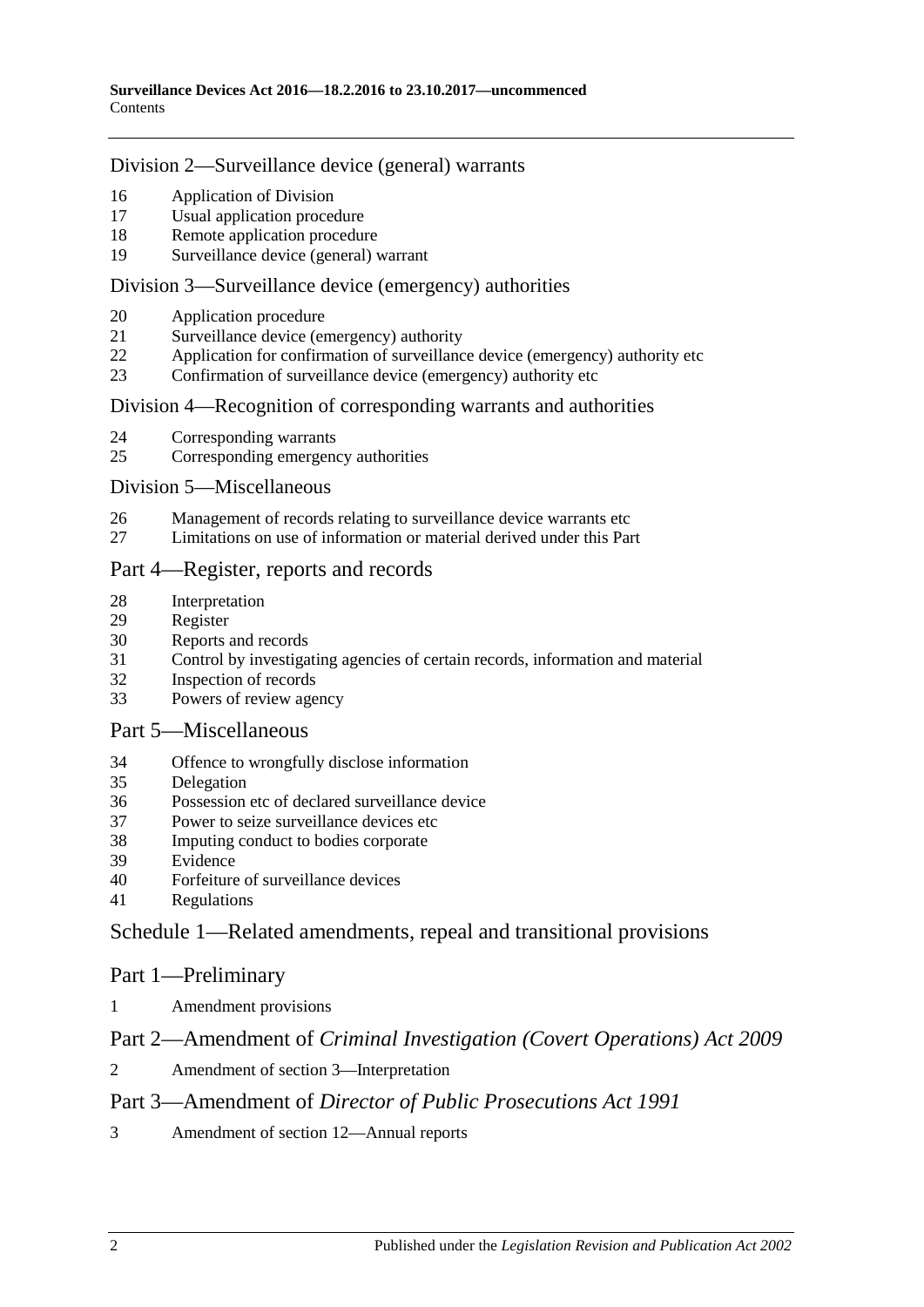Part 4—Repeal and transitional provisions

4 [Repeal and transitional provisions](#page-40-4)

[Legislative history](#page-42-0)

## <span id="page-2-0"></span>**The Parliament of South Australia enacts as follows:**

## **Part 1—Preliminary**

### <span id="page-2-1"></span>**1—Short title**

This Act may be cited as the *Surveillance Devices Act 2016*.

#### <span id="page-2-2"></span>**2—Commencement**

This Act will come into operation on a day to be fixed by proclamation.

### <span id="page-2-3"></span>**3—Interpretation**

(1) In this Act, unless the contrary intention appears—

*ACC* means the Australian Crime Commission;

*associated equipment*, in relation to a surveillance device, means equipment or things used for, or in connection with, the operation of the device;

*business day* means any day other than a Saturday, Sunday or public holiday;

*chief officer* of an investigating agency means—

- (a) in the case of SA Police—the Commissioner of Police; or
- (b) in the case of the Independent Commissioner Against Corruption—the Independent Commissioner Against Corruption; or
- (c) in the case of the ACC—the Chief Executive Officer of the ACC; or
- (d) in the case of any other investigating agency—the person responsible under the legislation establishing the agency for the control and management of the agency;

*code name*—see [subsection](#page-8-3) (2) and [sections](#page-22-0) 19(3) and [21\(3\);](#page-25-0)

*corresponding emergency authority* means an authority in the nature of a surveillance device (emergency) authority under this Act issued under a corresponding law of a participating jurisdiction in relation to an offence against the law of that jurisdiction corresponding to a serious offence;

*corresponding law* means a law of another jurisdiction declared by the regulations to correspond to this Act;

*corresponding warrant* means a warrant in the nature of a surveillance device warrant under this Act issued under a corresponding law of a participating jurisdiction in relation to an offence against the law of that jurisdiction corresponding to a serious offence;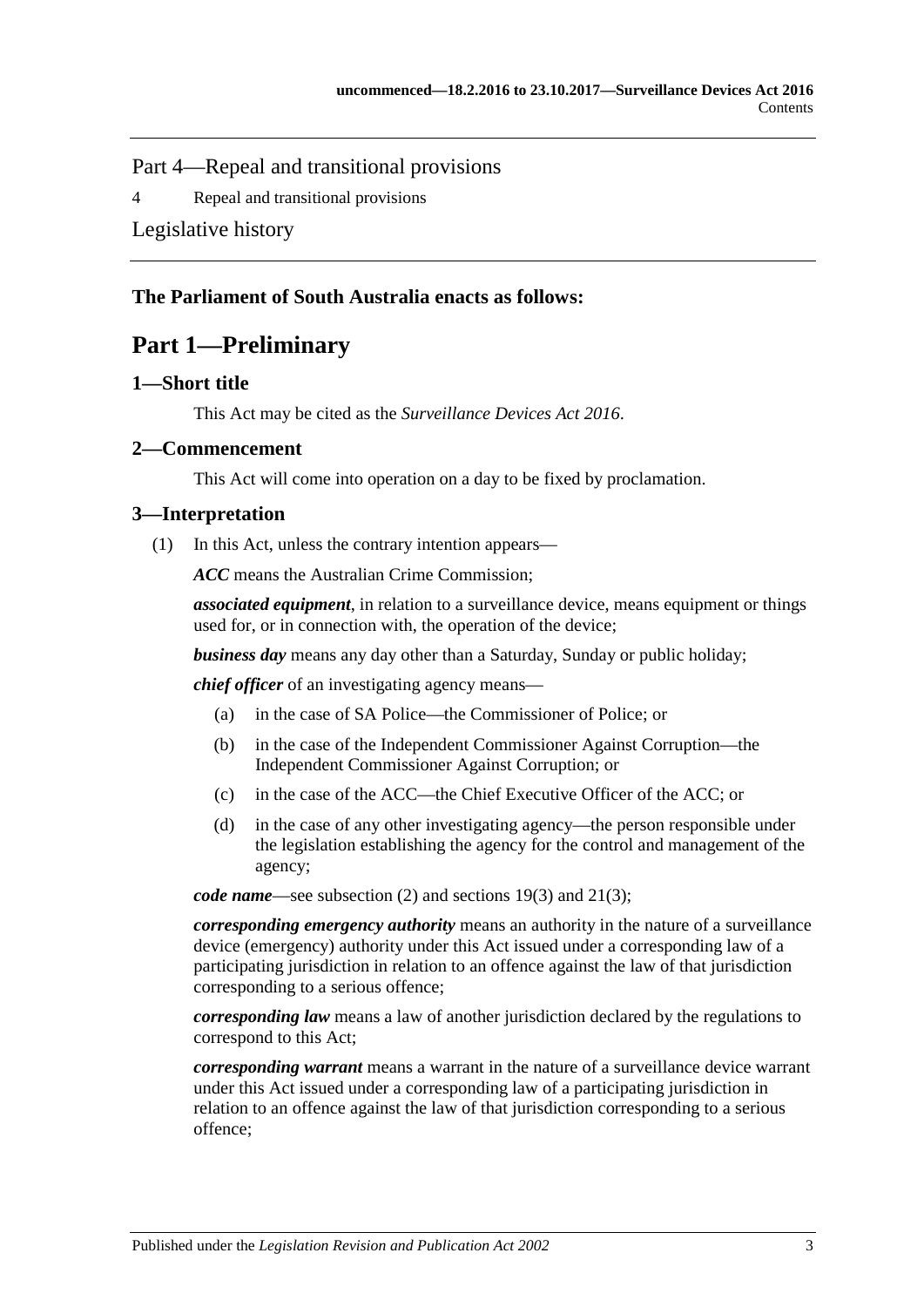#### *data surveillance device* means—

- (a) a program or device capable of being used to access, track, monitor or record the input of information into, or the output of information from, a computer; and
- (b) associated equipment (if any),

but does not include a device, or device of a class or kind, excluded from the ambit of this definition by the regulations;

*declared surveillance device* means a surveillance device or a surveillance device of a class or kind to which for the time being [section](#page-37-1) 36 applies;

#### *duplicate surveillance device (general) warrant*—see section [18\(2\)\(e\);](#page-20-0)

*investigating agency* means—

- (a) SA Police; or
- (b) the Independent Commissioner Against Corruption; or
- (c) the ACC; or
- (d) an enforcement agency within the meaning of the *Telecommunications (Interception and Access) Act 1979* of the Commonwealth (an *enforcement agency*); or
- (e) a police force of a participating jurisdiction;

*judge* means a judge of the Supreme Court of South Australia;

*jurisdiction* means the Commonwealth or a State or Territory of the Commonwealth;

#### *listening device* means—

- (a) a device capable of being used to listen to or record a private conversation or words spoken to or by any person in private conversation (whether or not the device is also capable of operating as some other kind of surveillance device); and
- (b) associated equipment (if any),

but does not include—

- (c) a device being used to assist a person with impaired hearing to hear sounds ordinarily audible to the human ear; or
- (d) a device, or device of a class or kind, excluded from the ambit of this definition by the regulations;

*maintain*, in relation to a surveillance device, includes—

- (a) adjust, relocate, repair or service the device; and
- (b) replace a faulty device;

*media organisation* means an organisation whose activities consist of or include the collection, preparation for dissemination or dissemination of the following material for the purpose of making it available to the public:

(a) material having the character of news, current affairs, information or a documentary;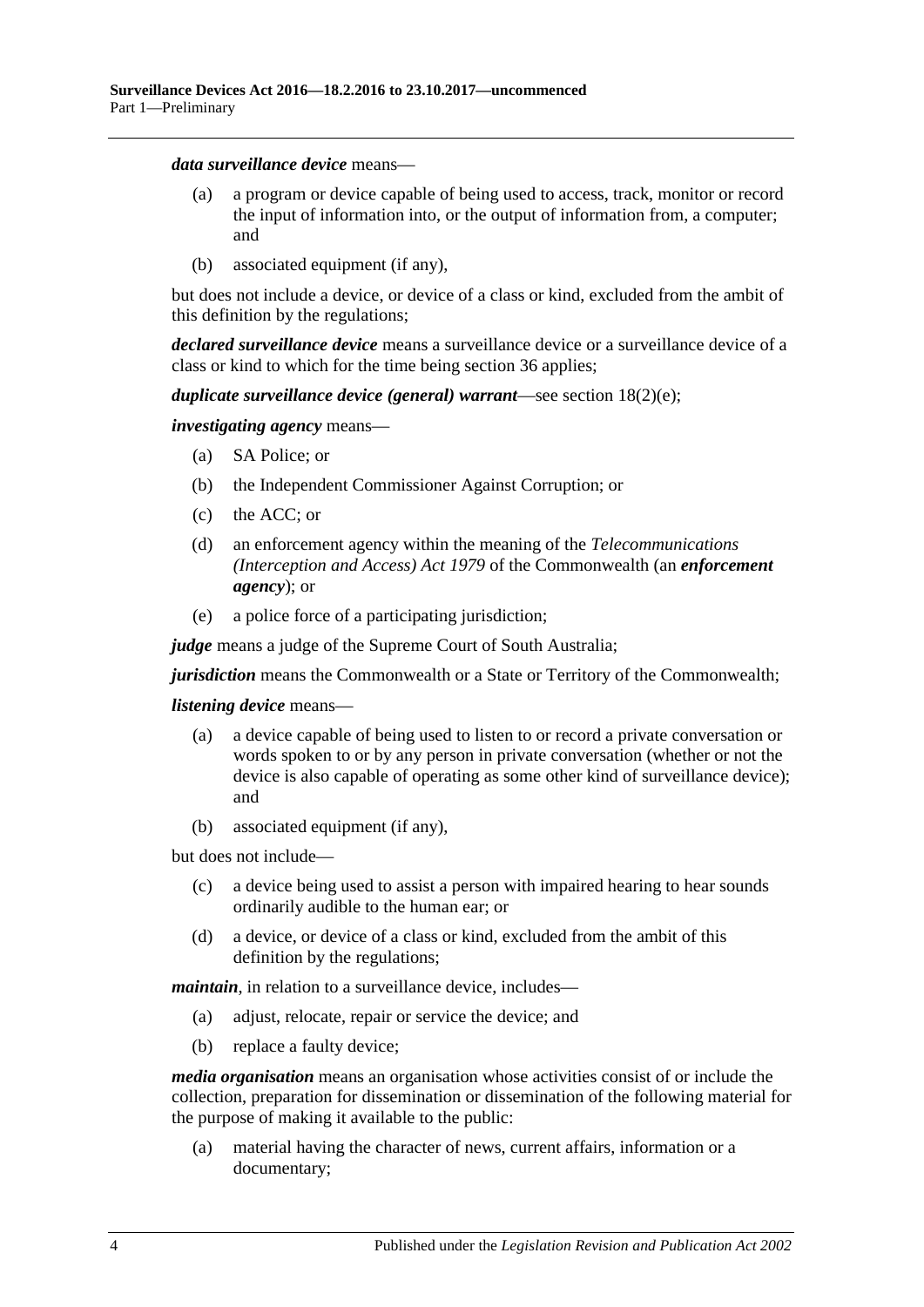(b) material consisting of commentary or opinion on, or analysis of, news, current affairs, information or a documentary;

*member of the staff of the ACC* has the same meaning as in the *Australian Crime Commission Act 2002* of the Commonwealth;

*officer of an investigating agency* or *officer* means—

- (a) in the case of SA Police—a police officer or a police officer (however described) of another jurisdiction seconded to SA Police; or
- (b) in the case of the Independent Commissioner Against Corruption—an investigator under the *[Independent Commissioner Against Corruption](http://www.legislation.sa.gov.au/index.aspx?action=legref&type=act&legtitle=Independent%20Commissioner%20Against%20Corruption%20Act%202012)  Act [2012](http://www.legislation.sa.gov.au/index.aspx?action=legref&type=act&legtitle=Independent%20Commissioner%20Against%20Corruption%20Act%202012)*; or
- (c) in the case of the ACC—a member of the Board of the ACC or a member of the staff of the ACC who is a member of the Australian Federal Police or the police force of a State or Territory of the Commonwealth; or
- (d) in the case of a police force of a participating jurisdiction—a police officer (however described) who is a member of that police force or a police officer (however described) of another jurisdiction seconded to that police force; or
- (e) in the case of an enforcement agency—a person authorised under the *Telecommunications (Interception and Access) Act 1979* of the Commonwealth to apply for a warrant under that Act;

#### *optical surveillance device* means—

- (a) a device capable of being used to observe or record visually (whether for still or moving pictures) a person, place or activity; and
- (b) associated equipment (if any),

but does not include—

- (c) spectacles, contact lenses or a similar device used by a person with impaired vision to lessen or overcome that impairment; or
- (d) telescopes, binoculars or similar devices; or
- (e) a device, or device of a class or kind, excluded from the ambit of this definition by the regulations;

*participating jurisdiction* means a jurisdiction in which a corresponding law is in force;

*premises* includes—

- (a) land; and
- (b) a building; and
- (c) a part of a building; and
- (d) any place, whether built on or not,

whether in or outside this State;

*principal party*, in relation to a private conversation, means a person by or to whom words are spoken in the course of the conversation;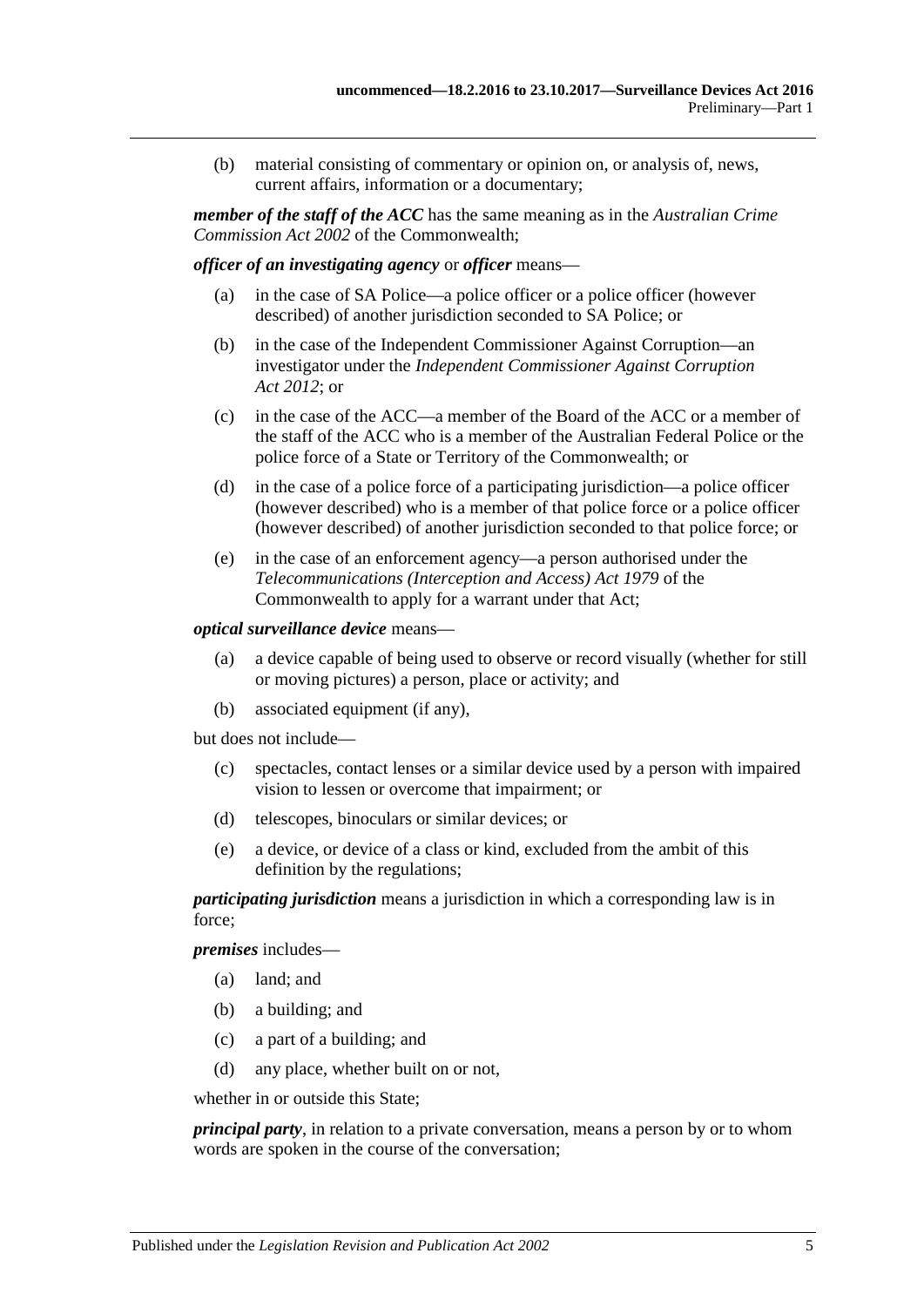*private activity* means—

- (a) an activity carried on by only 1 person in circumstances that may reasonably be taken to indicate that the person does not desire it to be observed by any other person, but does not include—
	- (i) an activity carried on in a public place; or
	- (ii) an activity carried on or in premises or a vehicle if the activity can be readily observed from a public place; or
	- (iii) an activity carried on in any other circumstances in which the person ought reasonably to expect that it may be observed by some other person; or
- (b) an activity carried on by more than 1 person in circumstances that may reasonably be taken to indicate that at least 1 party to the activity desires it to be observed only by the other parties to the activity, but does not include—
	- (i) an activity carried on in a public place; or
	- (ii) an activity carried on or in premises or a vehicle if the activity can be readily observed from a public place; or
	- (iii) an activity carried on in any other circumstances in which a party to the activity ought reasonably to expect that it may be observed by a person who is not a party to the activity;

*private conversation* means a conversation carried on in circumstances that may reasonably be taken to indicate that at least 1 party to the conversation desires it to be heard only by the other parties to the conversation (but does not include a conversation made in circumstances in which all parties to the conversation ought reasonably to expect that it may be heard by a person who is not a party to the conversation);

*public place* includes—

- (a) a place to which free access is permitted to the public, with the express or tacit consent of the owner or occupier of that place; and
- (b) a place to which the public are admitted on payment of money, the test of admittance being the payment of money only; and
- (c) a road, street, footway, court, alley or thoroughfare which the public are allowed to use, even though that road, street, footway, court, alley or thoroughfare is on private property;

*relevant investigation* means any of the following investigations:

- (a) an investigation of an offence (whether under the law of this State or another jurisdiction);
- (b) an investigation for the purposes of the *[Serious and Organised Crime](http://www.legislation.sa.gov.au/index.aspx?action=legref&type=act&legtitle=Serious%20and%20Organised%20Crime%20(Control)%20Act%202008)  [\(Control\) Act](http://www.legislation.sa.gov.au/index.aspx?action=legref&type=act&legtitle=Serious%20and%20Organised%20Crime%20(Control)%20Act%202008) 2008*;
- (c) an investigation for the purposes of the *[Serious and Organised Crime](http://www.legislation.sa.gov.au/index.aspx?action=legref&type=act&legtitle=Serious%20and%20Organised%20Crime%20(Unexplained%20Wealth)%20Act%202009)  [\(Unexplained Wealth\) Act](http://www.legislation.sa.gov.au/index.aspx?action=legref&type=act&legtitle=Serious%20and%20Organised%20Crime%20(Unexplained%20Wealth)%20Act%202009) 2009*;
- (d) an investigation for the purposes of a proceeding for the confiscation or forfeiture of property or for the imposition of a pecuniary penalty;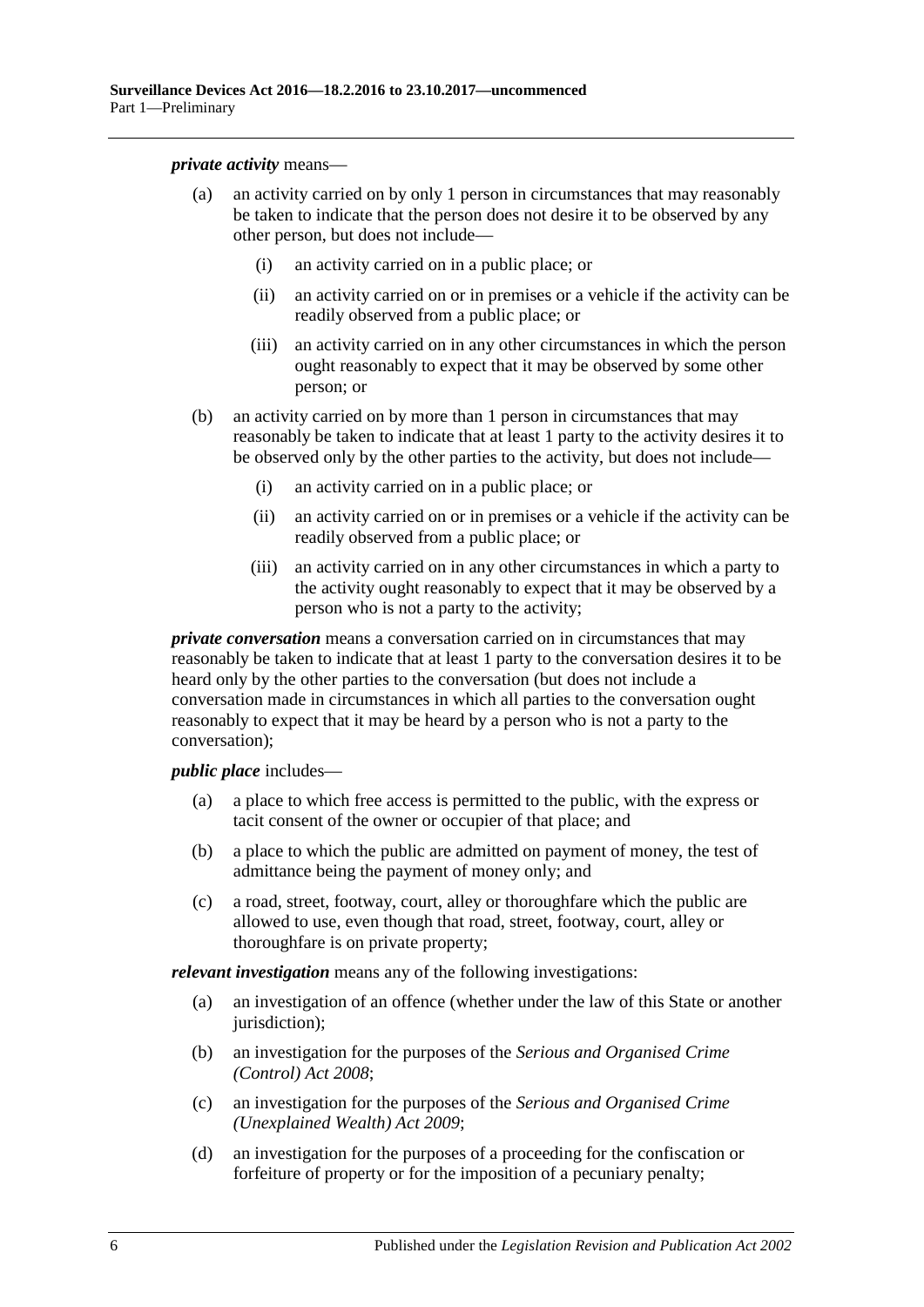(e) an investigation of alleged misbehaviour or improper conduct of a member of a police force or an officer or employee of the State or another jurisdiction;

*relevant action or proceeding* means any of the following actions or proceedings (whether under the law of this State or another jurisdiction):

- (a) a prosecution of an offence;
- (b) an application for bail;
- (c) an application for a warrant or authority under this Act or any other Act or law;
- (d) the making, variation or revocation of a public safety order under the *[Serious](http://www.legislation.sa.gov.au/index.aspx?action=legref&type=act&legtitle=Serious%20and%20Organised%20Crime%20(Control)%20Act%202008)  [and Organised Crime \(Control\) Act](http://www.legislation.sa.gov.au/index.aspx?action=legref&type=act&legtitle=Serious%20and%20Organised%20Crime%20(Control)%20Act%202008) 2008*;
- (e) an application for a declaration or order under the *[Serious and Organised](http://www.legislation.sa.gov.au/index.aspx?action=legref&type=act&legtitle=Serious%20and%20Organised%20Crime%20(Control)%20Act%202008)  [Crime \(Control\) Act](http://www.legislation.sa.gov.au/index.aspx?action=legref&type=act&legtitle=Serious%20and%20Organised%20Crime%20(Control)%20Act%202008) 2008* (or an Act of another jurisdiction prescribed for the purposes of this paragraph);
- (f) the giving of an authorisation by the DPP under the *[Serious and Organised](http://www.legislation.sa.gov.au/index.aspx?action=legref&type=act&legtitle=Serious%20and%20Organised%20Crime%20(Unexplained%20Wealth)%20Act%202009)  [Crime \(Unexplained Wealth\) Act](http://www.legislation.sa.gov.au/index.aspx?action=legref&type=act&legtitle=Serious%20and%20Organised%20Crime%20(Unexplained%20Wealth)%20Act%202009) 2009*;
- (g) an application under the *[Serious and Organised Crime \(Unexplained Wealth\)](http://www.legislation.sa.gov.au/index.aspx?action=legref&type=act&legtitle=Serious%20and%20Organised%20Crime%20(Unexplained%20Wealth)%20Act%202009)  Act [2009](http://www.legislation.sa.gov.au/index.aspx?action=legref&type=act&legtitle=Serious%20and%20Organised%20Crime%20(Unexplained%20Wealth)%20Act%202009)*;
- (h) the confiscation or forfeiture of property or the imposition of a pecuniary penalty;
- (i) the taking of evidence on commission for use in criminal proceedings originating in Australia;
- (j) the extradition or transfer of a person to or from Australia or a State or Territory of the Commonwealth;
- (k) a police disciplinary proceeding;
- (l) a proceeding relating to alleged misbehaviour, or alleged improper conduct, of a police officer (however described), or an officer or employee, of the State or another jurisdiction;

#### *responsible officer*—

- (a) in relation to a surveillance device warrant—means the officer primarily responsible for executing the warrant; and
- (b) in relation to a surveillance device (emergency) authority—means the officer primarily responsible for exercising the powers under the authority;

*review agency* for an investigating agency means—

- (a) for SA Police—the Police Ombudsman; or
- (b) for the Independent Commissioner Against Corruption—a person who is independent of the Commissioner and is appointed by the Governor as the review agency;

#### *SA Police* means South Australia Police;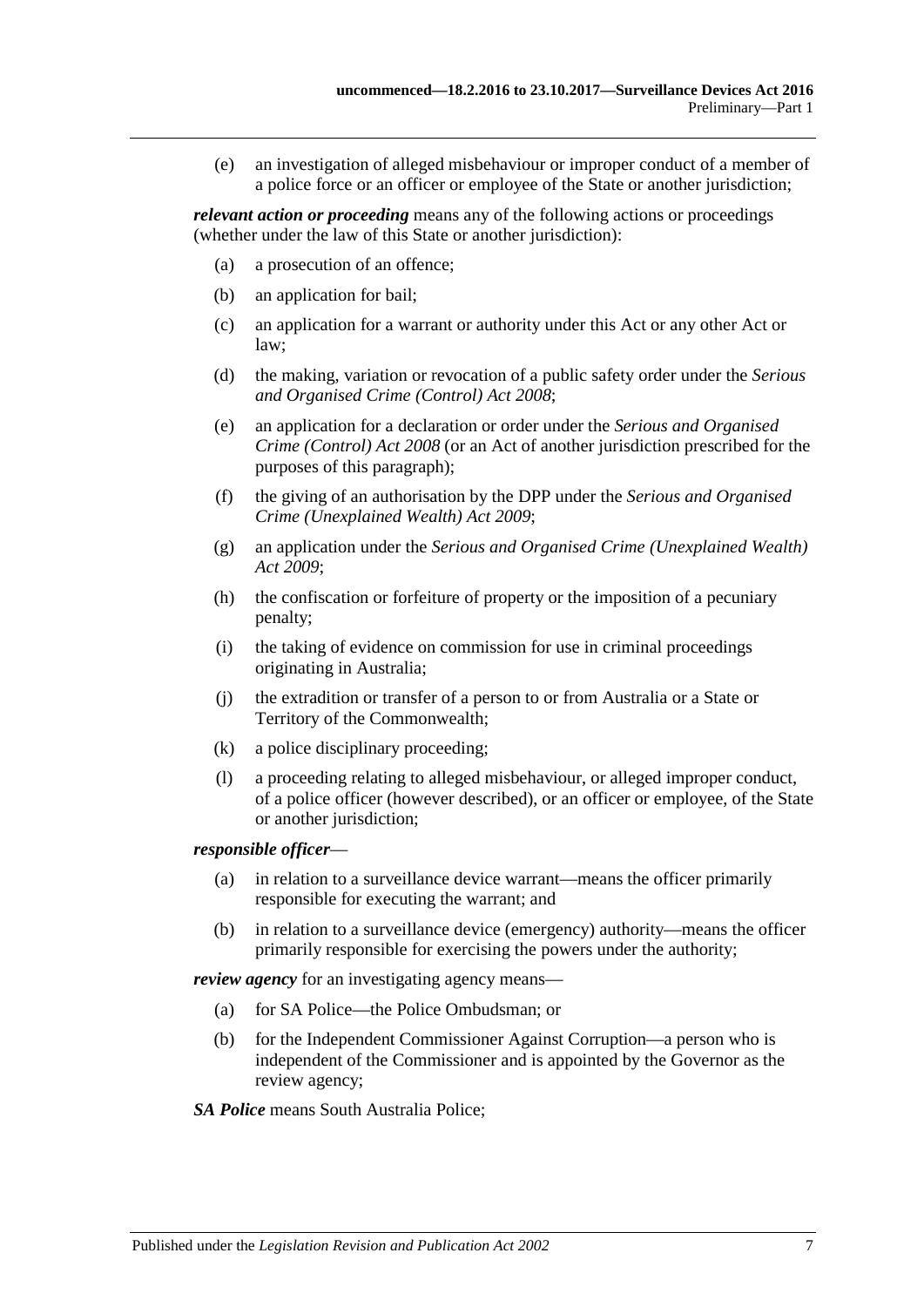*serious drug offence* means—

- (a) an offence against Part 5 Division 2 or 3 of the *[Controlled Substances](http://www.legislation.sa.gov.au/index.aspx?action=legref&type=act&legtitle=Controlled%20Substances%20Act%201984)  Act [1984](http://www.legislation.sa.gov.au/index.aspx?action=legref&type=act&legtitle=Controlled%20Substances%20Act%201984)* or a substantially similar offence against a corresponding previous enactment; or
- (b) an offence against a law of the Commonwealth dealing with the unlawful importation of drugs into Australia; or
- (c) a conspiracy to commit, or an attempt to commit, such an offence;

*serious offence* means—

- (a) a serious drug offence; or
- (b) any of the following offences:
	- (i) an offence for which a maximum penalty prescribed is, or includes, imprisonment for at least 3 years;
	- (ii) a conspiracy to commit, or an attempt to commit, such an offence; or
	- (iii) an offence—
		- (A) of aiding or abetting, counselling or procuring any such offence; or
		- (B) of being an accessory after the fact to any such offence; or
- (c) an offence against the law of another jurisdiction corresponding to an offence referred to in a preceding paragraph;

*surveillance device* means—

- (a) a listening device; or
- (b) an optical surveillance device; or
- (c) a tracking device; or
- (d) a data surveillance device; or
- (e) a device that is a combination of any of the devices referred to in a preceding paragraph; or
- (f) a device of a class or kind prescribed by the regulations;

*surveillance device (emergency) authority* means a surveillance device (emergency) authority granted under Part [3 Division](#page-23-0) 3;

*surveillance device warrant* means—

- (a) a surveillance device (tracking) warrant; or
- (b) a surveillance device (general) warrant;

*surveillance device (general) warrant* means a warrant issued under [Part](#page-18-0) 3 [Division](#page-18-0) 2;

*surveillance device (tracking) warrant* means a warrant issued under [Part](#page-16-1) 3 [Division](#page-16-1) 1;

*telephone* includes any telecommunication device;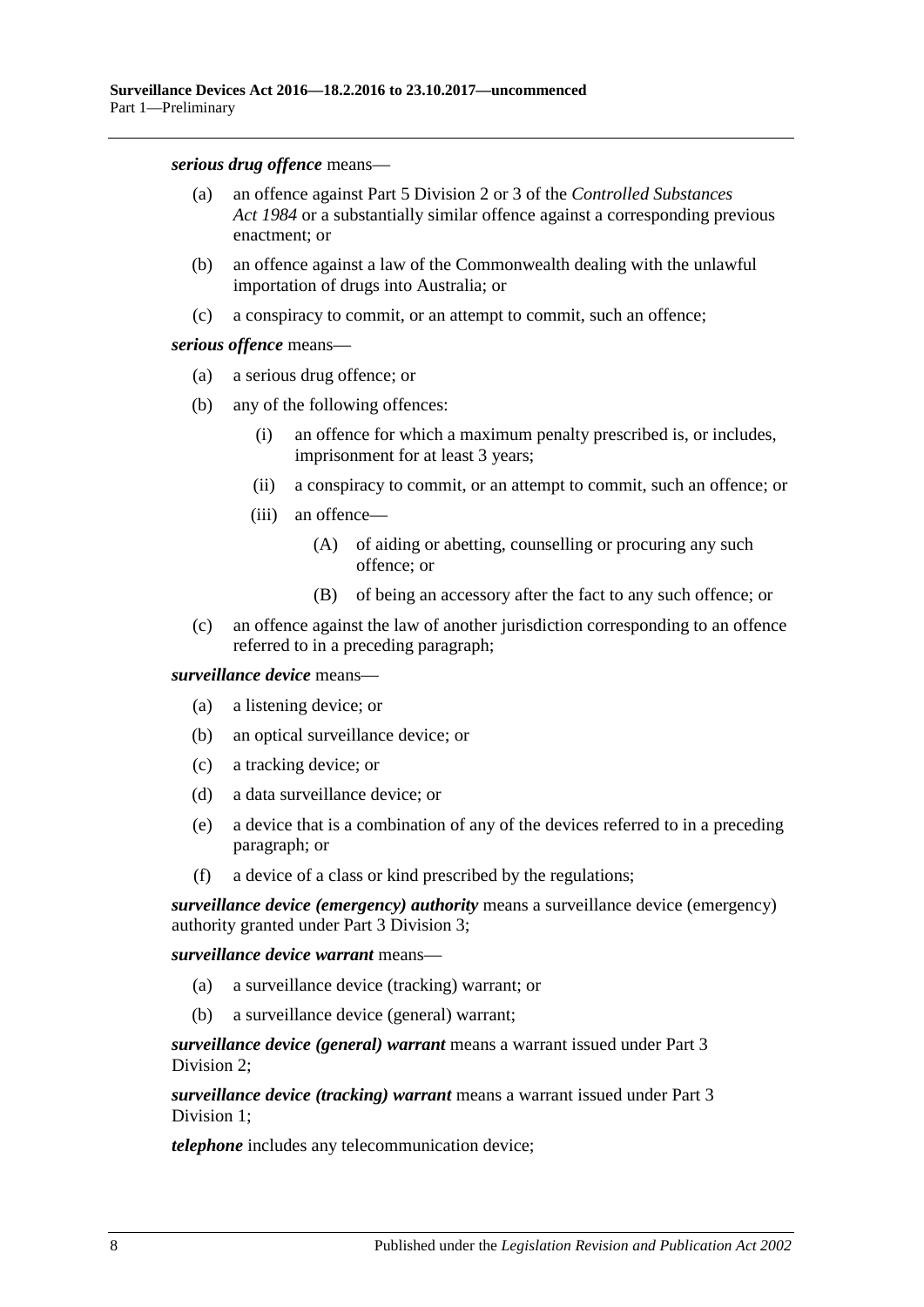*tracking device* means—

- (a) a device capable of being used to determine the geographical location of a person, vehicle or thing; and
- (b) associated equipment (if any),

but does not include a device, or device of a class or kind, excluded from the ambit of this definition by the regulations;

*vehicle* includes any vessel or aircraft.

<span id="page-8-3"></span>(2) For the purposes of this Act, a *code name* for an officer in respect of a surveillance device warrant or surveillance device (emergency) authority means a unique identifier specified in the warrant or authority (as the case may be) instead of the officer's name.

## <span id="page-8-0"></span>**Part 2—Regulation of installation, use and maintenance of surveillance devices**

### <span id="page-8-1"></span>**Division 1—Installation, use and maintenance of surveillance devices**

#### <span id="page-8-4"></span><span id="page-8-2"></span>**4—Listening devices**

- (1) Subject to this section and [section](#page-12-0) 6, a person must not knowingly install, use or cause to be used, or maintain, a listening device—
	- (a) to overhear, record, monitor or listen to a private conversation to which the person is not a party; or
	- (b) to record a private conversation to which the person is a party.

- (a) in the case of a body corporate—\$75 000;
- (b) in the case of a natural person—\$15 000 or imprisonment for 3 years.
- <span id="page-8-5"></span>(2) [Subsection](#page-8-4) (1) does not apply—
	- (a) to the use of a listening device by a party to a private conversation to record the conversation if—
		- (i) all principal parties to the conversation consent, expressly or impliedly, to the device being so used; or
		- (ii) the use of the device is reasonably necessary for the protection of the lawful interests of that person; or
	- (b) to the installation, use or maintenance of a listening device if—
		- (i) the installation, use or maintenance is authorised under this Act or any other Act or a corresponding law; or
		- (ii) the installation, use or maintenance is authorised under the *Telecommunications (Interception and Access) Act 1979*, or another law, of the Commonwealth, or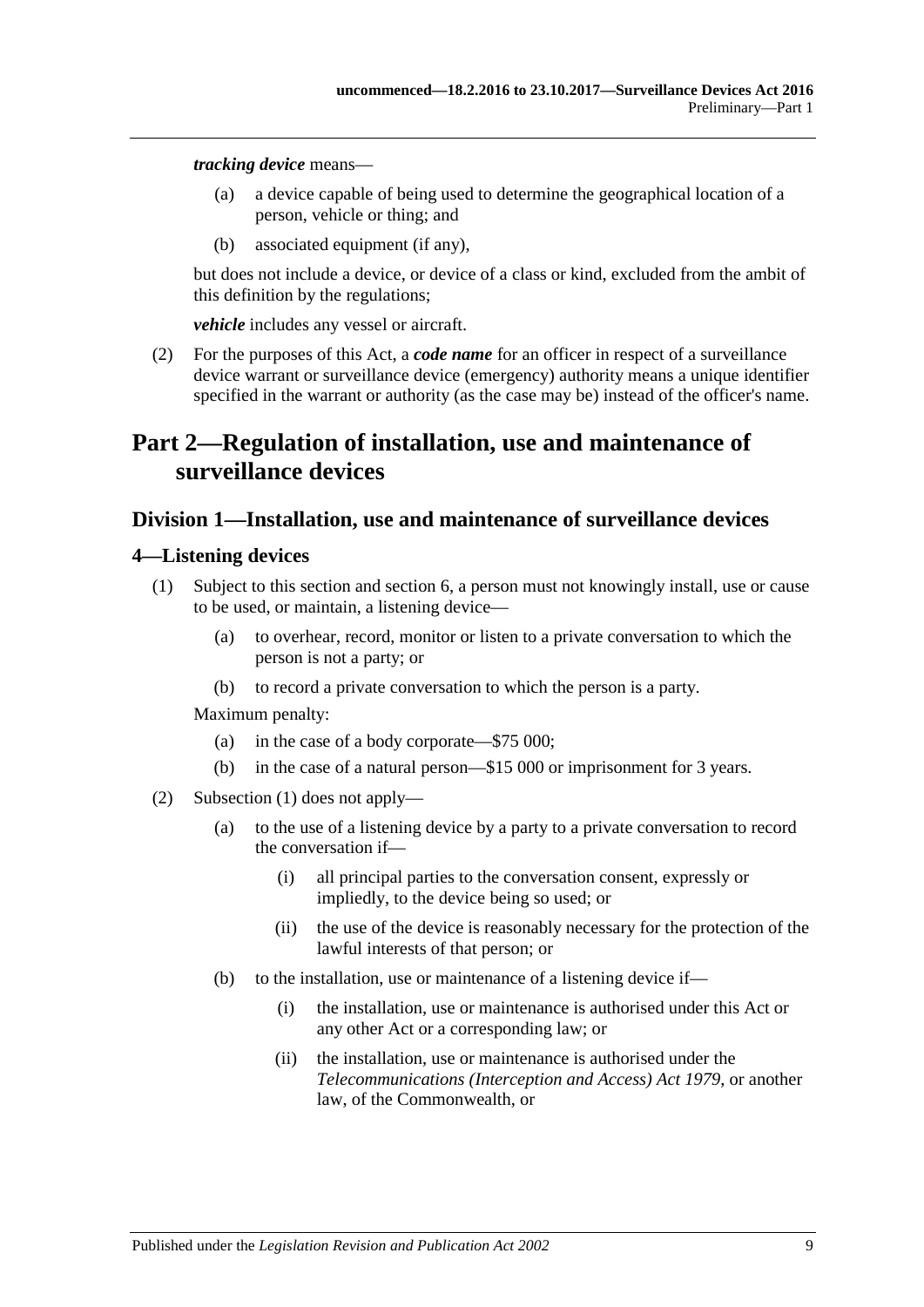- <span id="page-9-2"></span>(iii) the device is installed, used or maintained for the purposes of an approved undercover operation under Part 2 of the *[Criminal](http://www.legislation.sa.gov.au/index.aspx?action=legref&type=act&legtitle=Criminal%20Investigation%20(Covert%20Operations)%20Act%202009)  [Investigation \(Covert Operations\) Act](http://www.legislation.sa.gov.au/index.aspx?action=legref&type=act&legtitle=Criminal%20Investigation%20(Covert%20Operations)%20Act%202009) 2009* by, or on behalf of, a person who is an authorised participant in the approved undercover operation; or
- <span id="page-9-0"></span>(iv) the device is installed, used or maintained by a person who holds an investigation agent's licence under the *[Security and Investigation](http://www.legislation.sa.gov.au/index.aspx?action=legref&type=act&legtitle=Security%20and%20Investigation%20Industry%20Act%201995)  [Industry Act](http://www.legislation.sa.gov.au/index.aspx?action=legref&type=act&legtitle=Security%20and%20Investigation%20Industry%20Act%201995) 1995* that authorises the holder of the licence to perform the functions of inquiry work and—
	- (A) the device is used by the licensee in the course of his or her functions as an investigation agent; and
	- (B) the use is reasonably necessary for the protection of the lawful interests of a person; or
- <span id="page-9-1"></span>(v) the device is installed, used or maintained by a loss adjuster to whom the *[Security and Investigation Industry Act](http://www.legislation.sa.gov.au/index.aspx?action=legref&type=act&legtitle=Security%20and%20Investigation%20Industry%20Act%201995) 1995* does not apply and—
	- (A) the device is used by the loss adjuster in the course of his or her functions as a loss adjuster; and
	- (B) the use is reasonably necessary for the protection of the lawful interests of a person; or
- (c) to the installation, use or maintenance of a listening device on or within premises or a vehicle if—
	- (i) an owner or occupier of the premises or vehicle agrees to the installation, use or maintenance of the device; and
	- (ii) the installation, use or maintenance of the device is reasonably necessary for the protection of the lawful interests of the owner or occupier of the premises or vehicle, or some other person; or
- (d) to the use of a listening device to record any words spoken in connection with the execution of a surveillance device warrant or surveillance device (emergency) authority under this Act, or a warrant or other authority under any other Act or law; or
- (e) to the use of a listening device by an officer for the purpose of recording any words spoken by or to, or within the hearing of, the officer during activities carried out in the course of the officer's duties; or
- (f) to the unintentional hearing of a private conversation by means of a listening device; or
- (g) to the use of a listening device solely for the purposes of the location and retrieval of the device; or
- (h) to the installation, use or maintenance of a listening device in prescribed circumstances.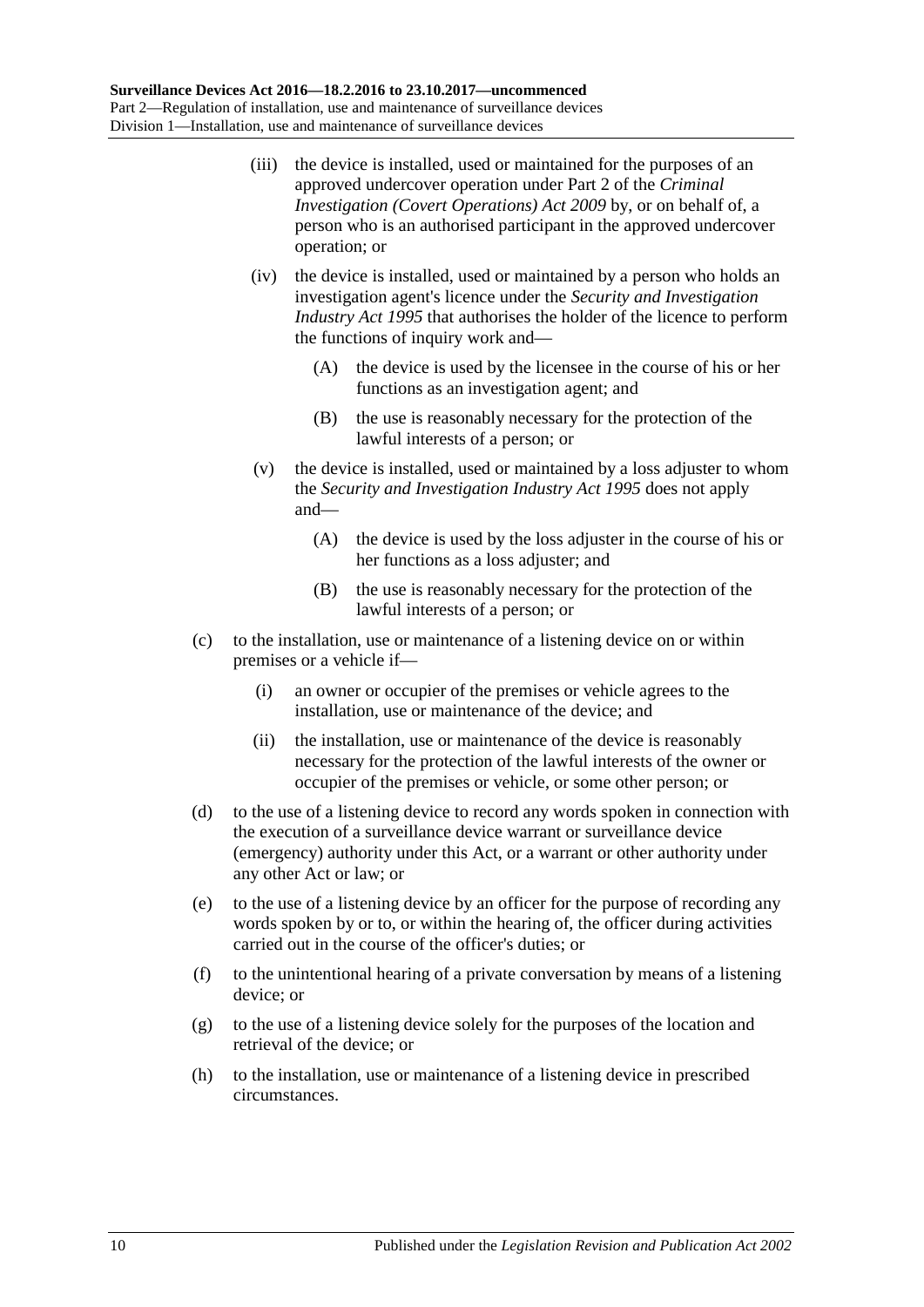- (3) An exemption from [subsection](#page-8-4) (1) that applies under [subsection](#page-8-5) (2) or [section](#page-12-0) 6 to a person in relation to the installation, use or maintenance of a listening device for the purposes of the investigation of a matter by an investigating agency extends to any other person who, for the purposes of the investigation—
	- (a) installs, uses or maintains that device; or
	- (b) overhears, records, monitors or listens to the private conversation by means of that device.

## <span id="page-10-0"></span>**5—Optical surveillance devices**

<span id="page-10-1"></span>(1) Subject to this section and [section](#page-12-0) 6, a person must not knowingly install, use or maintain an optical surveillance device on or in premises, a vehicle or any other thing, (whether or not the person has lawful possession or lawful control of the premises, vehicle or thing) to record visually or observe the carrying on of a private activity without the express or implied consent of each party to the activity.

Maximum penalty:

- (a) in the case of a body corporate—\$75 000;
- (b) in the case of a natural person—\$15 000 or imprisonment for 3 years.
- (2) Subject to this section and [section](#page-12-0) 6, a person must not knowingly install, use or maintain an optical surveillance device on or in premises, a vehicle or any other thing, to record visually or observe the carrying on of a private activity without the express or implied consent of each party to the activity and, if the installation, use or maintenance of the device involves entry onto or into the premises or vehicle, without the express or implied consent of the owner or occupier of the premises or vehicle.

Maximum penalty:

- (a) in the case of a body corporate—\$75 000;
- (b) in the case of a natural person—\$15 000 or imprisonment for 3 years.
- <span id="page-10-2"></span>(3) Subject to this section and [section](#page-12-0) 6, a person must not knowingly install, use or maintain an optical surveillance device on or in premises, a vehicle or any other thing, to record visually or observe the carrying on of a private activity without the express or implied consent of each party to the activity and, if the installation, use or maintenance of the device involves interference with the premises, vehicle or thing, without the express or implied consent of the person having lawful possession or lawful control of the premises, vehicle or thing.

- (a) in the case of a body corporate—\$75 000;
- (b) in the case of a natural person—\$15 000 or imprisonment for 3 years.
- <span id="page-10-3"></span>(4) [Subsections \(1\)](#page-10-1) to [\(3\)](#page-10-2) (inclusive) do not apply—
	- (a) to the installation, use or maintenance of an optical surveillance device if—
		- (i) the installation, use or maintenance of the device is authorised under this Act or any other Act or a corresponding law; or
		- (ii) the installation, use or maintenance of the device is authorised under a law of the Commonwealth; or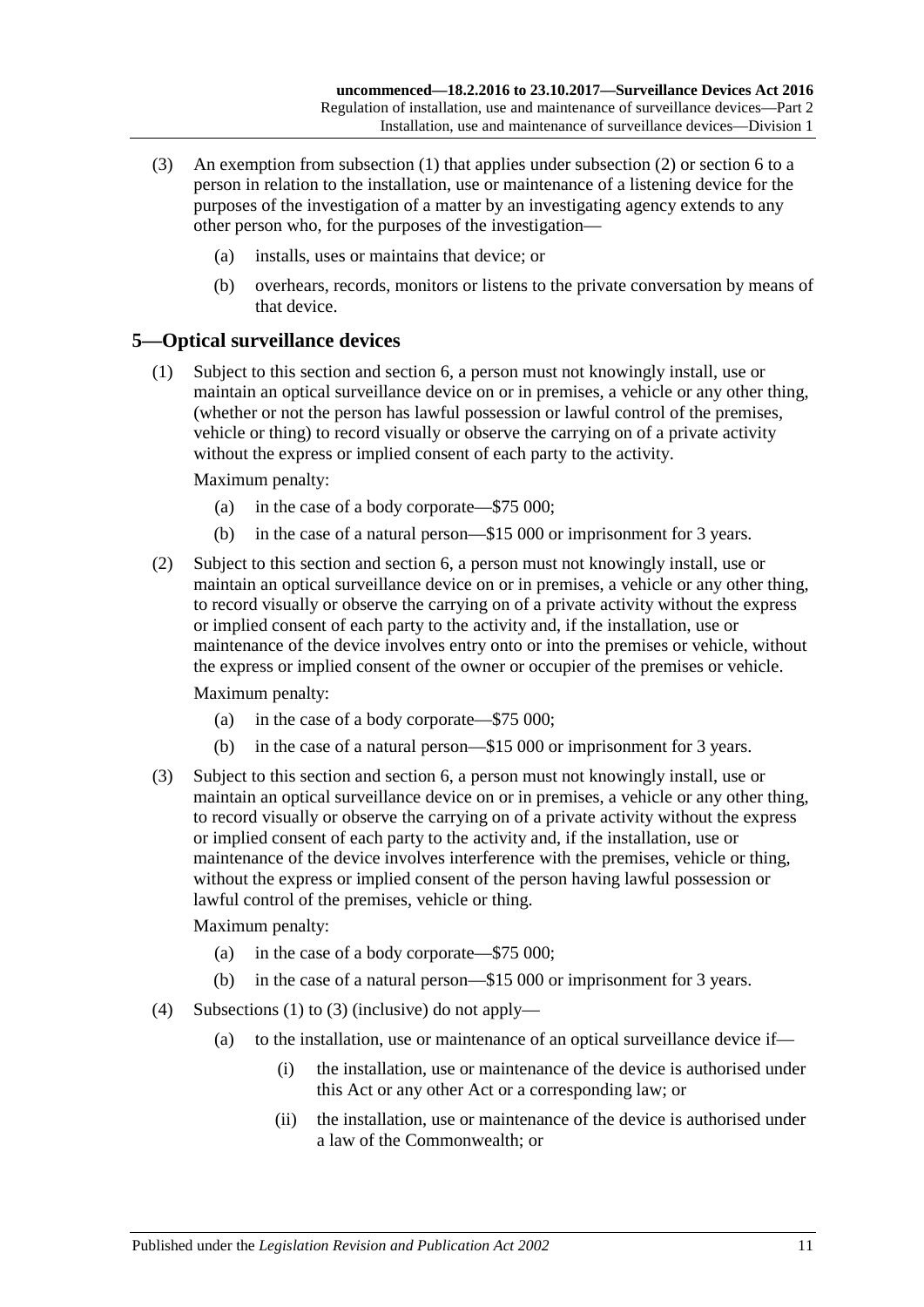- (iii) the device is installed, used or maintained for the purposes of an approved undercover operation under Part 2 of the *[Criminal](http://www.legislation.sa.gov.au/index.aspx?action=legref&type=act&legtitle=Criminal%20Investigation%20(Covert%20Operations)%20Act%202009)  [Investigation \(Covert Operations\) Act](http://www.legislation.sa.gov.au/index.aspx?action=legref&type=act&legtitle=Criminal%20Investigation%20(Covert%20Operations)%20Act%202009) 2009* by, or on behalf of, a person who is an authorised participant in the approved undercover operation; or
- <span id="page-11-0"></span>(iv) the device is installed, used or maintained by a person who holds an investigation agent's licence under the *[Security and Investigation](http://www.legislation.sa.gov.au/index.aspx?action=legref&type=act&legtitle=Security%20and%20Investigation%20Industry%20Act%201995)  [Industry Act](http://www.legislation.sa.gov.au/index.aspx?action=legref&type=act&legtitle=Security%20and%20Investigation%20Industry%20Act%201995) 1995* that authorises the holder of the licence to perform the functions of inquiry work and—
	- (A) the device is used by the licensee in the course of his or her functions as an investigation agent; and
	- (B) the use is reasonably necessary for the protection of the lawful interests of a person; or
- <span id="page-11-1"></span>(v) the device is installed, used or maintained by a loss adjuster to whom the *[Security and Investigation Industry Act](http://www.legislation.sa.gov.au/index.aspx?action=legref&type=act&legtitle=Security%20and%20Investigation%20Industry%20Act%201995) 1995* does not apply and—
	- (A) the device is used by the loss adjuster in the course of his or her functions as a loss adjuster; and
	- (B) the use is reasonably necessary for the protection of the lawful interests of a person; or
- <span id="page-11-2"></span>(b) to the installation, use or maintenance of an optical surveillance device on premises by a person if the use of the device is reasonably necessary for the protection of the lawful interests of that person; or
- (c) to the use of an optical surveillance device to record any activity in connection with the execution of a surveillance device warrant or surveillance device (emergency) authority under this Act, or a warrant or other authority under any other Act or law; or
- (d) to the installation, use or maintenance of an optical surveillance device by an officer to record any activity carried out in a public place in the course of the officer's duties; or
- (e) to the use of an optical surveillance device solely for the purpose of the location and retrieval of the device; or
- (f) to the installation, use or maintenance of an optical surveillance device in prescribed circumstances.
- (5) An exemption from [subsection](#page-10-1) (1) that applies under [subsection](#page-10-3) (4) o[r section](#page-12-0) 6 to a person in relation to the installation, use or maintenance of an optical surveillance device for the purposes of the investigation of a matter by an investigating agency extends to any other person who, for the purposes of the investigation—
	- (a) installs, uses or maintains that device; or
	- (b) records or monitors an activity by means of that device.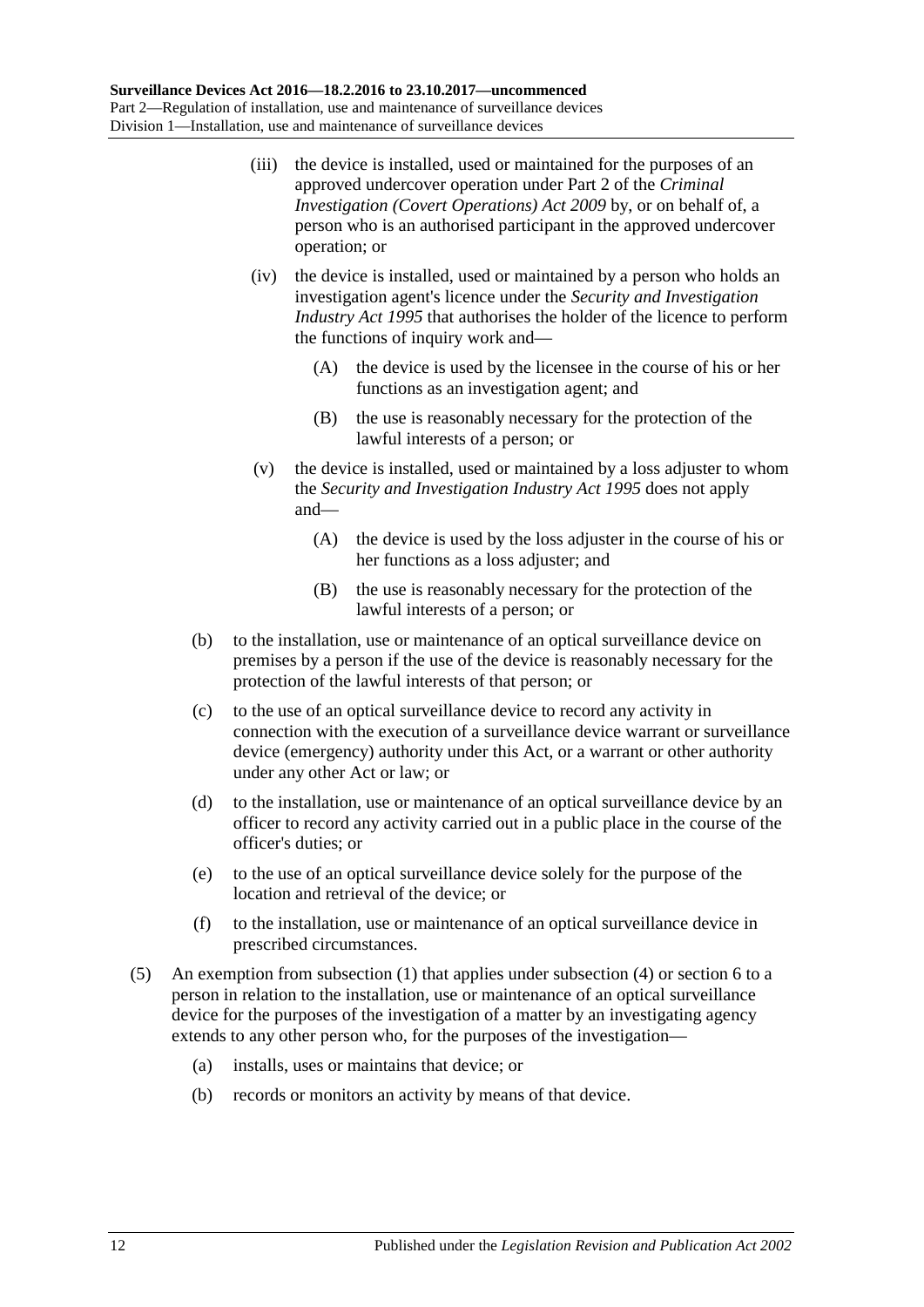## <span id="page-12-0"></span>**6—Listening devices and optical surveillance devices—public interest exception**

- (1) [Section 4](#page-8-2) does not apply—
	- (a) to the use of a listening device to overhear, record, monitor or listen to a private conversation if the use of the device is in the public interest; or
	- (b) to the installation, use or maintenance of a listening device under [subsection](#page-9-0)  $(2)(b)(iv)$  or  $(v)$  of that section if the use of the device is in the public interest.
- (2) [Section 5](#page-10-0) does not apply—
	- (a) to the use of an optical surveillance device to record visually or observe the carrying on of a private activity if the use of the device is in the public interest; or
	- (b) to the installation, use or maintenance of an optical surveillance device under [subsection](#page-11-0)  $(4)(a)(iv)$  or  $(v)$ , or [subsection](#page-11-2)  $(4)(b)$ , of that section if the use of the device is in the public interest.

## <span id="page-12-2"></span><span id="page-12-1"></span>**7—Tracking devices**

- (1) Subject to this section, a person must not knowingly install, use or maintain a tracking device to determine the geographical location of—
	- (a) a person without the express or implied consent of that person; or
	- (b) a vehicle or thing without the express or implied consent of the owner, or a person in lawful possession or lawful control, of that vehicle or thing.

- (a) in the case of a body corporate—\$75 000;
- (b) in the case of a natural person—\$15 000 or imprisonment for 3 years.
- (2) [Subsection \(1\)](#page-12-2) does not apply—
	- (a) to the installation, use or maintenance of a tracking device if—
		- (i) the installation, use or maintenance of the device is authorised under this Act or any other Act or a corresponding law; or
		- (ii) the installation, use or maintenance of the device is authorised under a law of the Commonwealth; or
		- (iii) the device is installed, used or maintained for the purposes of an approved undercover operation under Part 2 of the *[Criminal](http://www.legislation.sa.gov.au/index.aspx?action=legref&type=act&legtitle=Criminal%20Investigation%20(Covert%20Operations)%20Act%202009)  [Investigation \(Covert Operations\) Act](http://www.legislation.sa.gov.au/index.aspx?action=legref&type=act&legtitle=Criminal%20Investigation%20(Covert%20Operations)%20Act%202009) 2009* by, or on behalf of, a person who is an authorised participant in the approved undercover operation; or
	- (b) to the use of a tracking device solely for the purpose of the location and retrieval of the device; or
	- (c) to the installation, use or maintenance of a tracking device in prescribed circumstances.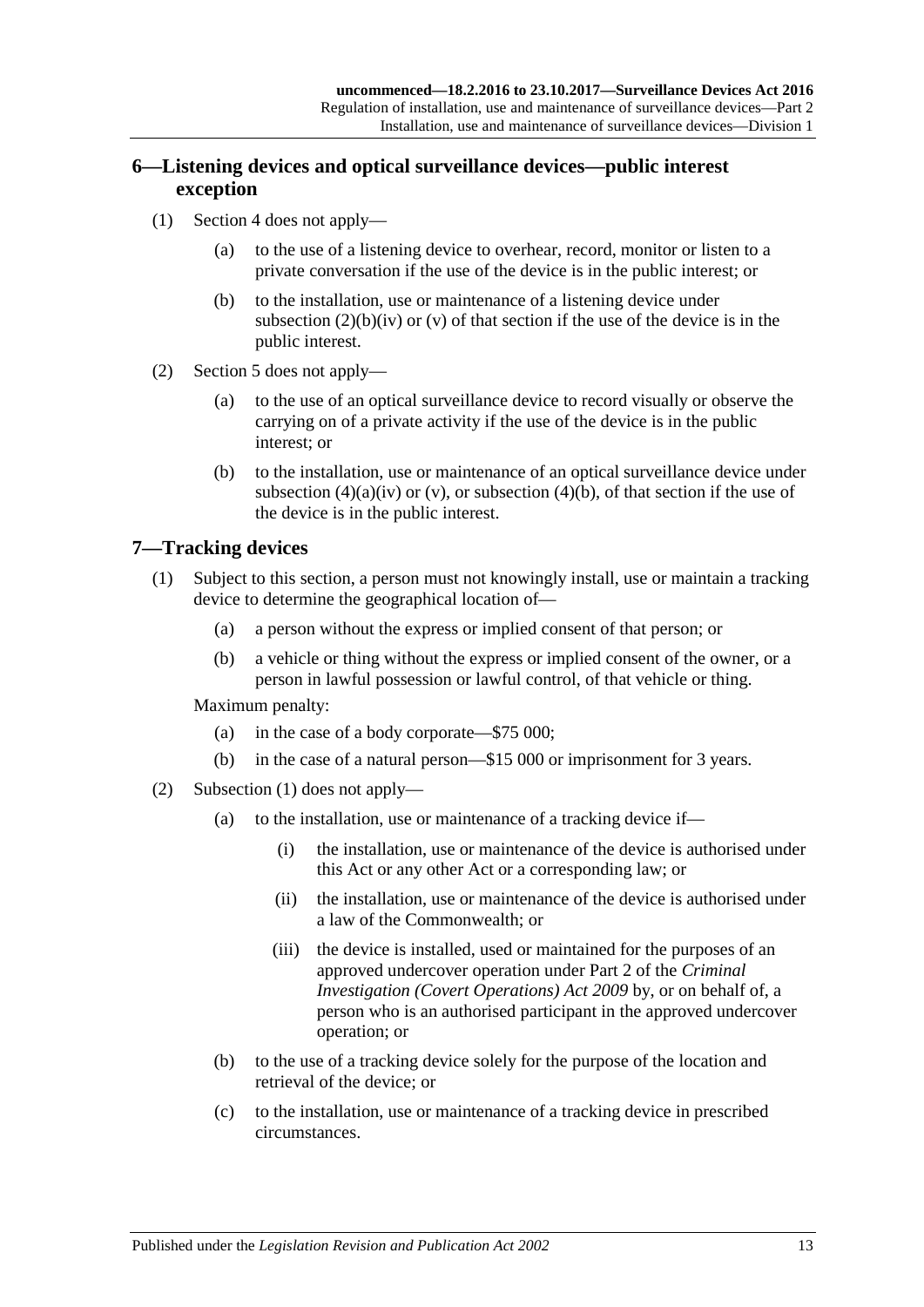#### <span id="page-13-3"></span><span id="page-13-0"></span>**8—Data surveillance devices**

(1) Subject to this section, a person must not knowingly install, use or maintain a data surveillance device to access, track, monitor or record the input of information into, the output of information from, or information stored in, a computer without the express or implied consent of the owner, or person with lawful control or management, of the computer.

Maximum penalty:

- (a) in the case of a body corporate—\$75 000;
- (b) in the case of a natural person—\$15 000 or imprisonment for 3 years.
- (2) [Subsection \(1\)](#page-13-3) does not apply—
	- (a) to the installation, use or maintenance of a data surveillance device if the installation, use or maintenance of the device is authorised—
		- (i) under this Act or any other Act or a corresponding law; or
		- (ii) under a law of the Commonwealth; or
	- (b) to the installation, use or maintenance of a data surveillance device in prescribed circumstances.

## <span id="page-13-1"></span>**Division 2—Regulation of communication or publication of information or material derived from use of surveillance devices**

#### <span id="page-13-2"></span>**9—Communication or publication of information or material—lawful interest**

- (1) A person must not knowingly use, communicate or publish information or material derived from the use of a listening device or an optical surveillance device in circumstances where the device was used to protect the lawful interests of that person except—
	- (a) to a person who was a party to the conversation or activity to which the information or material relates; or
	- (b) with the consent of each party to the conversation or activity to which the information or material relates; or
	- (c) to an officer of an investigating agency for the purposes of a relevant investigation or relevant action or proceeding; or
	- (d) in the course, or for the purposes, of a relevant action or proceedings; or
	- (e) in relation to a situation where—
		- (i) a person is being subjected to violence; or
		- (ii) there is an imminent threat of violence to a person; or
	- (f) to a media organisation; or
	- (g) in accordance with an order of a judge under this Division; or
	- (h) otherwise in the course of duty or as required or authorised by law.

Maximum penalty:

(a) in the case of a body corporate—\$50 000;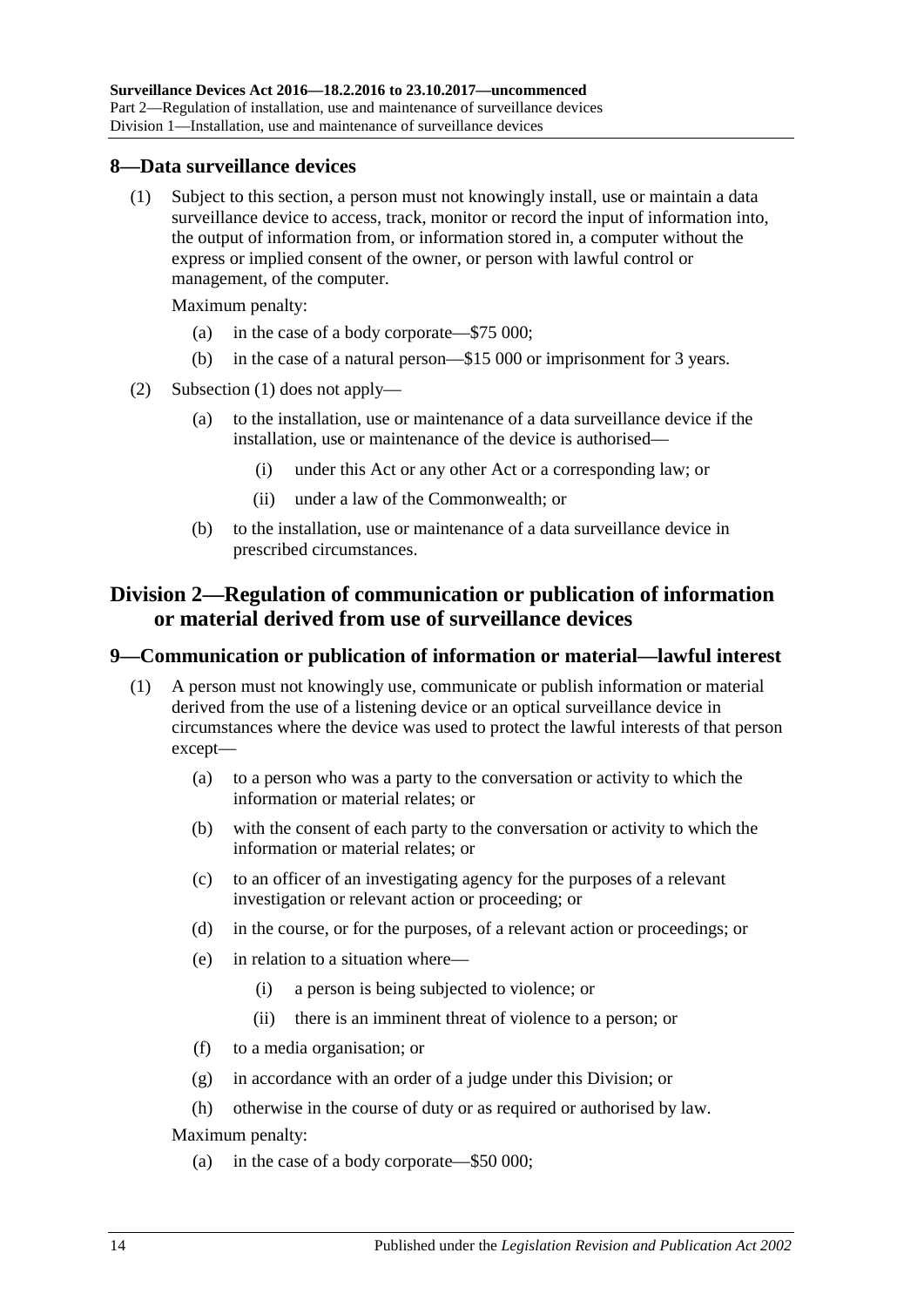#### **uncommenced—18.2.2016 to 23.10.2017—Surveillance Devices Act 2016**

Regulation of installation, use and maintenance of surveillance devices—Part 2 Regulation of communication or publication of information or material derived from use of surveillance devices—Division 2

- (b) in the case of a natural person—\$10 000.
- (2) A person who is a licensed investigation agent under the *[Security and Investigation](http://www.legislation.sa.gov.au/index.aspx?action=legref&type=act&legtitle=Security%20and%20Investigation%20Industry%20Act%201995)  [Industry Act](http://www.legislation.sa.gov.au/index.aspx?action=legref&type=act&legtitle=Security%20and%20Investigation%20Industry%20Act%201995) 1995* must not knowingly use, communicate or publish information or material derived from the use of a listening device under section  $4(2)(b)(iv)$ , or an optical surveillance device under section [5\(4\)\(a\)\(iv\)](#page-11-0) except—
	- (a) to a prescribed person or class of persons; or
	- (b) in prescribed circumstances; or
	- (c) as authorised by or under this Act or any other Act or law.

Maximum penalty:

- (a) in the case of a body corporate—\$50 000;
- (b) in the case of a natural person—\$10 000.
- (3) A loss adjuster to whom the *[Security and Investigation Industry Act](http://www.legislation.sa.gov.au/index.aspx?action=legref&type=act&legtitle=Security%20and%20Investigation%20Industry%20Act%201995) 1995* does not apply must not knowingly use, communicate or publish information or material derived from the use of a listening device under section  $4(2)(b)(v)$ , or an optical surveillance device under section  $5(4)(a)(v)$  except—
	- (a) to a prescribed person or class of persons; or
	- (b) in prescribed circumstances; or
	- (c) as authorised by or under this Act or any other Act or law.

Maximum penalty:

- (a) in the case of a body corporate—\$50 000;
- (b) in the case of a natural person—\$10 000.

### <span id="page-14-0"></span>**10—Communication or publication of information or material—public interest**

<span id="page-14-1"></span>(1) A person must not knowingly use, communicate or publish information or material derived from the use of a listening device or an optical surveillance device in circumstances where the device was used in the public interest except in accordance with an order of a judge under this Division.

- (a) in the case of a body corporate—\$50 000;
- (b) in the case of a natural person—\$10 000.
- (2) [Subsection \(1\)](#page-14-1) does not apply to the use, communication or publication of information or material derived from the use of a listening device or an optical surveillance device in circumstances where the device was used in the public interest if—
	- (a) the use, communication or publication of the information or material is made to a media organisation; or
	- (b) the use, communication or publication of the information or material is made by a media organisation and the information or material is in the public interest.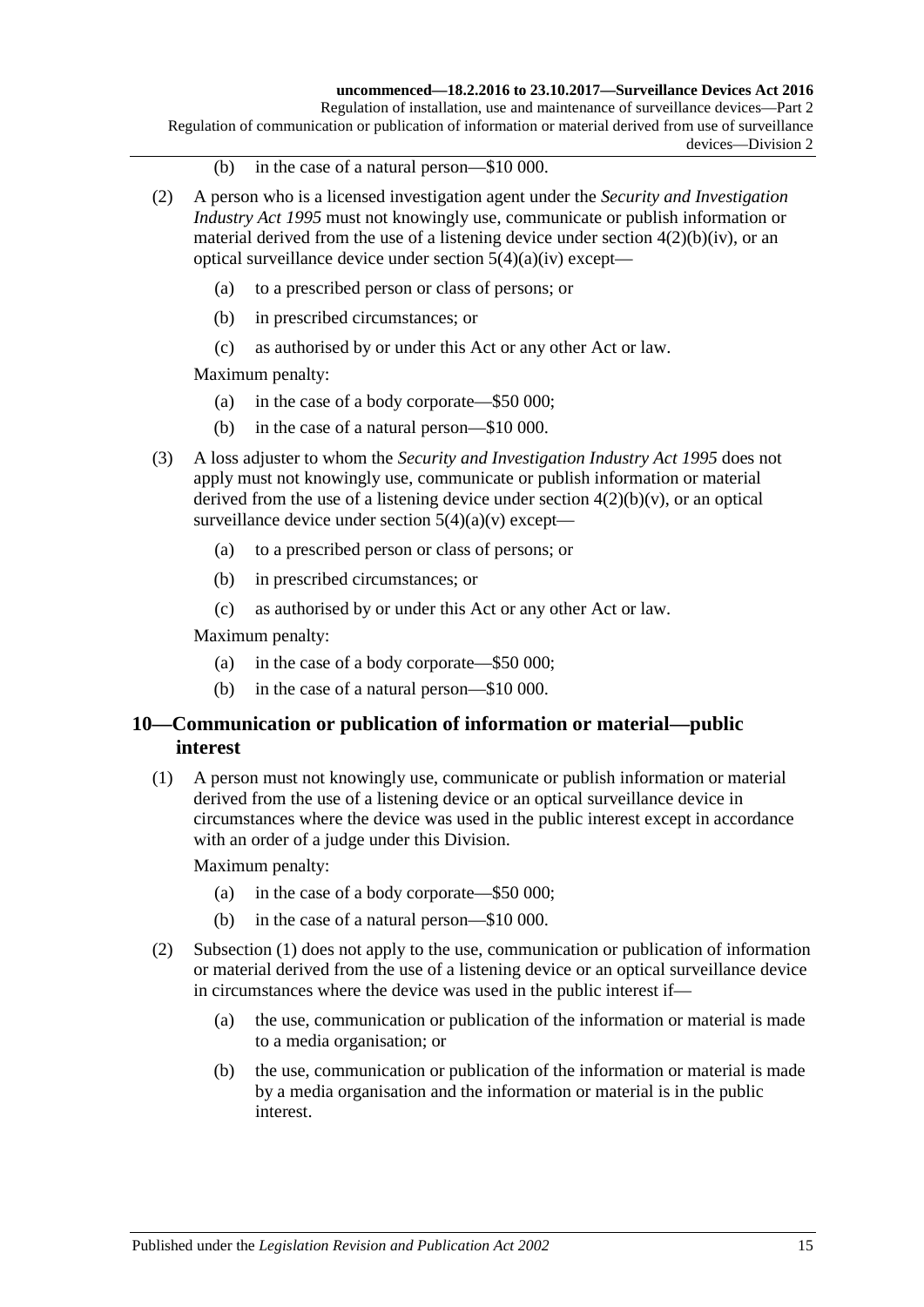#### **Surveillance Devices Act 2016—18.2.2016 to 23.10.2017—uncommenced**

Part 2—Regulation of installation, use and maintenance of surveillance devices Division 2—Regulation of communication or publication of information or material derived from use of surveillance devices

#### <span id="page-15-0"></span>**11—Orders authorising use, communication or publication of certain information or material**

- (1) For the purposes of [sections](#page-13-2) 9 and [10,](#page-14-0) a person may, in accordance with the rules of court, apply to a judge for an order authorising the use, communication or publication of information or material derived from the use of a listening device or an optical surveillance device.
- (2) An order under this section may—
	- (a) specify the information or material the subject of the order; and
	- (b) specify the manner in which, and to whom, the specified information or material may be used, communicated or published; and
	- (c) contain—
		- (i) conditions and limitations; and
		- (ii) any other matter as the judge thinks fit.

### <span id="page-15-1"></span>**12—Prohibition on communication or publication derived from use of surveillance device in contravention of [Part](#page-8-0) 2**

(1) A person must not knowingly use, communicate or publish information or material derived from the use (whether by that person or another person) of a surveillance device in contravention of this Part.

- (a) in the case of a body corporate—\$75 000;
- (b) in the case of a natural person—\$15 000 or imprisonment for 3 years.
- (2) This section does not prevent the use, communication or publication of information or material derived from the use of a surveillance device in contravention of this Part—
	- (a) to a person who was a party to the conversation or activity to which the information or material relates; or
	- (b) with the consent of each party to the conversation or activity to which the information or material relates; or
	- (c) for the purposes of a relevant investigation or relevant action or proceeding relating to that contravention of this Part or a contravention of this section involving the communication or publication of that information or material; or
	- (d) in the course of proceedings for an offence against this Act; or
	- (e) otherwise in the course of duty or as required by law.
- (3) A person who obtains knowledge of information or material in a manner that does not involve a contravention of this Part is not prevented from communicating or publishing the knowledge so obtained even if the same knowledge was also obtained in a manner that contravened this Part.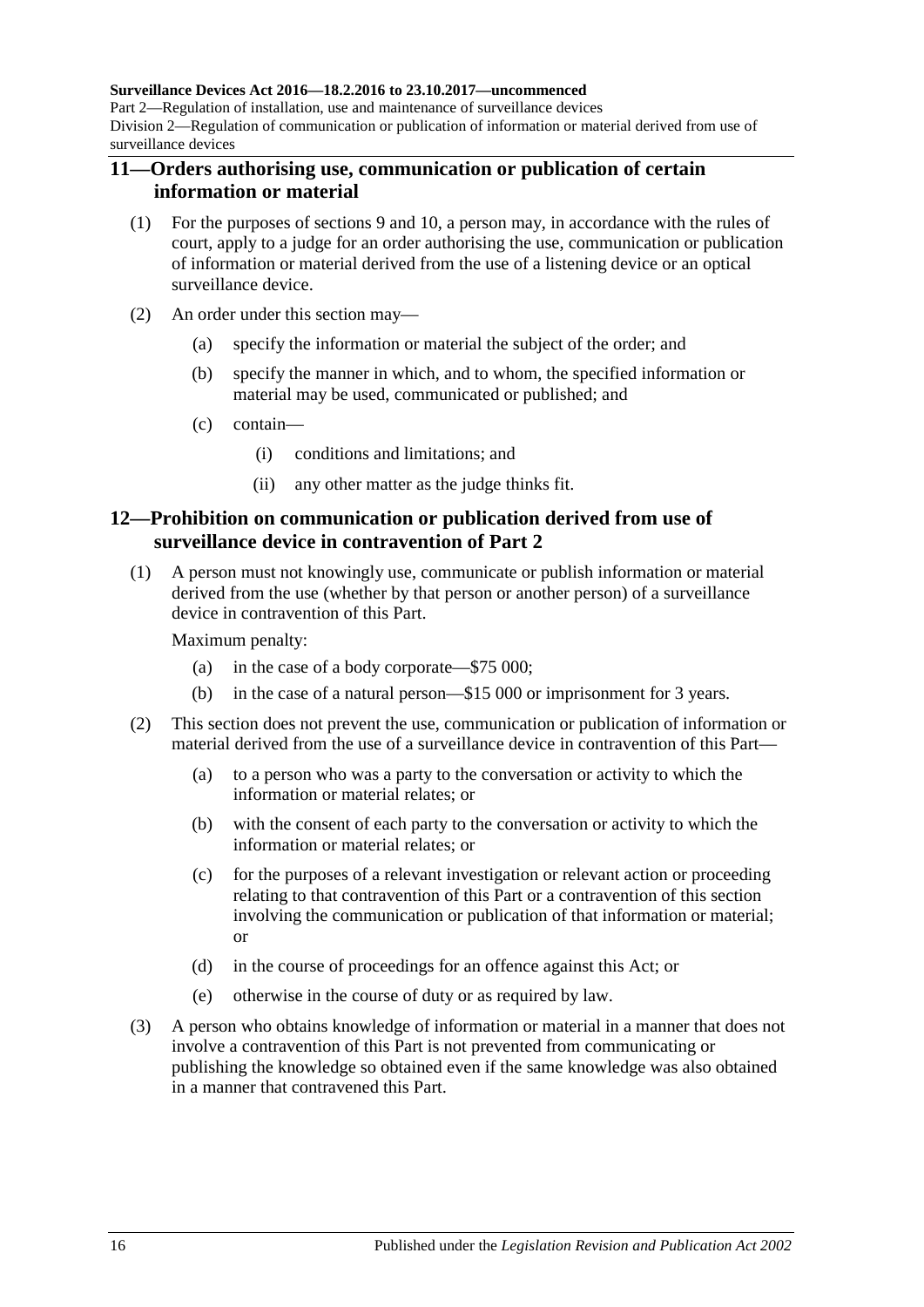## <span id="page-16-0"></span>**Part 3—Surveillance device warrants and surveillance device (emergency) authorities**

## <span id="page-16-1"></span>**Division 1—Surveillance device (tracking) warrants**

## <span id="page-16-2"></span>**13—Application of Division**

This Division applies if, for the purposes of the investigation of a matter by an investigating agency, the agency requires the authority—

- (a) to install on a vehicle or thing situated in a public place, or in the lawful custody of the agency, 1 or more tracking devices; and
- (b) to use those devices.

**Note—**

See also [Division](#page-18-0) 2 and [Division](#page-23-0) 3 in relation to the procedures to be followed if an investigating agency requires the authority of a surveillance device (general) warrant in order to install, use, maintain or retrieve surveillance devices, including tracking devices.

## <span id="page-16-3"></span>**14—Application procedure**

- (1) An officer of an investigating agency may, for the purposes of an investigation by the agency, apply to the chief officer of the agency for a surveillance device (tracking) warrant authorising—
	- (a) the use (in a public place or elsewhere) of 1 or more tracking devices; and
	- (b) such interference as is reasonably required with any vehicle or thing situated in a public place, or in the lawful custody of the agency, to install, maintain or retrieve 1 or more tracking devices.
- (2) An officer of an investigating agency may, for the purposes of an investigation by the agency, apply to the chief officer of the agency for the variation or renewal of a surveillance device (tracking) warrant.
- (3) An application for a surveillance device (tracking) warrant, or the variation or renewal of a surveillance device (tracking) warrant, may be made in person, in writing, or by fax, email, telephone or any other means of communication.
- (4) If an application is made by means other than by written application—
	- (a) the applicant must inform the chief officer of the relevant investigating agency of—
		- (i) his or her name; and
		- (ii) his or her rank or position in the investigating agency; and
		- (iii) if he or she is not to be the officer primarily responsible for executing the warrant—the name of the responsible officer; and
		- (iv) the nature and duration of the warrant sought, including the kind of tracking device to which the warrant relates; and
		- (v) the grounds on which the warrant is sought; and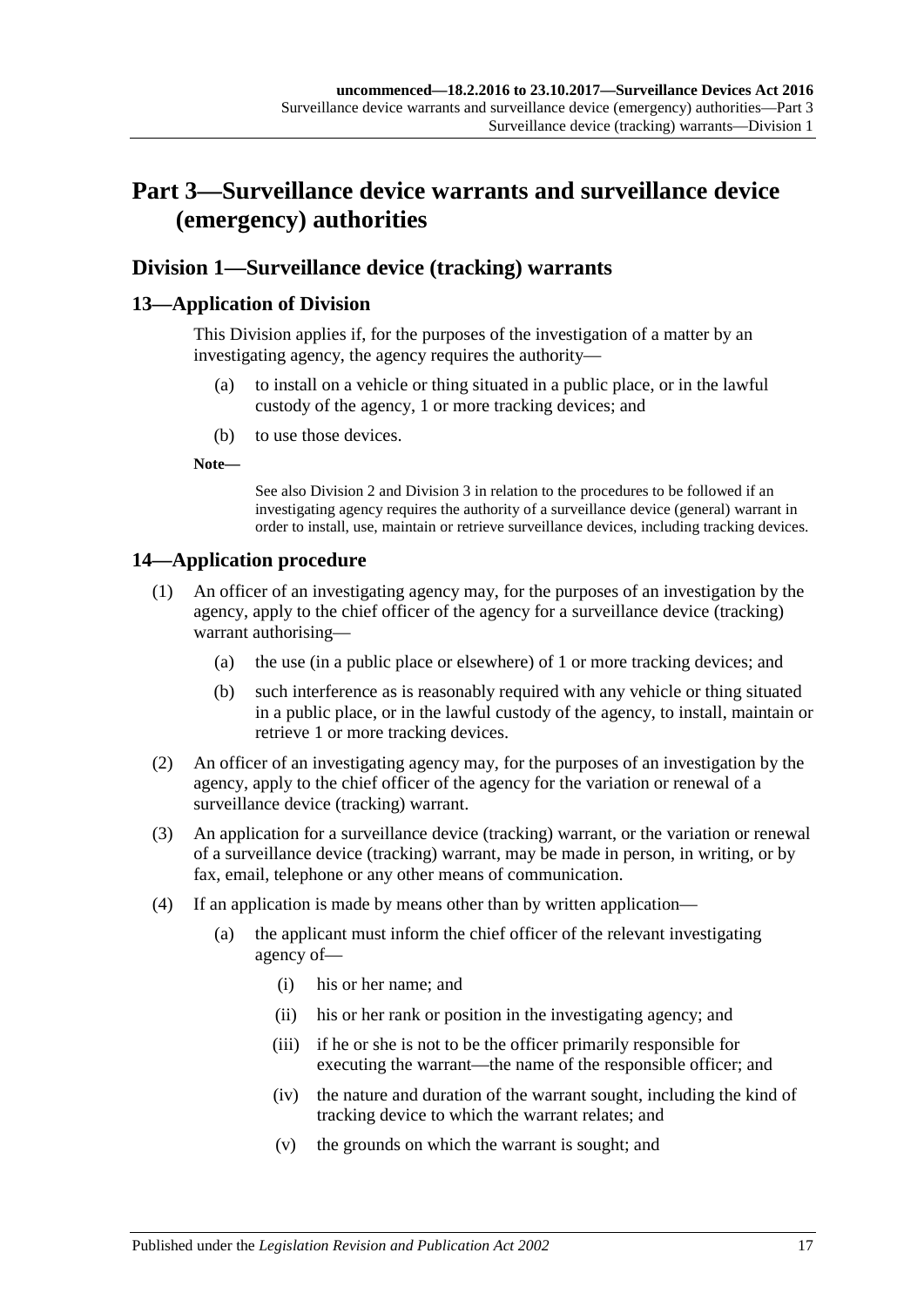- (b) the chief officer must make a contemporaneous written record of the details of the application; and
- (c) the applicant must, within 24 hours of making the application, give to the chief officer written confirmation of the application.
- (5) If a written application is made, the application must specify—
	- (a) the name of the applicant; and
	- (b) the applicant's rank or position in the investigating agency; and
	- (c) if the applicant is not to be the officer primarily responsible for executing the warrant—the name of the responsible officer; and
	- (d) the nature and duration of the warrant sought, including the kind of tracking device to which the warrant relates; and
	- (e) the grounds on which the warrant, or variation or renewal of the warrant, is sought.
- (6) The chief officer of the investigating agency to whom an application is made may require further information to be given in relation to the application.

### <span id="page-17-0"></span>**15—Surveillance device (tracking) warrant**

- (1) The chief officer of an investigating agency to whom an application is made may issue a surveillance device (tracking) warrant if satisfied that there are, in the circumstances of the case, reasonable grounds for issuing the warrant, taking into account—
	- (a) the nature and gravity of the criminal conduct to which the investigation relates; and
	- (b) the availability of alternative means of obtaining the information; and
	- (c) any other surveillance device warrant under this Act applied for or issued in relation to the same matter; and
	- (d) any other matter the chief officer considers relevant.
- (2) A surveillance device (tracking) warrant—
	- (a) must specify—
		- (i) the name of the applicant; and
		- (ii) if the applicant is not to be the officer primarily responsible for executing the warrant—the name of the responsible officer; and
		- (iii) the name of the issuing officer; and
		- (iv) the kind of tracking device authorised to be used under the warrant; and
		- (v) if the warrant authorises the use of a tracking device in respect of the geographical location of a person—
			- (A) the name of the person (if known); or
			- (B) if the name of the person is unknown—that fact and a general description of the person; and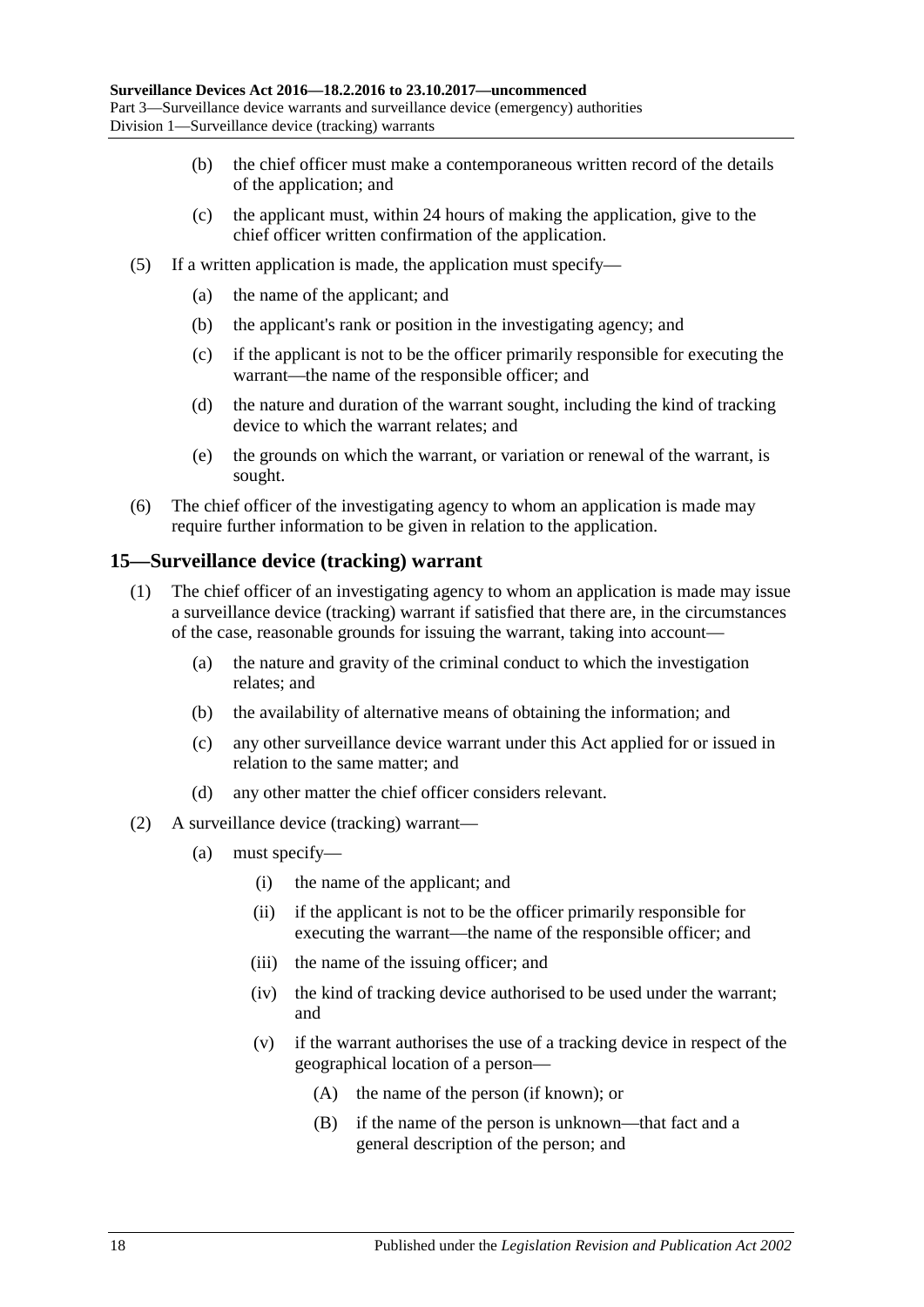- (vi) the period for which the warrant will be in force (being a period not longer than 90 days); and
- (b) may contain—
	- (i) conditions and limitations; and
	- (ii) any other matter,

as the issuing officer thinks fit.

- <span id="page-18-2"></span>(3) Subject to any conditions or limitations specified in the surveillance device (tracking) warrant—
	- (a) a warrant authorising the use (in a public place or elsewhere) of a tracking device in respect of the geographical location of a specified person or a person whose specific identity is unknown who, according to the terms of the warrant, is suspected on reasonable grounds of having committed, or being likely to commit, a serious offence will be taken to authorise interference with any vehicle or thing situated in a public place, or in the lawful custody of the relevant investigating agency, as reasonably required to install, use, maintain or retrieve the device for that purpose; and
	- (b) a warrant authorising (whether under the terms of the warrant or by force of [paragraph](#page-18-2) (a)) interference with any vehicle or thing in a public place, or in the lawful custody of the relevant investigating agency, will be taken to authorise the use of reasonable force or subterfuge for that purpose; and
	- (c) the powers conferred by the warrant may be exercised by the responsible officer or under the authority of the responsible officer at any time and with such assistance as is necessary.
- (4) If the chief officer of the investigating agency is satisfied that the grounds on which a surveillance device (tracking) warrant was issued have ceased to exist, the chief officer must, if the warrant is still in force, cancel the warrant by instrument in writing.
- (5) A surveillance device (tracking) warrant may, at any time, be cancelled by instrument in writing by the chief officer of the investigating agency.

## <span id="page-18-0"></span>**Division 2—Surveillance device (general) warrants**

### <span id="page-18-1"></span>**16—Application of Division**

This Division applies if, for the purposes of the investigation of a matter by an investigating agency, the agency requires the authority to do any or all of the following:

- (a) to use 1 or more types of surveillance device (including a tracking device);
- (b) to enter or interfere with any premises for the purposes of installing, using, maintaining or retrieving 1 or more surveillance devices;
- (c) to interfere with any vehicle or thing for the purposes of installing, using, maintaining or retrieving 1 or more surveillance devices.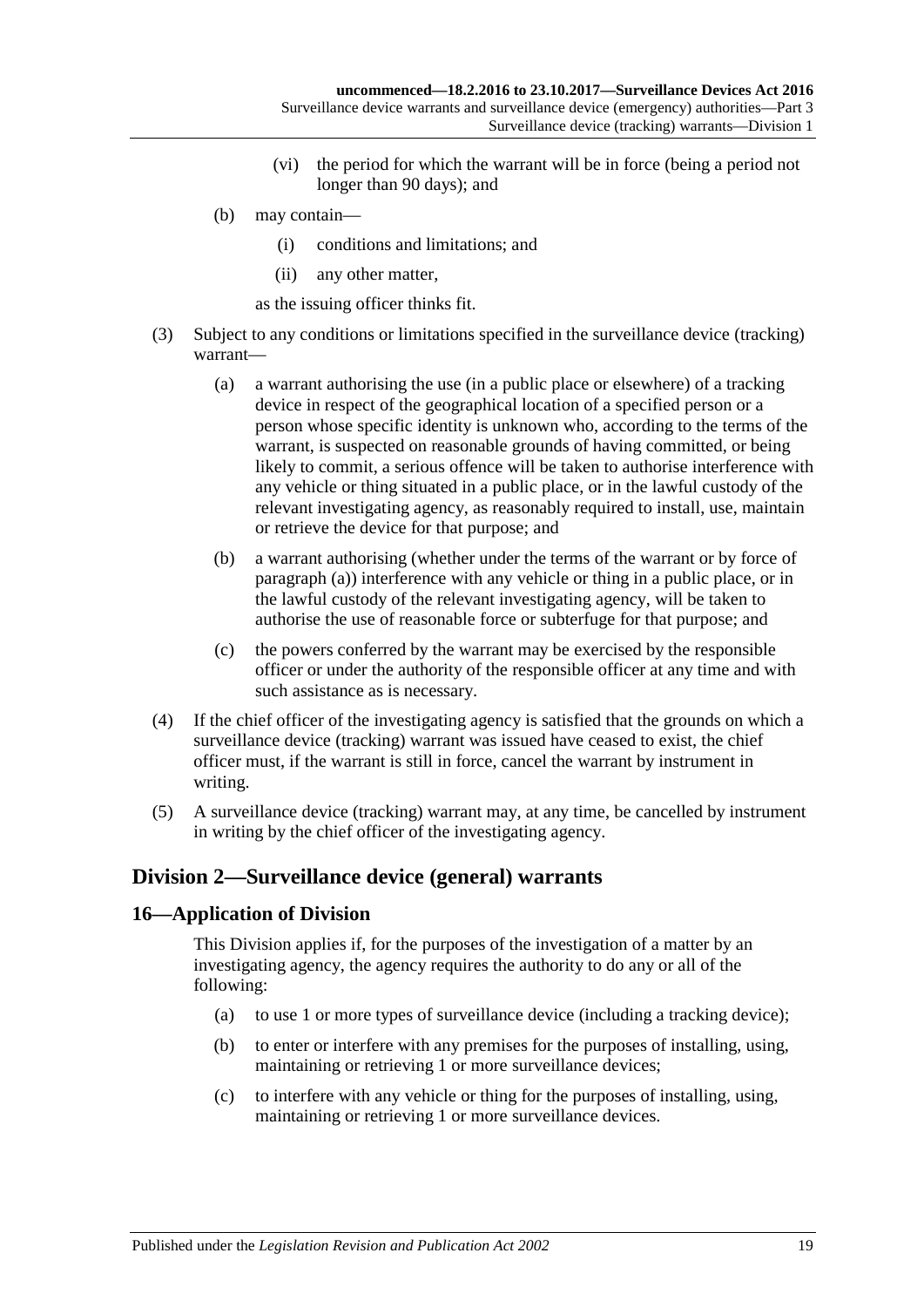### <span id="page-19-0"></span>**17—Usual application procedure**

- (1) An officer of an investigating agency may, for the purposes of an investigation by the agency, apply to a judge for a surveillance device (general) warrant authorising 1 or more of the following:
	- (a) the use of 1 or more surveillance devices (including a tracking device);
	- (b) entry to or interference with any premises as reasonably required for the purposes of installing, using, maintaining or retrieving 1 or more surveillance devices;
	- (c) interference with any vehicle or thing as reasonably required for the purposes of installing, using, maintaining or retrieving 1 or more surveillance devices.
- (2) An officer of an investigating agency may, for the purposes of an investigation by the agency, apply to a judge for the variation or renewal of a surveillance device (general) warrant.
- (3) Subject to [section](#page-19-1) 18, an application must be made by—
	- (a) providing a judge with an application in writing; and
	- (b) appearing personally before the judge.
- (4) A written application—
	- (a) must specify—
		- (i) the name of the applicant and the investigating agency to which the applicant belongs; and
		- (ii) the applicant's rank or position in that agency; and
		- (iii) if the applicant is not to be the officer primarily responsible for executing the warrant—the name of the responsible officer; and
		- (iv) whether the applicant or responsible officer (or both) are to be identified in the warrant under a code name; and
		- (v) the nature and duration of the warrant sought, including the kind of surveillance device to which the warrant relates; and
		- (vi) the grounds on which the warrant, or variation or renewal of the warrant, is sought; and
	- (b) must be accompanied by an affidavit verifying the application.
- (5) The judge to whom an application is made may require further information to be given in relation to the application.

#### <span id="page-19-1"></span>**18—Remote application procedure**

- (1) An officer of an investigating agency may, if the officer believes that it is impracticable in the circumstances to make an application in accordance with [section](#page-19-0) 17, apply for the issue, variation or renewal of a surveillance device (general) warrant by fax, email, telephone or other electronic means.
- (2) If an application is made by telephone, the following provisions apply:
	- (a) the applicant must inform the judge—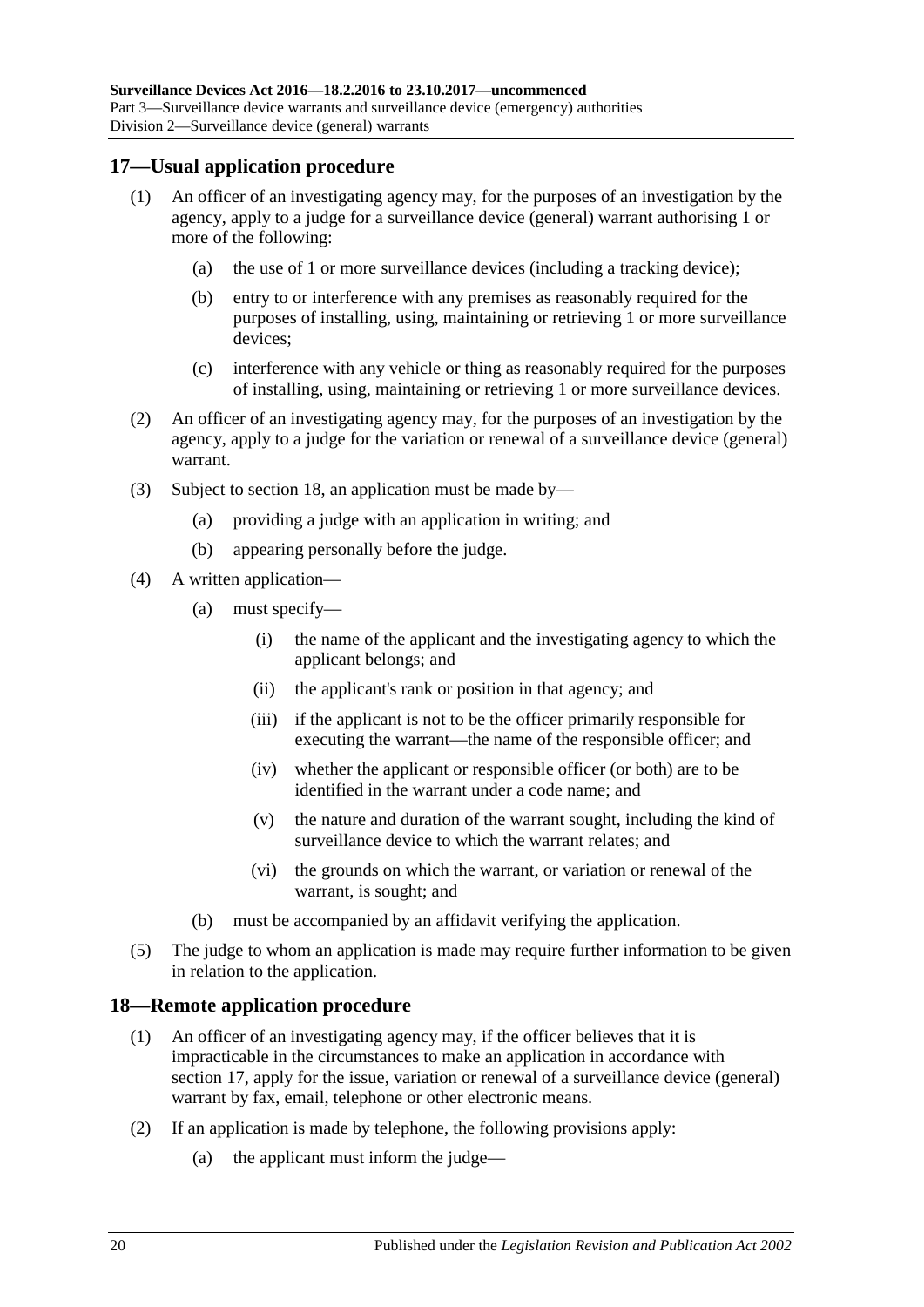- $(i)$  of
	- (A) the name of the applicant and the investigating agency to which the applicant belongs; and
	- (B) the applicant's rank or position in that agency; and
	- (C) if the applicant is not to be the officer primarily responsible for executing the warrant—the name of the responsible officer; and
	- (D) whether the applicant or responsible officer (or both) are to be identified in the warrant under a code name,

and the judge, on receiving that information, is entitled to assume its accuracy without further inquiry; and

- (ii) of the nature and duration of the warrant sought, including the kind of surveillance device to which the warrant relates; and
- (iii) of the circumstances giving rise to the necessity for the application to be made by telephone; and
- (iv) of the grounds on which the warrant, or variation or renewal of the warrant, is sought;
- (b) the judge may, on being satisfied as to the circumstances giving rise to the necessity for the application being made by telephone and the grounds for the issue of a warrant, and on the applicant giving an undertaking to make an affidavit verifying the application, make out and sign a surveillance device (general) warrant;
- (c) the warrant is to be taken to have been issued, and comes into force, when signed by the judge;
- (d) the judge must inform the applicant of the terms of the warrant;
- <span id="page-20-0"></span>(e) the applicant must fill out and sign a warrant form (the *duplicate surveillance device (general) warrant*) that—
	- (i) sets out the name of the judge who issued the original warrant and the terms of the warrant; and
	- (ii) complies with any other requirements prescribed by regulation;
- (f) the applicant must, as soon as practicable after the issue of the warrant, forward to the judge an affidavit verifying the application and a copy of the duplicate surveillance device (general) warrant.
- (3) If an application is made by any other means under this section, the following provisions apply:
	- (a) the application must specify—
		- (i) the name of the applicant and the investigating agency to which the applicant belongs; and
		- (ii) the applicant's rank or position in that agency; and
		- (iii) if the applicant is not to be the officer primarily responsible for executing the warrant—the name of the responsible officer; and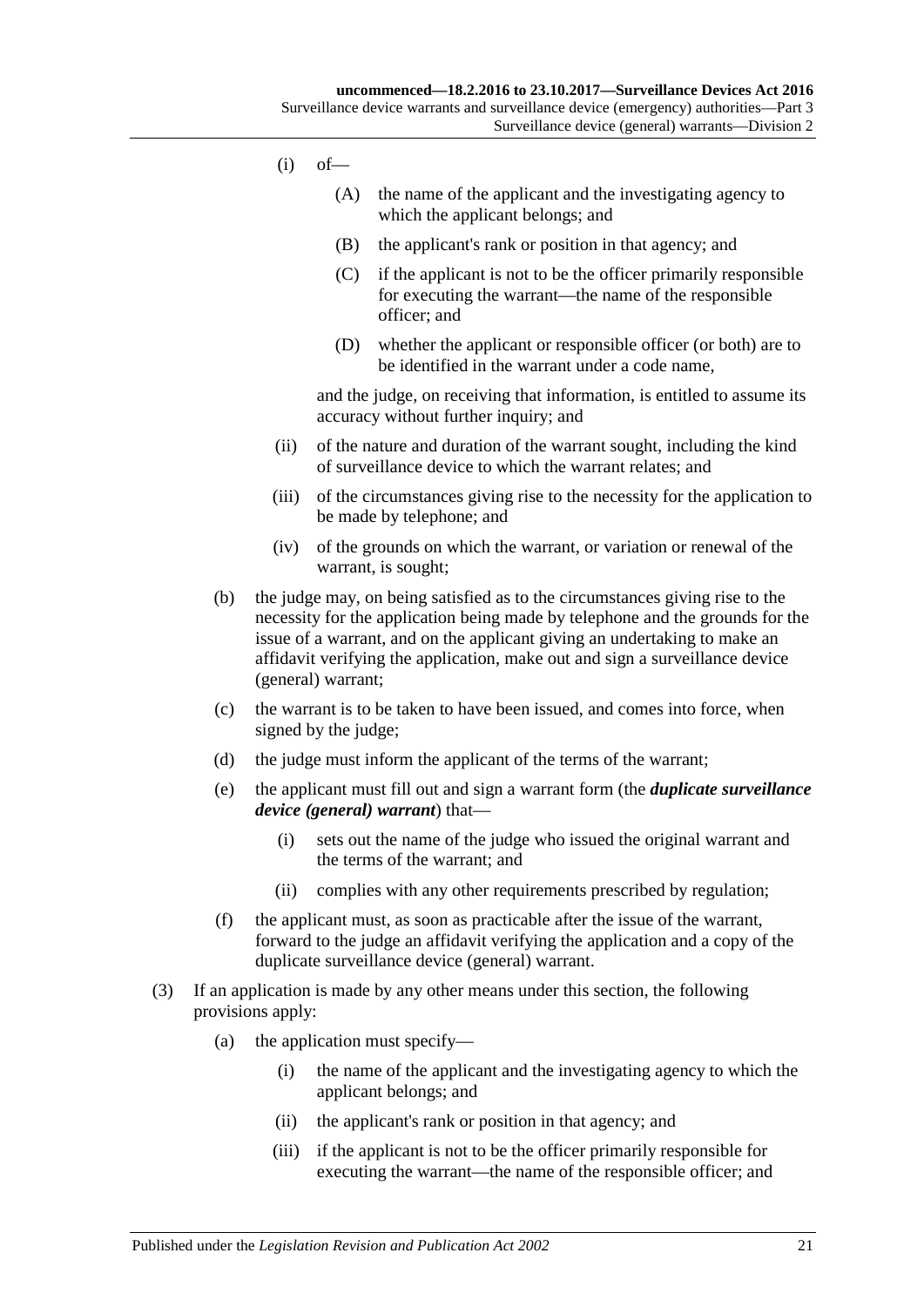- (iv) whether the applicant or responsible officer (or both) are to be identified in the warrant under a code name; and
- (v) the nature and duration of the warrant sought, including the kind of surveillance device to which the warrant relates; and
- (vi) the circumstances giving rise to the necessity for the application to be made by the particular means; and
- (vii) the grounds on which the warrant, or variation or renewal of the warrant, is sought;
- (b) the application must be accompanied (through fax, email or other electronic means) by an affidavit made by the applicant verifying the application;
- (c) the applicant must be available to speak to the judge by telephone;
- (d) the judge is entitled to assume, without further inquiry, that a person who identifies himself or herself as the applicant during a telephone conversation with the judge is indeed the applicant;
- (e) the judge may, on being satisfied as to the circumstances giving rise to the necessity for the application being made by fax, email or other electronic means and the grounds for the issue of a warrant, make out and sign a surveillance device (general) warrant;
- (f) the warrant is to be taken to have been issued, and comes into force, when signed by the judge;
- (g) the judge must forward the warrant to the applicant by fax, email or other electronic means.
- (4) The judge to whom an application is made may require further information to be given in relation to the application.

### <span id="page-21-0"></span>**19—Surveillance device (general) warrant**

- (1) A judge to whom an application is made may issue a surveillance device (general) warrant if satisfied that there are, in the circumstances of the case, reasonable grounds for issuing the warrant, taking into account—
	- (a) the extent to which the privacy of any person would be likely to be interfered with by use of the kind of device to which the warrant relates; and
	- (b) the gravity of the criminal conduct to which the investigation relates; and
	- (c) the significance to the investigation of the information sought to be obtained; and
	- (d) the likely effectiveness of the use of the surveillance device in obtaining the information sought; and
	- (e) the availability of alternative means of obtaining the information; and
	- (f) any other warrant under this Act applied for or issued in relation to the same matter; and
	- (g) any other matter the judge considers relevant.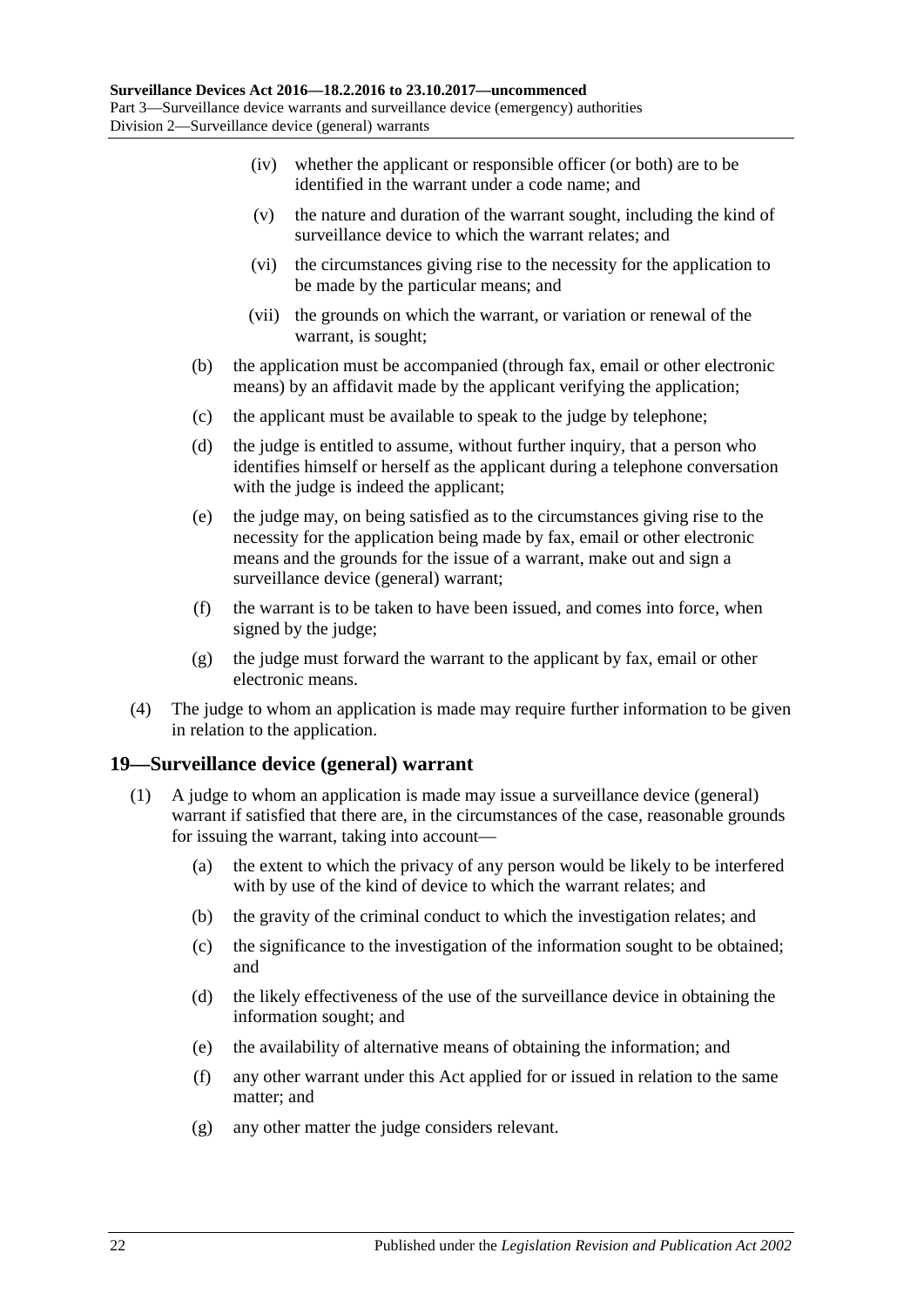- (2) A surveillance device (general) warrant—
	- (a) subject to [subsection](#page-22-0) (3), must specify—
		- (i) the name of the applicant; and
		- (ii) if the applicant is not to be the officer primarily responsible for executing the warrant—the name of the responsible officer; and
	- (b) must specify—
		- (i) the kind of surveillance device to which the warrant relates; and
		- (ii) if the warrant authorises the use of a surveillance device on or in premises or a vehicle—the premises or vehicle; and
		- (iii) if the warrant authorises the use of a surveillance device in or on a thing or a thing of a class—the thing or class of thing; and
		- (iv) if the warrant authorises the use of a surveillance device in respect of the conversations, activities or geographical location of a person—
			- (A) the name of the person (if known); or
			- (B) if the name of the person is unknown—that fact and a general description of the person; and
		- (v) the period for which the warrant will be in force (being a period not longer than 90 days); and
	- (c) may contain—
		- (i) conditions and limitations; and
		- (ii) any other matter as the judge thinks fit.
- <span id="page-22-0"></span>(3) If the judge is satisfied that the disclosure in the surveillance device (general) warrant of the name of the applicant or the responsible officer may endanger the safety of the applicant, the responsible officer or some other person, the warrant may, instead, specify in respect of either or both of them a unique code approved by the judge (a *code name*).
- <span id="page-22-1"></span>(4) Subject to any conditions or limitations specified in the surveillance device (general) warrant—
	- (a) a warrant authorising the use of a surveillance device in respect of the conversations, activities or geographical location of a specified person, or a person whose identity is unknown, who, according to the terms of the warrant, is suspected on reasonable grounds of having committed, or being likely to commit, a serious offence will be taken to authorise—
		- (i) entry to or interference with any premises, vehicle or thing as reasonably required to install, use, maintain or retrieve the device for that purpose; and
		- (ii) the use of the device on or about the body of the person; and
	- (b) a warrant authorising (whether under the terms of the warrant or by force of [paragraph](#page-22-1)  $(a)(i)$ ) entry to or interference with any premises, vehicle or thing will be taken to authorise—
		- (i) the use of reasonable force or subterfuge for that purpose; and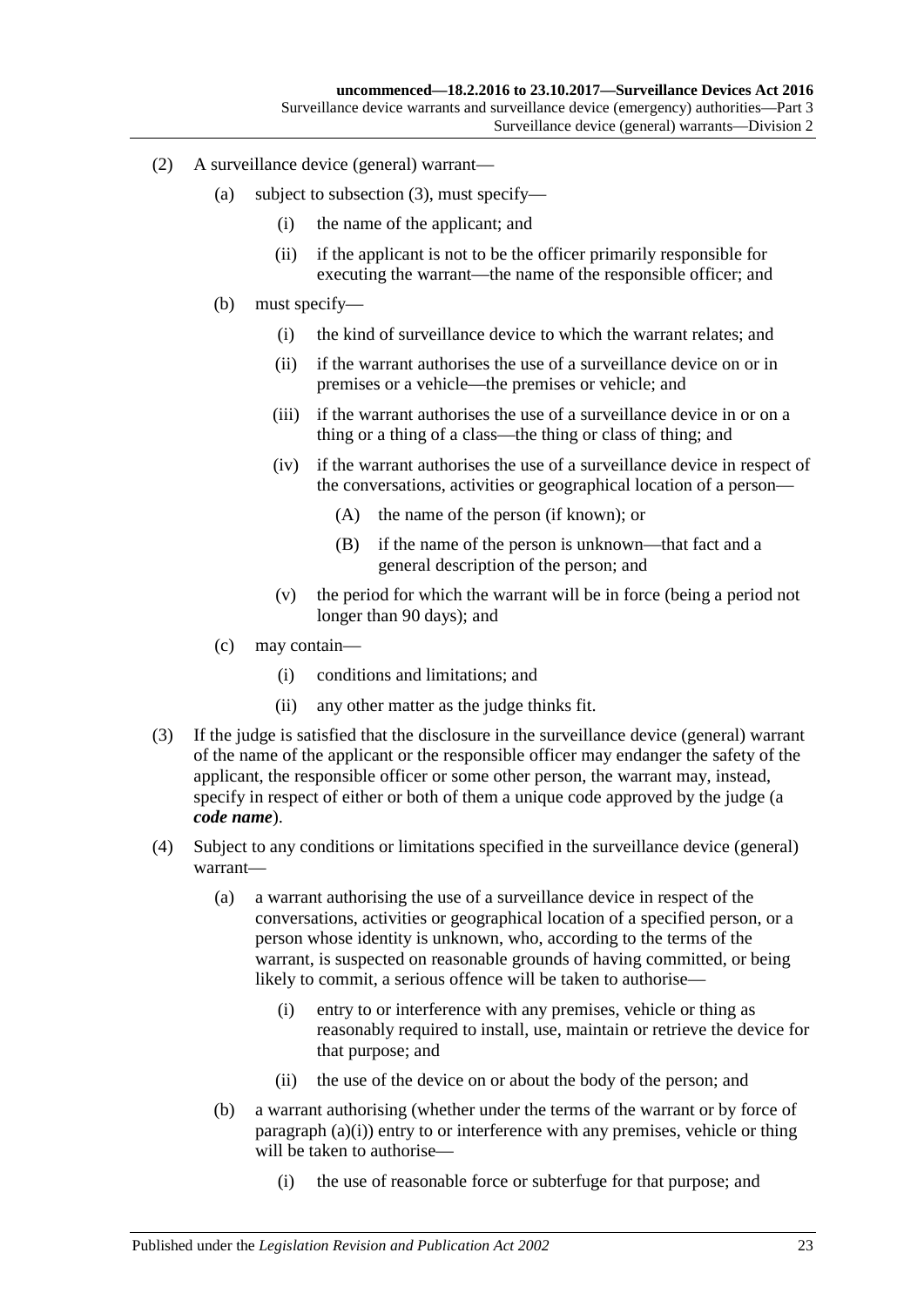- (ii) any action reasonably required to be taken in respect of a vehicle or thing for the purpose of installing, using, maintaining or retrieving a surveillance device to which the warrant relates; and
- (iii) the extraction and use of electricity for that purpose or for the use of the surveillance device to which the warrant relates; and
- (c) a warrant authorising entry to specified premises will be taken to authorise non-forcible passage through adjoining or nearby premises (but not through the interior of any building or structure) as reasonably required for the purpose of gaining entry to those specified premises; and
- (d) the powers conferred by the warrant may be exercised by the responsible officer or under the authority of the responsible officer at any time and with such assistance as is necessary.
- (5) If the chief officer of the investigating agency is satisfied that the grounds on which a surveillance device (general) warrant was issued have ceased to exist, the chief officer must, if the warrant is still in force, cancel the warrant by instrument in writing.
- (6) A surveillance device (general) warrant may, at any time, be cancelled by instrument in writing by the chief officer of the investigating agency.

## <span id="page-23-0"></span>**Division 3—Surveillance device (emergency) authorities**

### <span id="page-23-1"></span>**20—Application procedure**

- (1) An officer of an investigating agency may apply to the chief officer of the agency for a surveillance device (emergency) authority authorising 1 or more of the following:
	- (a) the use of 1 or more types of surveillance device;
	- (b) entry to or interference with any premises as reasonably required for the purposes of installing, using, maintaining or retrieving 1 or more surveillance devices;
	- (c) interference with any vehicle or thing as reasonably required for the purposes of installing, using, maintaining or retrieving 1 or more surveillance devices.
- (2) An application for a surveillance device (emergency) authority may be made if the officer suspects on reasonable grounds that—
	- (a) an imminent threat of serious violence to a person or substantial damage to property exists and the officer is of the opinion that—
		- (i) the use of a surveillance device is immediately necessary for the purpose of dealing with that threat; and
		- (ii) the circumstances are so serious and the matter is of such urgency that the use of a surveillance device is warranted; and
		- (iii) it is not practicable in the circumstances to apply for a surveillance device (general) warrant; or
	- (b) a serious drug offence or an offence against a law of another jurisdiction that corresponds to a serious drug offence has been, is being, or is likely to be, committed and the officer is of the opinion that—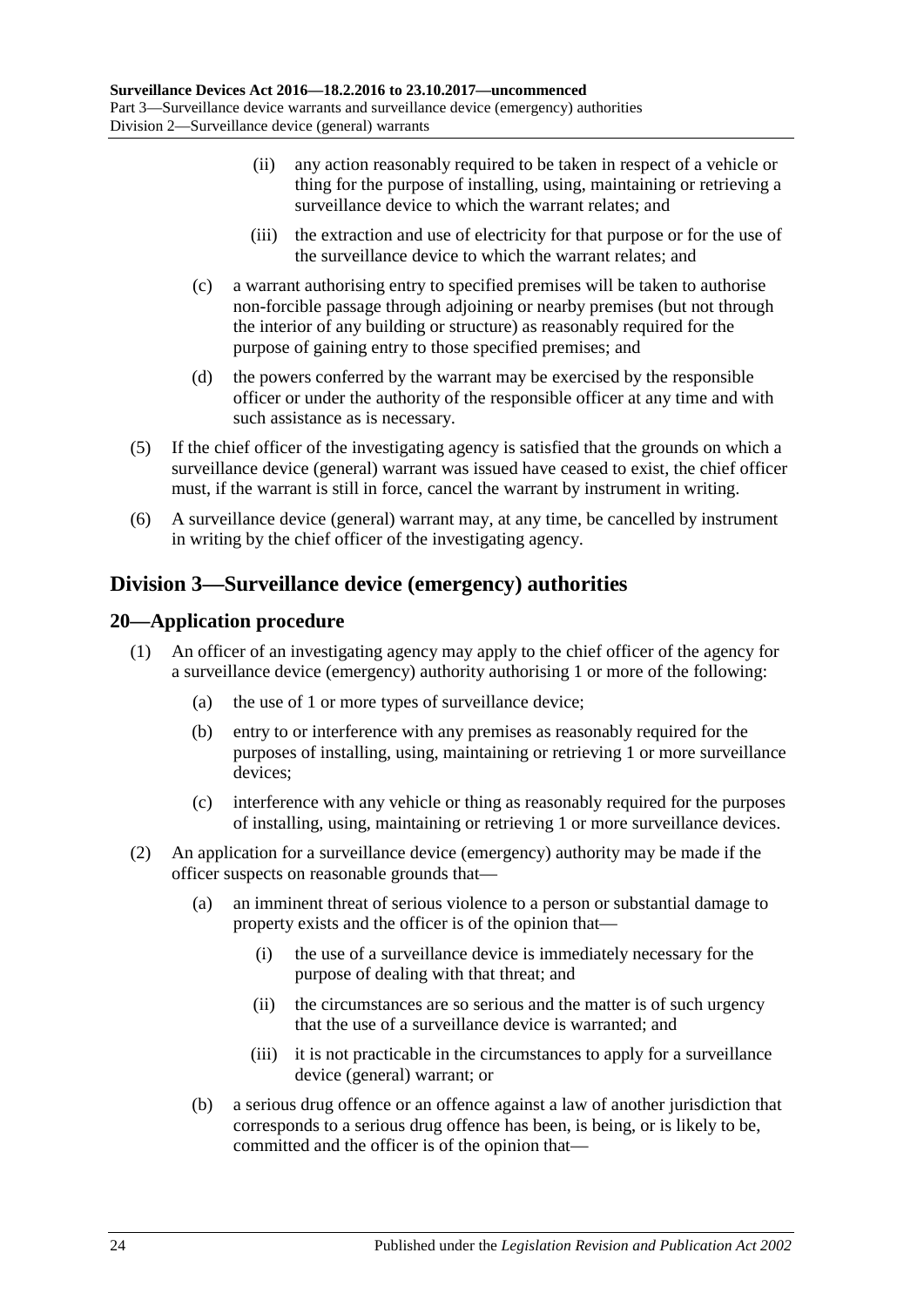- (i) the use of a surveillance device is immediately necessary for the purpose of an investigation into that offence, or enabling evidence or information to be obtained of the commission of that offence, or identifying or locating the offender; and
- (ii) the circumstances are so serious and the matter is of such urgency that the use of a surveillance device is warranted; and
- (iii) it is not practicable in the circumstances to apply for a surveillance device (general) warrant.
- (3) An application for a surveillance device (emergency) authority may be made in person, in writing, or by fax, email, telephone or any other means of communication.

### <span id="page-24-0"></span>**21—Surveillance device (emergency) authority**

- (1) The chief officer of an investigating agency to whom an application is made may grant a surveillance device (emergency) authority authorising anything that could be authorised under a surveillance device (general) warrant if satisfied that there are, in the circumstances of the case, reasonable grounds for granting the authority, taking into account—
	- (a) if it is in relation to an imminent threat of serious violence to a person or substantial damage to property—
		- (i) the nature of the threat of serious violence or substantial damage; and
		- (ii) the extent to which the issue of a surveillance device (emergency) authority would help reduce or avoid the threat; and
		- (iii) the extent to which alternative methods of investigation could be used to help reduce or avoid the threat; and
		- (iv) how much the use of alternative methods of investigation could help reduce or avoid the threat; and
		- (v) the likelihood that the use of alternative methods of investigation would prejudice the safety of the person or property because of delay or for some other reason; and
		- (vi) whether or not it is practicable in the circumstances to apply for a surveillance device (general) warrant; and
		- (vii) any other matter the chief officer considers relevant; or
	- (b) if it is in relation to the commission of a serious drug offence or an offence against a law of another jurisdiction that corresponds to a serious drug offence—
		- (i) the nature of the serious and urgent circumstances in respect of which the surveillance device (emergency) authority is sought; and
		- (ii) the extent to which alternative methods of investigation could be used to investigate the offence; and
		- (iii) whether or not it is practicable in the circumstances to apply for a surveillance device (general) warrant; and
		- (iv) any other matter the chief officer considers relevant.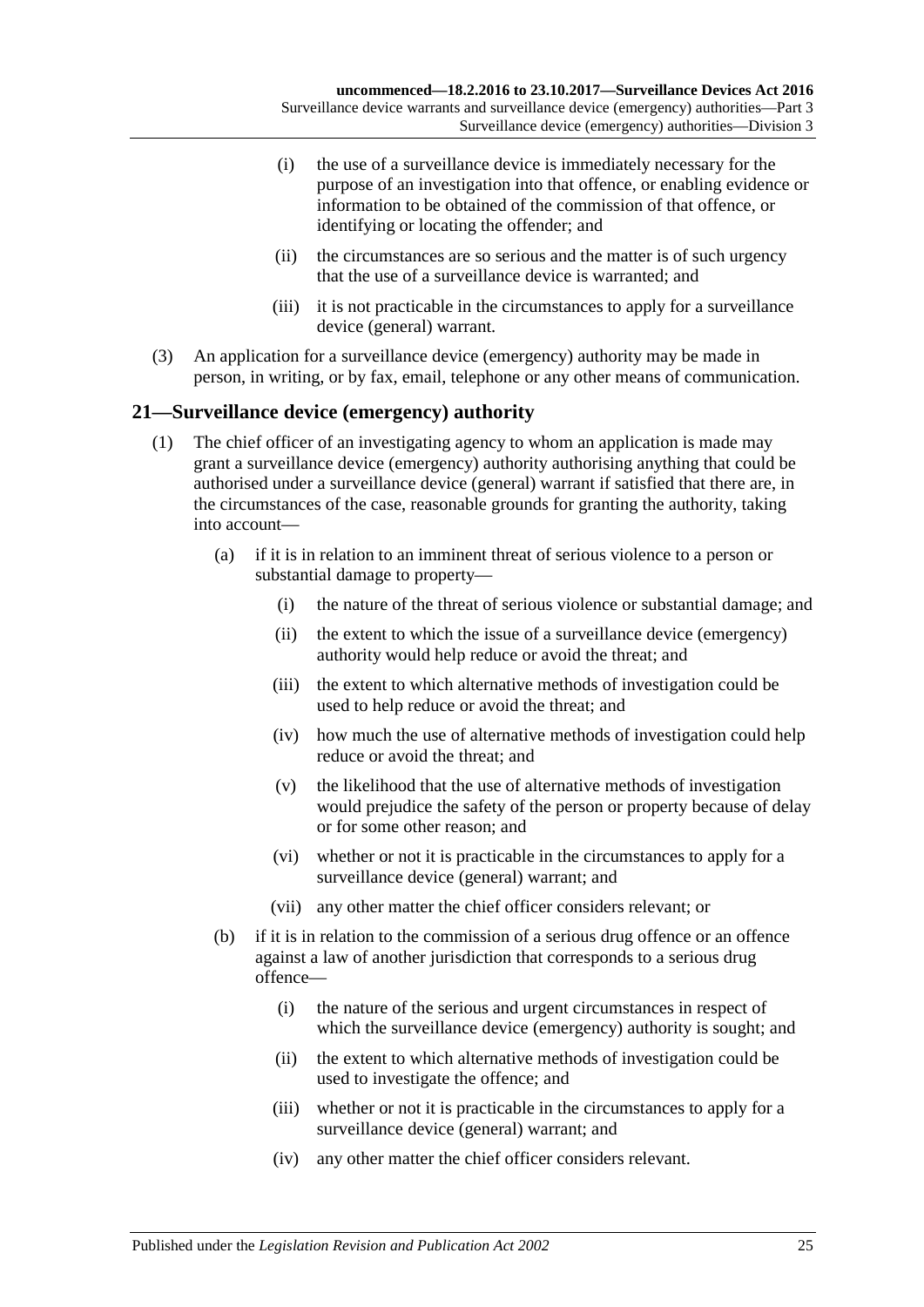- (2) A surveillance device (emergency) authority—
	- (a) subject to [subsection](#page-25-0) (3), must specify—
		- (i) the name of the applicant; and
		- (ii) if the applicant is not to be the officer primarily responsible for exercising the powers under the authority—the name of the responsible officer; and
	- (b) must specify—
		- (i) the kind of surveillance device to which the authority relates; and
		- (ii) if it authorises the use of a surveillance device on or in premises or a vehicle—the premises or vehicle; and
		- (iii) if it authorises the use of a surveillance device in or on a thing or a thing of a class—the thing or class of thing; and
		- (iv) if it authorises the use of a surveillance device in respect of the conversations, activities or geographical location of a person—
			- (A) the name of the person (if known); or
			- (B) if the name of the person is unknown—that fact and a general description of the person; and
		- (v) the period for which the authority will be in force (being a period not longer than 7 days); and
	- (c) may contain—
		- (i) conditions and limitations; and
		- (ii) any other matter,

as the issuing officer thinks fit.

- <span id="page-25-0"></span>(3) If the chief officer of the investigating agency is of the opinion that the disclosure in the surveillance device (emergency) authority of the name of the applicant or the responsible officer is likely to endanger the safety of the applicant, the responsible officer or some other person, the authority may, instead, specify in respect of either or both of them a unique code approved by the chief officer (a *code name*).
- <span id="page-25-1"></span>(4) Subject to [subsection](#page-26-1) (5) and any conditions or limitations specified in the surveillance device (emergency) authority—
	- (a) an authority authorising the use of a surveillance device in respect of the conversations, activities or geographical location of a specified person, or a person whose identity is unknown, who, according to the terms of the authority, is suspected on reasonable grounds of having committed, or being likely to commit, a serious offence, will be taken to authorise—
		- (i) entry to or interference with any premises, vehicle or thing as reasonably required to install, use, maintain or retrieve the device for that purpose; and
		- (ii) the use of the device on or about the body of the person; and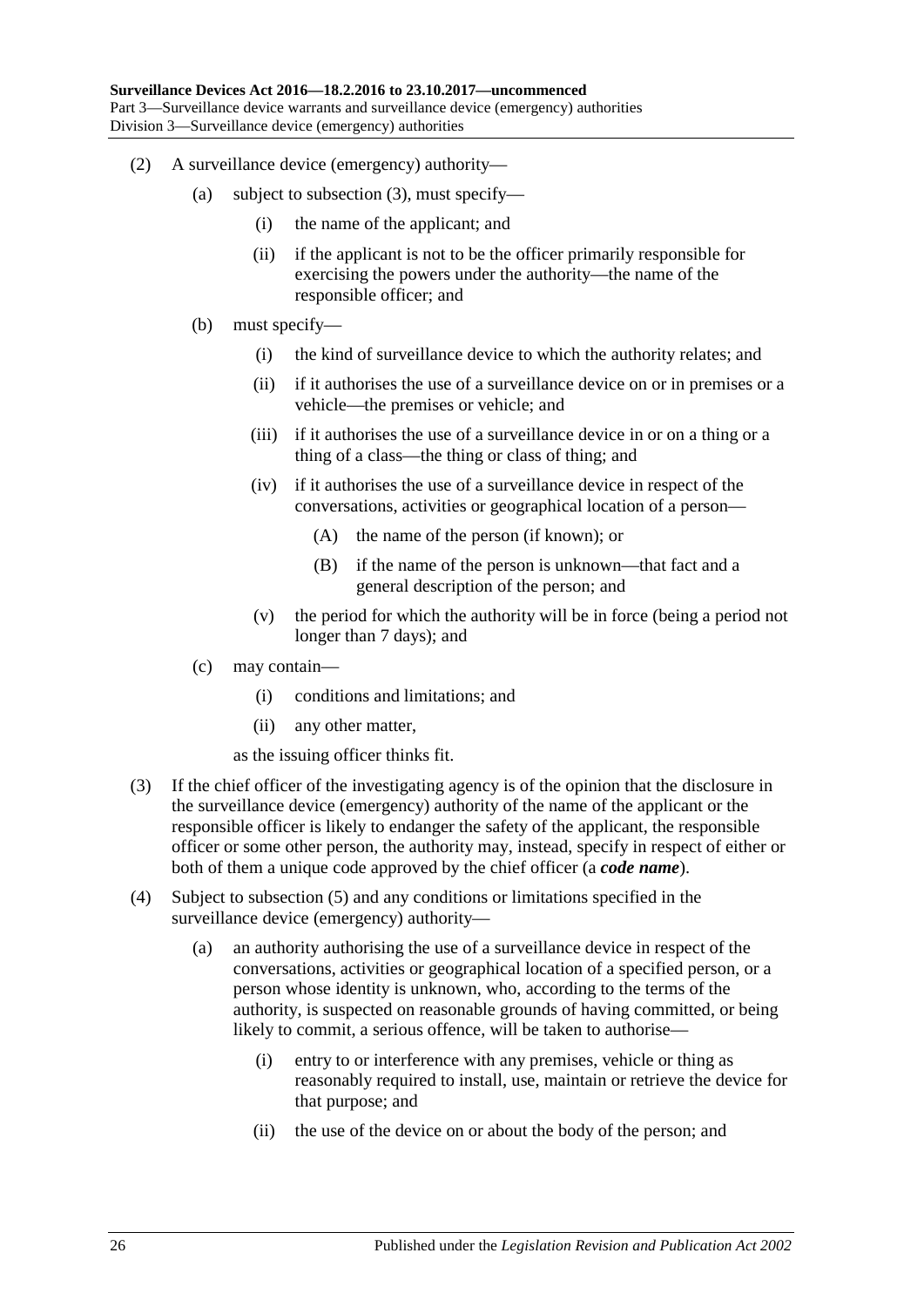- (b) an authority authorising (whether under the terms of the authority or by force of [paragraph](#page-25-1) (a)(i)) entry to or interference with any premises, vehicle or thing will be taken to authorise—
	- (i) the use of reasonable force or subterfuge for that purpose; and
	- (ii) any action reasonably required to be taken in respect of a vehicle or thing for the purpose of installing, using, maintaining or retrieving a surveillance device to which the warrant relates; and
	- (iii) the extraction and use of electricity for that purpose or for the use of the surveillance device to which the authority relates; and
- (c) an authority authorising entry to specified premises will be taken to authorise non-forcible passage through adjoining or nearby premises (but not through the interior of any building or structure) as reasonably required for the purpose of gaining entry to those specified premises; and
- (d) the powers conferred by the authority may be exercised by the responsible officer or under the authority of the responsible officer at any time and with such assistance as is necessary.
- <span id="page-26-1"></span>(5) A surveillance device (emergency) authority may not authorise the installation or use of a surveillance device outside this jurisdiction.
- (6) If the chief officer of the investigating agency is satisfied that the grounds on which a surveillance device (emergency) authority was granted have ceased to exist, the chief officer must, if the authority is still in force, cancel the authority by instrument in writing.
- (7) A surveillance device (emergency) authority may, at any time, be cancelled by instrument in writing by the chief officer of the investigating agency.

## <span id="page-26-0"></span>**22—Application for confirmation of surveillance device (emergency) authority etc**

- <span id="page-26-2"></span>(1) An officer who has been granted a surveillance device (emergency) authority must, within 2 business days after the authority is granted, if the authority is still in force, apply to a judge for confirmation of—
	- (a) the authority; and
	- (b) the exercise of powers under the authority.
- (2) An application under [subsection](#page-26-2) (1) must be made by—
	- (a) providing a judge with an application in writing; and
	- (b) appearing personally before the judge.
- (3) The written application—
	- (a) must specify—
		- (i) the name of the applicant and the investigating agency to which the applicant belongs; and
		- (ii) the applicant's rank or position in that agency; and
		- (iii) the kind of surveillance device to which the surveillance device (emergency) authority relates; and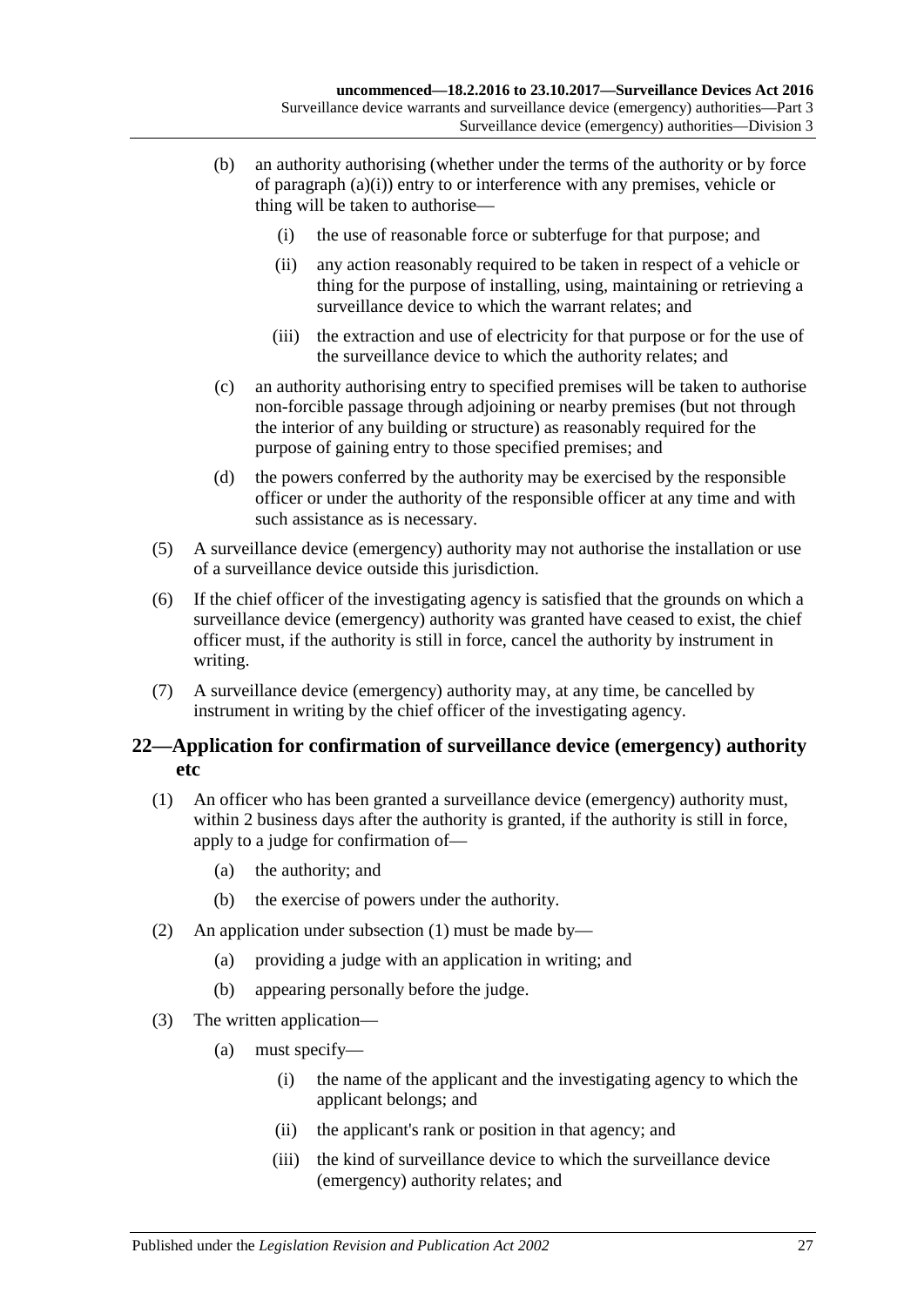- (iv) if a surveillance device (general) warrant in relation to the surveillance device is sought, the following matters:
	- (A) if the applicant is not to be the officer primarily responsible for executing the warrant—the name of the responsible officer;
	- (B) whether the applicant or responsible officer (or both) are to be identified in the warrant under a code name;
	- (C) the nature and duration of the warrant sought, including the kind of surveillance device to which the warrant relates; and
- (v) the grounds on which confirmation and the warrant (if any) is sought; and
- (b) must be accompanied by an affidavit verifying the application.
- (4) The judge to whom an application is made may require further information to be given in relation to the application.

### <span id="page-27-0"></span>**23—Confirmation of surveillance device (emergency) authority etc**

- (1) On hearing an application under [section](#page-26-0) 22, the judge—
	- $(a)$  must—
		- (i) if satisfied that the granting of the surveillance device (emergency) authority, and the exercise of powers under the authority, was justified in the circumstances—
			- (A) confirm the authority and the exercise of those powers; and
			- (B) cancel the surveillance device (emergency) authority; and
		- (ii) if a surveillance device (general) warrant is sought and the judge is satisfied that there are reasonable grounds to issue a warrant in the circumstances—issue a surveillance device (general) warrant in accordance with [section](#page-21-0) 19; and
	- (b) may, if not satisfied that the circumstances justified the granting of the surveillance device (emergency) authority, make 1 or more of the following orders:
		- (i) an order that the use of the surveillance device cease;
		- (ii) an order that, subject to any conditions the judge thinks fit, the device be retrieved;
		- (iii) an order that any information obtained from or relating to the exercise of powers under the authority, or any record of that information, be dealt with in the way specified in the order;
		- (iv) any other order as the judge thinks fit.
- (2) If a judge confirms a surveillance device (emergency) authority, and the exercise of powers under the authority, evidence obtained through the exercise of those powers is not inadmissible in any proceedings merely because the evidence was obtained before the authority was confirmed.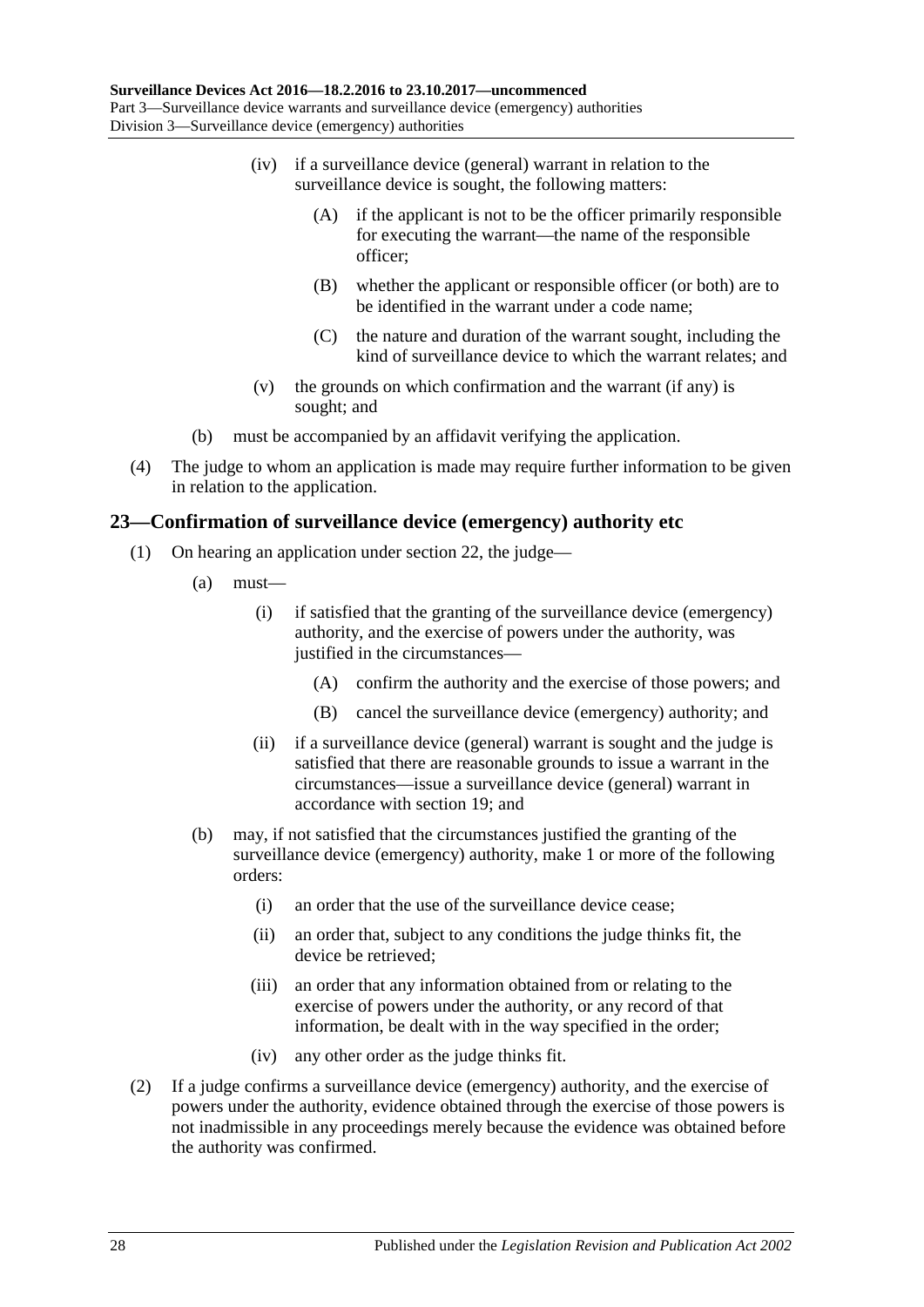## <span id="page-28-0"></span>**Division 4—Recognition of corresponding warrants and authorities**

### <span id="page-28-6"></span><span id="page-28-1"></span>**24—Corresponding warrants**

- (1) A corresponding warrant may be executed in this State in accordance with its terms as if it were a surveillance device (tracking) warrant or a surveillance device (general) warrant (as the case may be) issued under this Part.
- (2) [Subsection](#page-28-6) (1) does not apply at any time after a corresponding warrant has been cancelled.

#### <span id="page-28-7"></span><span id="page-28-2"></span>**25—Corresponding emergency authorities**

- (1) A corresponding surveillance device (emergency) authority authorises the use of a surveillance device in accordance with its terms in this State, as if it were a surveillance device (emergency) authority granted under this Part.
- (2) [Subsection](#page-28-7) (1) does not apply at any time after a judge orders, under a provision of a corresponding law, that the use of a surveillance device under the corresponding surveillance device (emergency) authority cease.

## <span id="page-28-3"></span>**Division 5—Miscellaneous**

#### <span id="page-28-4"></span>**26—Management of records relating to surveillance device warrants etc**

- (1) The chief officer of an investigating agency by whom a surveillance device (tracking) warrant is issued, varied or renewed must cause the application and the warrant (and any copy of the warrant) as issued, varied or renewed to be managed in accordance with the regulations.
- (2) The chief officer of an investigating agency by whom a surveillance device (emergency) authority is granted must cause the application and the authority (and any copy of the authority) to be managed in accordance with the regulations.
- (3) A judge by whom a surveillance device (general) warrant is issued, varied or renewed must cause each of the following to be managed in accordance with the rules of the Supreme Court:
	- (a) the application;
	- (b) the warrant (and any duplicate or copy of the warrant) as issued, varied or renewed;
	- (c) any code name specified in the warrant;
	- (d) the affidavit verifying the application.

### <span id="page-28-5"></span>**27—Limitations on use of information or material derived under this Part**

- (1) A person must not knowingly communicate or publish information or material derived from the use (whether by that person or another person) of a surveillance device under an authority under this Part except—
	- (a) to a person who was a party to the conversation or activity to which the information or material relates; or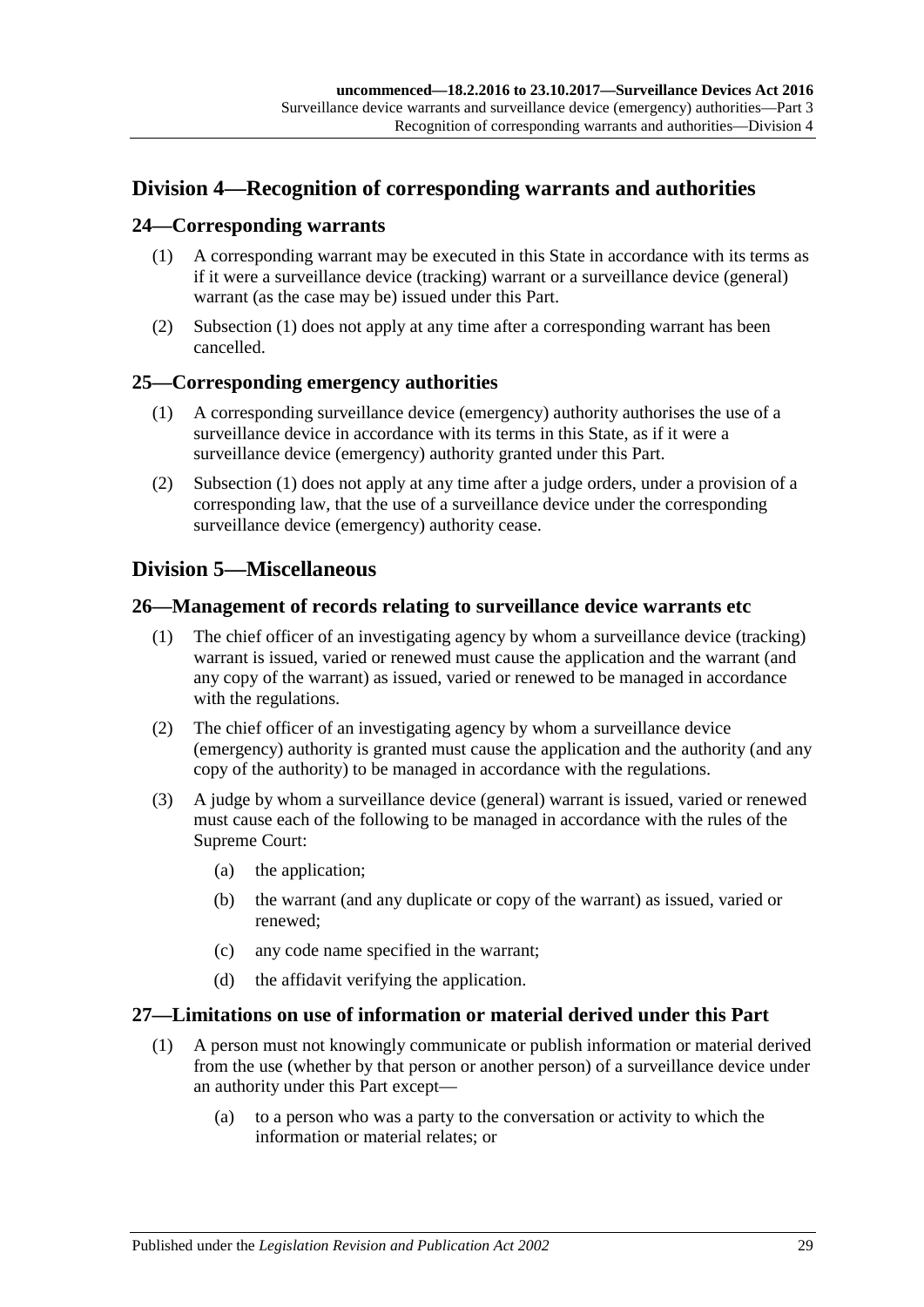- (b) with the consent of each party to the conversation or activity to which the information or material relates; or
- (c) for the purposes of a relevant investigation; or
- (d) for the purposes of a relevant action or proceeding; or
- (e) otherwise in the course of duty or as required by law; or
- (f) if the information or material has been taken or received in public as evidence in a relevant action or proceeding.

Maximum penalty:

- (a) in the case of a body corporate—\$75 000;
- (b) in the case of a natural person—\$15 000 or imprisonment for 3 years.
- (2) In this section, a reference to *an authority under this Part* is a reference to—
	- (a) a surveillance device warrant; or
	- (b) a surveillance device (emergency) authority; or
	- (c) a corresponding warrant; or
	- (d) a corresponding surveillance device (emergency) authority.

## <span id="page-29-0"></span>**Part 4—Register, reports and records**

#### <span id="page-29-1"></span>**28—Interpretation**

In this Part, a reference to a *person to whom this Part applies* is a reference to—

- (a) in relation to SA Police—
	- (i) a police officer; and
	- (ii) any staff of an administrative unit of the Public Service in respect of whom the Commissioner of Police has an arrangement with the Minister administering that unit to make use of their services; and
- (b) in relation to the Independent Commissioner Against Corruption—
	- (i) an employee engaged, or an investigator appointed, by the Commissioner under the *[Independent Commissioner Against](http://www.legislation.sa.gov.au/index.aspx?action=legref&type=act&legtitle=Independent%20Commissioner%20Against%20Corruption%20Act%202012)  [Corruption Act](http://www.legislation.sa.gov.au/index.aspx?action=legref&type=act&legtitle=Independent%20Commissioner%20Against%20Corruption%20Act%202012) 2012*; and
	- (ii) any staff of an administrative unit of the Public Service in respect of whom the Commissioner has an arrangement with the Minister administering that unit to make use of their services; and
- (c) an employee of the administrative unit of the Public Service that is, under the Minister, responsible for the administration of this Act.

#### <span id="page-29-2"></span>**29—Register**

(1) The chief officer of an investigating agency (other than the ACC) must keep a register of warrants and authorities issued to the agency under this Act.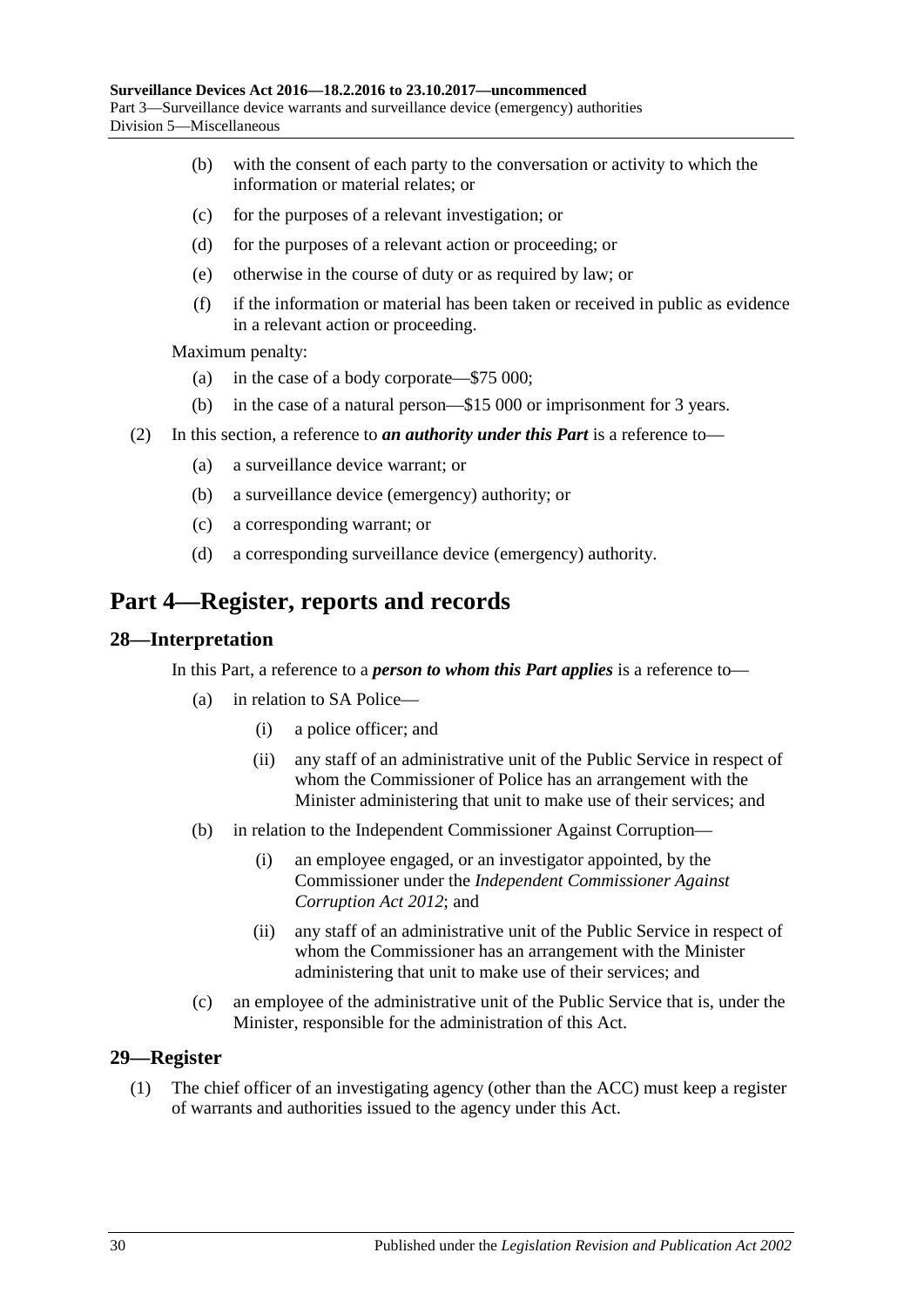- (2) The register must contain the following information in relation to each surveillance device warrant issued to the investigating agency (other than a warrant issued to an officer of the agency during a period of secondment to a position outside the agency):
	- (a) in the case of a surveillance device (general) warrant—
		- (i) the date of issue of the warrant and the period for which the warrant is to be in force; and
		- (ii) the name of the judge who issued the warrant; and
		- (iii) the name of the applicant for the warrant or, if the warrant specified a code name in respect of the applicant, that code name; and
		- (iv) the rank of the applicant for the warrant; and
		- (v) the name or, if the name is unknown, a general description of the person subject to the investigation in relation to which the warrant was issued; and
		- (vi) if the application for the warrant was by telephone under [section](#page-19-1) 18—the date on which the applicant forwarded an affidavit and copy of the duplicate surveillance device (general) warrant to the judge as required under that section; and
		- (vii) if the warrant was issued following confirmation by a judge of a surveillance device (emergency) authority and the exercise of powers under the authority under [section](#page-27-0) 23—that fact; and
		- (viii) if an application for variation of the warrant was made—the date of the application and details of the variation (if any) granted; and
		- (ix) the date of any renewal of the warrant and the period for which the renewed warrant is to be in force; and
		- (x) the period for which the warrant was actually in force (including any periods for which it was in force following renewal) and the date on which the warrant ceased to be in force:
	- (b) in the case of a surveillance device (tracking) warrant—
		- (i) the date of issue of the warrant and the period for which the warrant is to be in force; and
		- (ii) the name of the applicant for the warrant or, if the warrant specified a code name in respect of the applicant, that code name; and
		- (iii) the rank of the applicant for the warrant; and
		- (iv) the name or, if the name is unknown, a general description of the person subject to the investigation in relation to which the warrant was issued; and
		- (v) if an application for variation of the warrant was made—the date of the application and details of the variation (if any) granted; and
		- (vi) the date of any renewal of the warrant and the period for which the renewed warrant is to be in force; and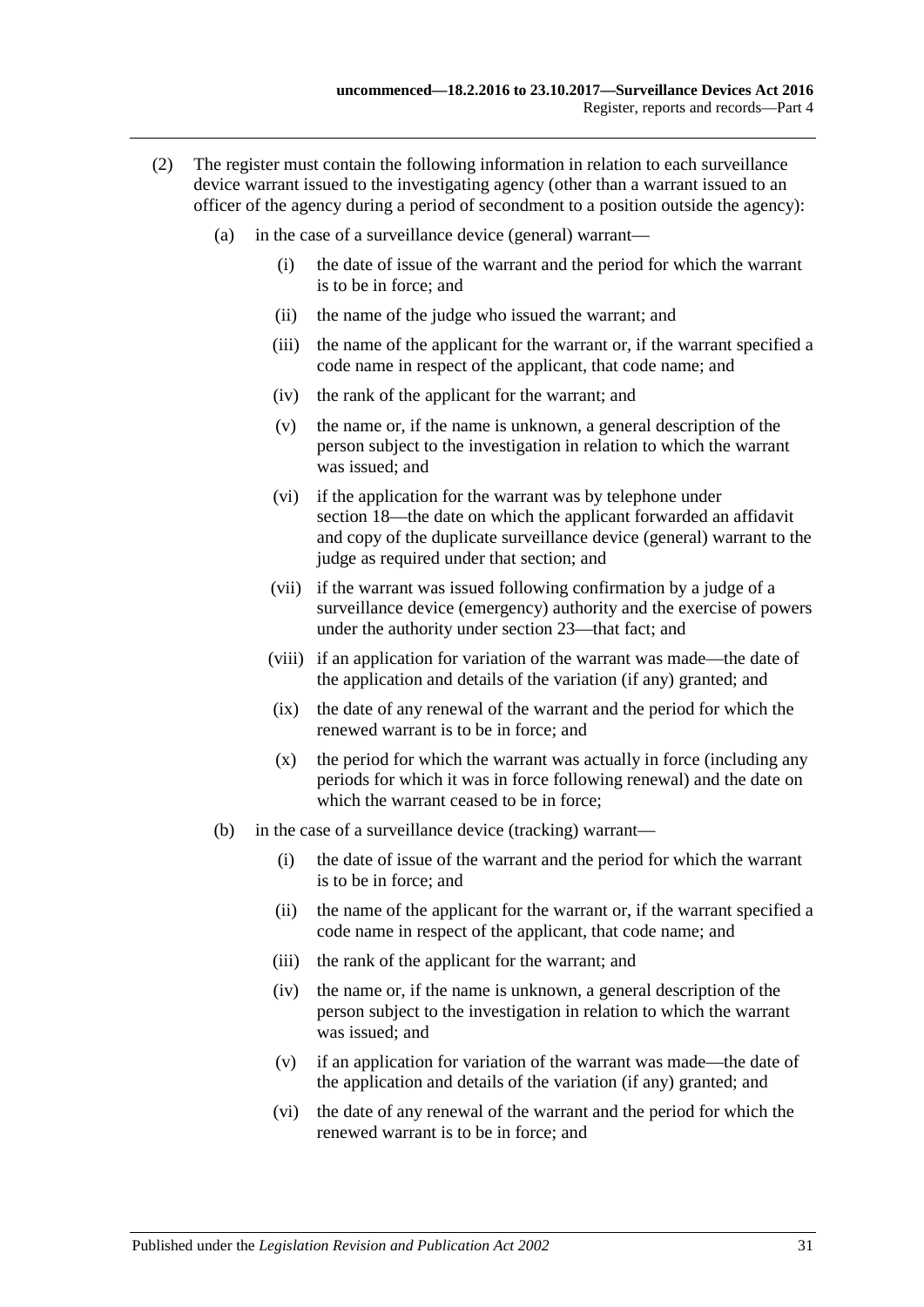- (vii) the period for which the warrant was actually in force (including any periods for which it was in force following renewal) and the date on which the warrant ceased to be in force:
- (c) in any case—
	- (i) the dates of any arrests made on the basis or partly on the basis of information obtained by use of the surveillance device to which the warrant relates; and
	- (ii) the dates on which any prosecutions were instituted in which information obtained by use of the surveillance device formed part of the basis of the decision to prosecute; and
	- (iii) the dates on which any persons were found guilty of offences in consequence of those prosecutions; and
	- (iv) the dates on which any persons pleaded guilty to the charge of an offence in consequence of those prosecutions; and
	- (v) such other matters as may be prescribed by regulation.
- (3) The register must contain the following information in relation to each surveillance device (emergency) authority granted to an officer of the investigating agency under this Act in respect of a matter:
	- (a) the date on which the surveillance device (emergency) authority was granted;
	- (b) the name of the applicant for the surveillance device (emergency) authority or, if the authority specified a code name in respect of the applicant, that code name;
	- (c) the rank of the applicant;
	- (d) the kind of surveillance device to which the surveillance device (emergency) authority related;
	- (e) if an application was made to a judge unde[r section](#page-27-0) 23—whether the judge did either or both of the following:
		- (i) confirmed the surveillance device (emergency) authority and the exercise of powers under the authority;
		- (ii) issued a surveillance device (general) warrant in respect of the matter.

### <span id="page-31-1"></span><span id="page-31-0"></span>**30—Reports and records**

- (1) The chief officer of an investigation agency (other than the ACC) must, in relation to surveillance device warrants issued to officers of the agency under this Act give to the Minister—
	- (a) as soon as practicable after the issue, variation or cancellation of a warrant, a copy of the warrant, the warrant as varied or the instrument of cancellation (as the case may be); and
	- (b) within 3 months after a warrant ceases to be in force, a written report of—
		- (i) the use made of information obtained by use of a surveillance device to which the warrant related; and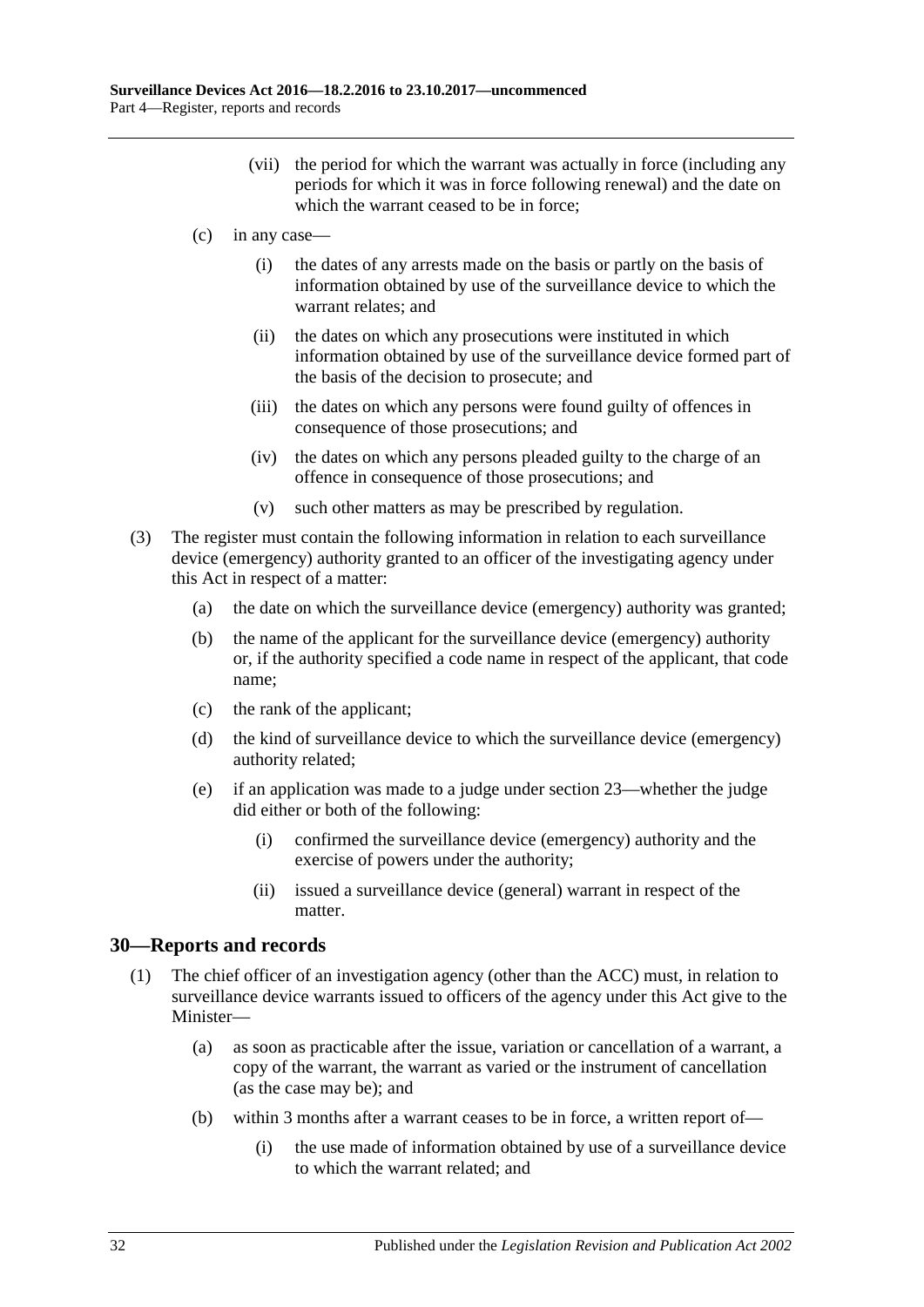- (ii) the communication of that information to persons other than officers of the agency; and
- <span id="page-32-0"></span>(c) as soon as practicable (but not later than 2 months) after each 30 June, the following information relating to the year ending on that 30 June:
	- (i) in relation to—
		- (A) applications for surveillance device (tracking) warrants; and
		- (B) applications for surveillance device (general) warrants; and
		- (C) applications for surveillance device (general) warrants by telephone under [section](#page-19-1) 18; and
		- (D) applications for variation of warrants; and
		- (E) renewal applications for warrants; and
		- (F) applications for warrants that included authorisation to enter or interfere with any premises, vehicle or thing,

how many such applications were made, how many were withdrawn or refused, and how many were successful;

- (ii) in relation to surveillance device (emergency) authorities—
	- (A) how many applications for surveillance device (emergency) authorities were made, how many were withdrawn or refused, and how many were successful; and
	- (B) how many applications for confirmation of the surveillance device (emergency) authority and the exercise of powers under the authority were made, and how many were successful;
- (iii) the average of the respective periods specified in original warrants issued on applications made during that year as the periods for which the warrants were to be in force;
- (iv) the average of the respective periods for which those warrants were actually in force;
- (v) the average of the respective periods specified in renewal warrants issued on applications made during that year as the periods for which the renewals were to be in force;
- (vi) a general description of—
	- (A) the uses made during that year of information obtained by use of surveillance devices to which a warrant related; and
	- (B) the communication of that information to persons other than officers of the agency;
- (vii) the number of arrests made during that year on the basis or partly on the basis of information obtained by use of a surveillance device to which a warrant related;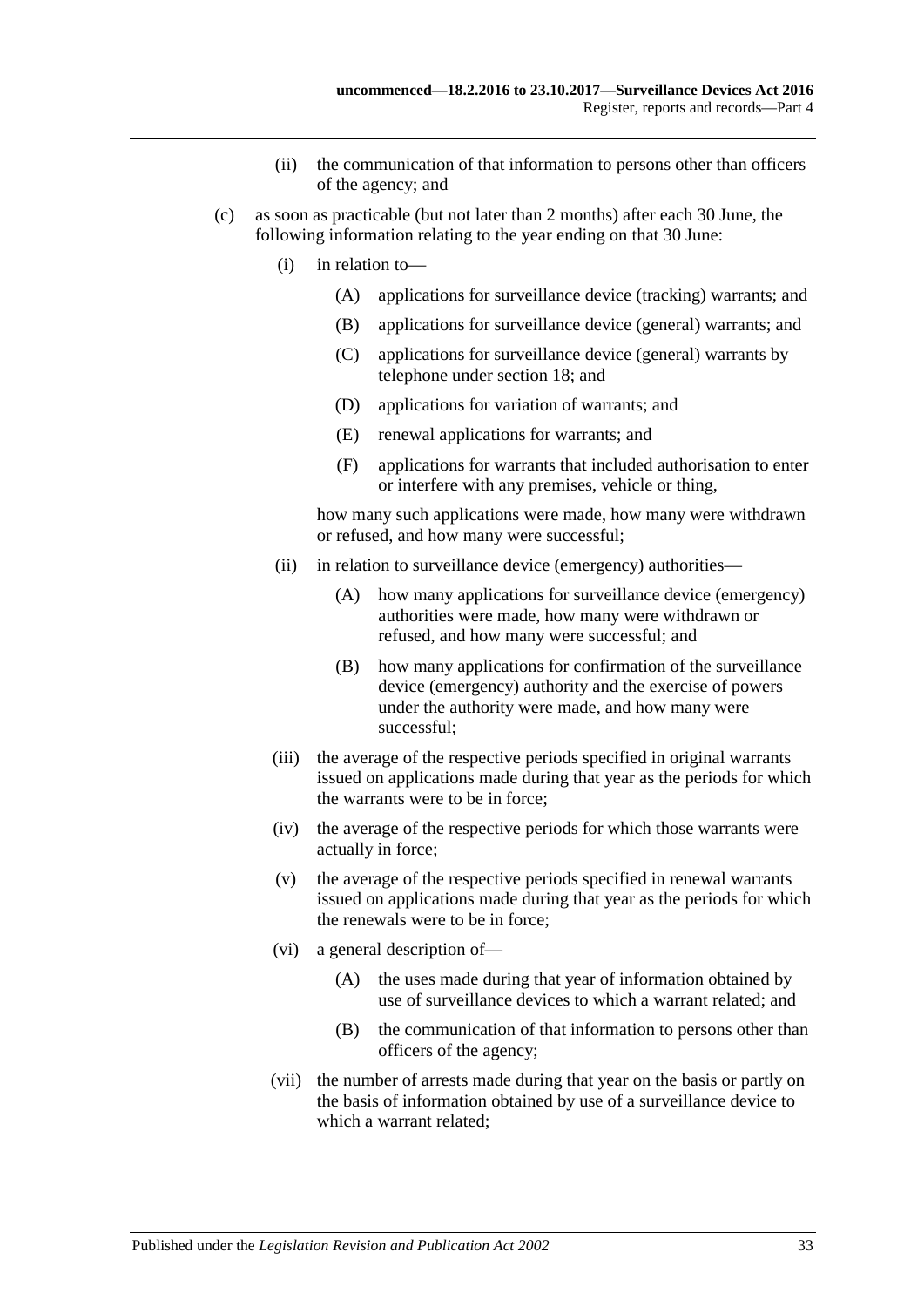- (viii) the number of prosecutions instituted during that period in which information obtained by such use of a surveillance device formed part of the basis of the decision to prosecute;
- (ix) the number of occasions during that period on which information obtained by such use of a surveillance device was given in evidence in the course of a prosecution;
- (x) the number of persons found guilty of an offence in consequence of those prosecutions during that period;
- (xi) the number of persons who pleaded guilty to the charge of an offence in consequence of those prosecutions during that period; and
- (d) a report on any other matter specified by the Minister at a time specified by the Minister.
- (2) The reports and information required to be given to the Minister under [subsection](#page-31-1) (1) must distinguish between surveillance device (general) warrants authorising the use of listening devices and other surveillance device (general) warrants.
- (3) Subject to the regulations and any determinations of the Minister, the chief officer of an investigating agency must include in each report to the Minister under [subsection](#page-32-0)  $(1)(c)$  the following information:
	- (a) the number of occasions on which a police officer or a person authorised by an officer of the agency acting in the course of his or her duty used a listening device under section [4\(2\)\(b\)\(iii\)](#page-9-2) (an *approved undercover operation exemption*) during the period to which the report relates;
	- (b) the number of occasions on which, in prescribed circumstances, an officer of the agency—
		- (i) used a listening device otherwise than under an approved undercover operation exemption, surveillance device (general) warrant or surveillance device (emergency) authority; or
		- (ii) used some other surveillance device that was not installed through the exercise of powers under a surveillance device (general) warrant, surveillance device (tracking) warrant or surveillance device (emergency) authority,

during the period to which the report relates;

- (c) a general description of—
	- (i) the uses made during that period of information obtained by such use of a surveillance device; and
	- (ii) the communication of that information to persons other than officers of the agency;
- (d) the number of arrests made during that period on the basis or partly on the basis of information obtained by such use of a surveillance device;
- (e) the number of prosecutions instituted during that period in which information obtained by such use of a surveillance device formed part of the basis of the decision to prosecute;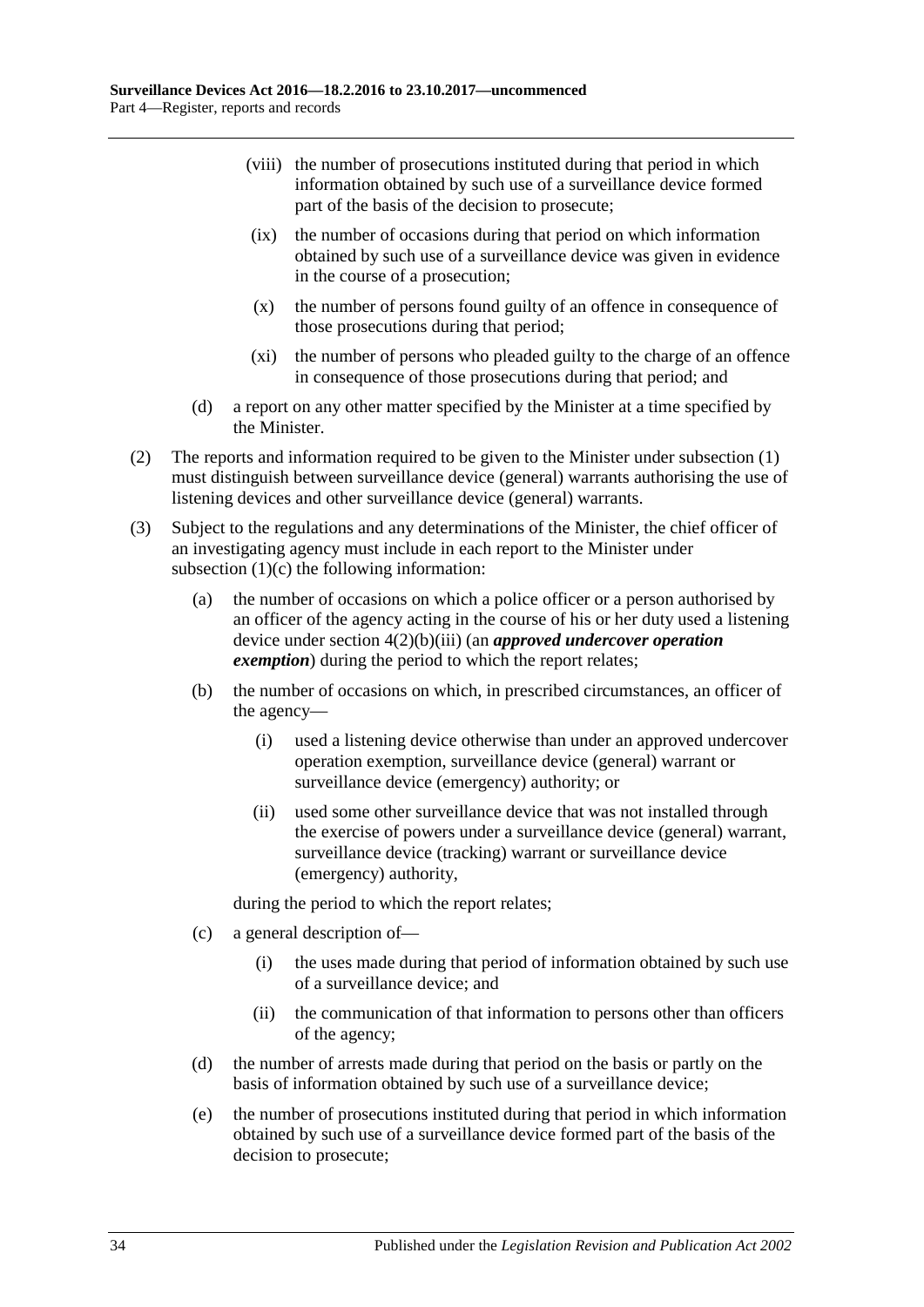- (f) the number of occasions during that period on which information obtained by such use of a surveillance device was given in evidence in the course of a prosecution;
- (g) the number of persons found guilty of an offence in consequence of those prosecutions during that period;
- (h) the number of persons who pleaded guilty to the charge of an offence in consequence of those prosecutions during that period;
- (i) any other information prescribed by regulation or specified by the Minister.
- (4) The chief officer of an investigating agency must keep such records as are necessary to enable compliance with this section, including records of the persons (other than police officers) to whom that information has been communicated.
- <span id="page-34-1"></span>(5) The Minister must cause a report to be prepared on or before 31 October in each year containing
	- (a) the information furnished to the Minister under [subsection](#page-32-0)  $(1)(c)$  in relation to the year ending on the previous 30 June; and
	- (b) any similar information relating to warrants issued to members of the Board of the ACC or members of the staff of the ACC furnished to the Minister by the ACC in relation to the year ending on the previous 30 June; and
	- (c) from reports made to the Minister by the ACC, a general description of—
		- (i) the uses made during that year of information obtained by use of surveillance devices; and
		- (ii) the communication of that information to persons other than members of the Board of the ACC or members of the staff of the ACC.
- (6) The Minister must, within 12 sitting days of receiving a report prepared under [subsection](#page-34-1) (5), have copies of the report laid before both Houses of Parliament.

### <span id="page-34-0"></span>**31—Control by investigating agencies of certain records, information and material**

The chief investigating officer of an investigating agency must, in accordance with the regulations—

- (a) keep as records a copy of—
	- (i) each application for a surveillance device warrant under this Act; and
	- (ii) each surveillance device warrant issued under this Act; and
	- (iii) each application for a surveillance device (emergency) authority under this Act; and
- (b) keep any information or material derived from the use of a surveillance device under a warrant; and
- (c) control, manage access to, and destroy, any such records, information and material.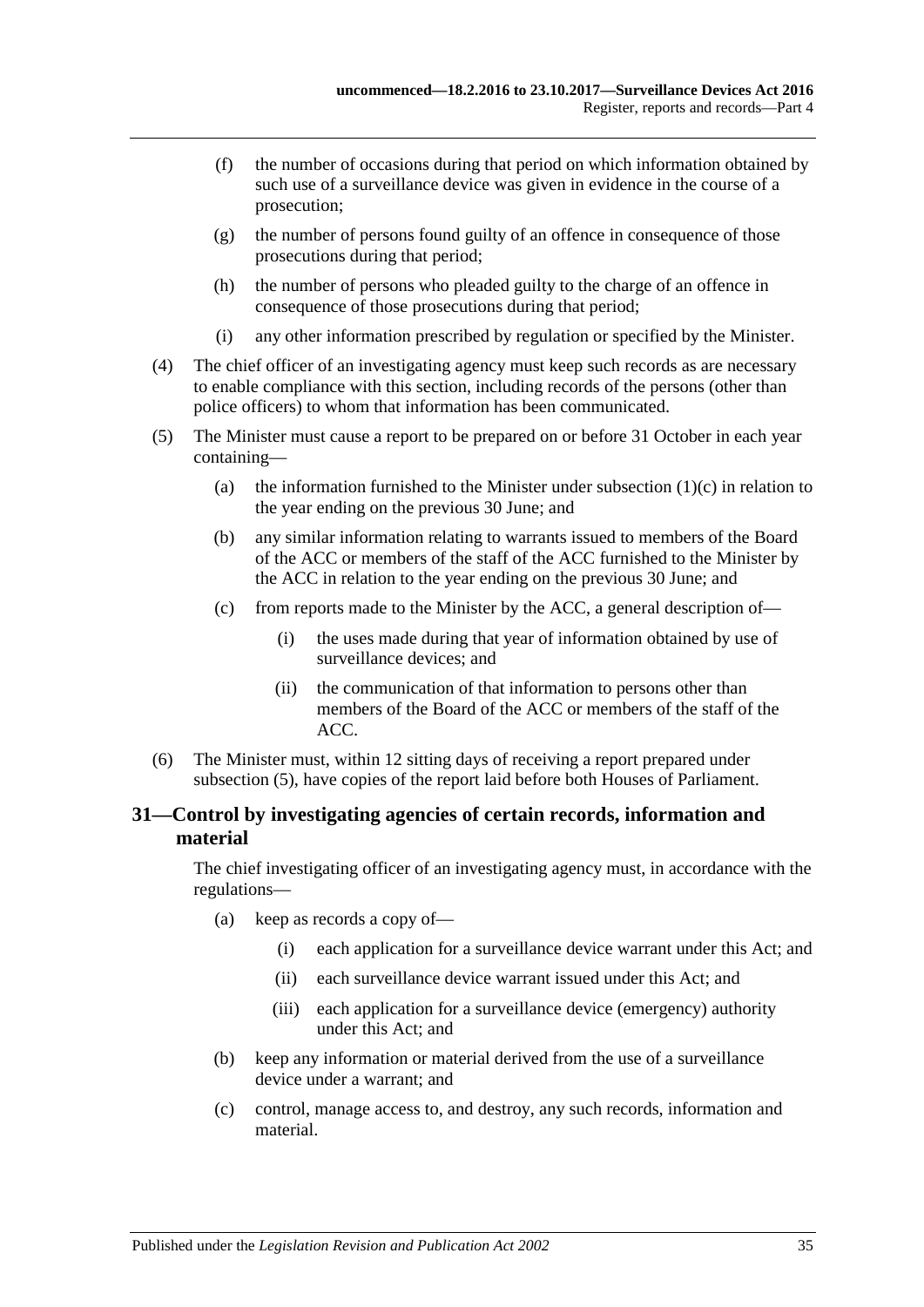### <span id="page-35-0"></span>**32—Inspection of records**

A review agency for an investigating agency—

- may, at any time, and must, at least once in each period of 6 months, inspect the records of the agency for the purpose of ascertaining the extent of compliance with this Act; and
- (b) must, not later than 2 months after completion of each such inspection, report in writing to the Minister on the results of the inspection.
- **Note—**

Under section 55 of the *Surveillance Devices Act 2004* of the Commonwealth, the Commonwealth Ombudsman is required to inspect the records of the ACC to determine the extent of the ACC's compliance with this Act. Under section 61 of that Act, the Commonwealth Ombudsman is required to report the results of the inspection to the Commonwealth Minister, lay the report before the Commonwealth Parliament and send a copy of the report to the Minister administering this Act.

### <span id="page-35-1"></span>**33—Powers of review agency**

- (1) For the purposes of carrying out an inspection under this Part, the review agency for an investigating agency, or a person authorised for the purpose by the review agency for an investigating agency—
	- (a) may, after notifying the chief officer of the agency, enter at any reasonable time premises occupied by the agency; and
	- (b) is entitled to have full and free access at all reasonable times to all records of the agency; and
	- (c) is, despite any other law, entitled to make copies of, and to take extracts from, records of the agency; and
	- (d) may require a person to whom this Part applies to give the review agency or authorised person such information as the review agency considers necessary, being information that is in the person's possession, or to which the person has access, and that is relevant to the inspection.
- (2) If the review agency for an investigating agency has reason to believe that a person to whom this Part applies is able to give information relevant to an inspection under this Part, the review agency may, by written notice to the person, require the person to do either or both of the following:
	- (a) give the information, in writing, signed by the person, at a specified place and within a specified period;
	- (b) attend before a specified person at a specified place and within a specified period or at a specified time on a specified day, in order to answer questions relevant to the inspection.
- (3) If the review agency for an investigating agency has reason to believe that a person to whom this Part applies is able to give information relevant to an inspection under this Part but does not know the person's identity, the review agency may, by written notice to the chief officer of the investigating agency, require the chief officer or a person nominated by the chief officer to attend before a specified person at a specified place and within a specified period or at a specified time on a specified day, in order to answer questions relevant to the inspection.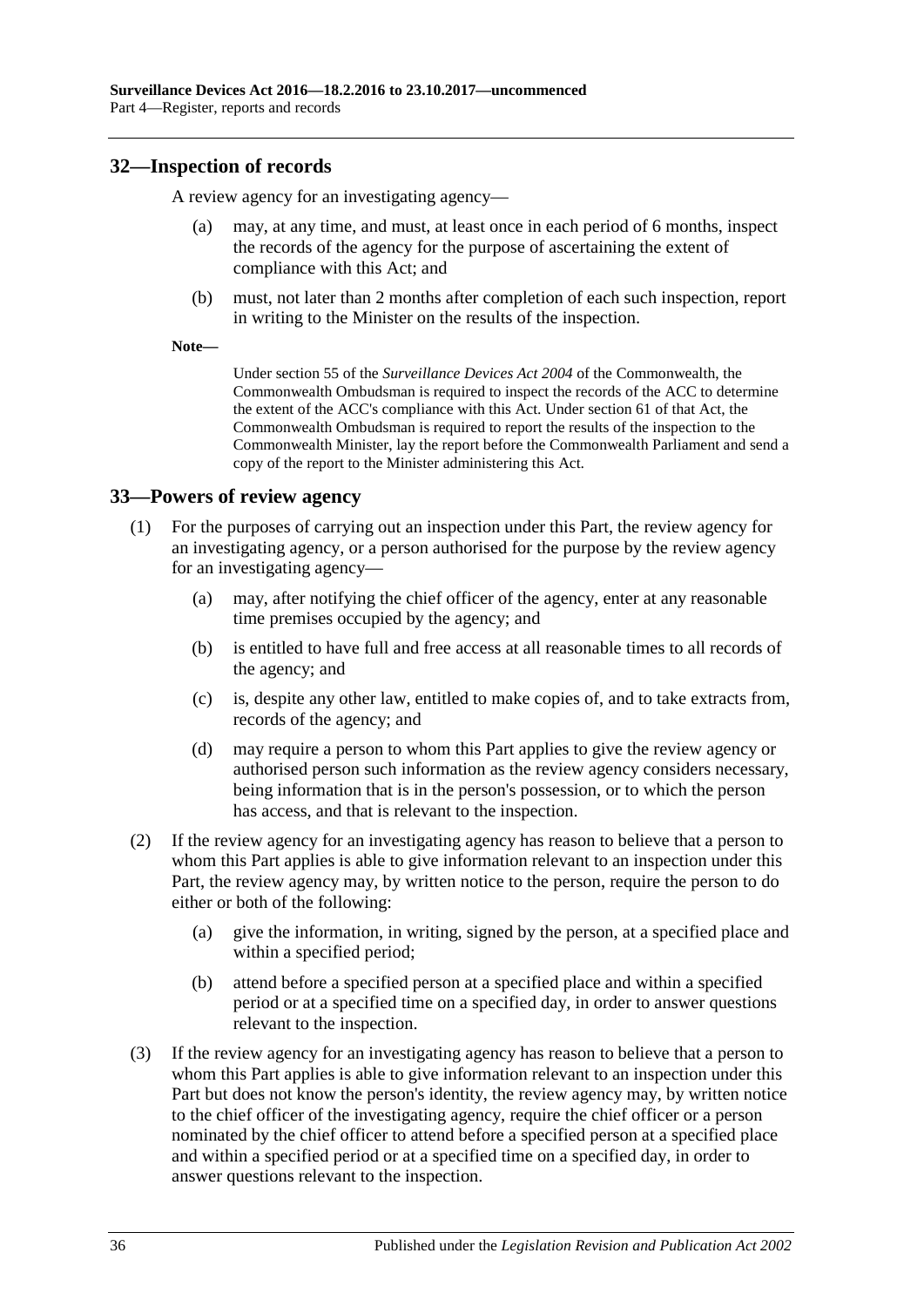- (4) Despite any other law, a person is not excused from giving information, answering a question, or giving access to a document, as and when required by or under this section, on the ground that it would contravene a law, would be contrary to the public interest or might tend to incriminate the person or make the person liable to a penalty.
- (5) The following are not admissible in evidence against a person except in prosecution proceedings for an offence against this Act or for perjury, or in police disciplinary proceedings:
	- (a) information or an answer given by the person under this section;
	- (b) the fact that the person has given access to a document under this section;
	- (c) any information or thing (including a document) obtained in consequence of the person having given information or an answer, or access to a document, under this section.
- (6) The chief officer of an investigating agency must ensure that a person to whom this Part applies provides the review agency for the investigating agency with such assistance in relation to an inspection under this Part as the review agency reasonably requires.
- (7) A person who is required under this section—
	- (a) to attend before a person; or
	- (b) to provide information; or
	- (c) to answer a question,

and who, without reasonable excuse, refuses or fails to comply with that requirement is guilty of an offence.

Maximum penalty: \$15 000 or imprisonment for 3 years.

- (8) A person who—
	- (a) without reasonable excuse, hinders a person exercising powers under this section; or
	- (b) gives to a person exercising powers under this section information knowing it to be false or misleading in a material particular,

is guilty of an offence.

Maximum penalty: \$15 000 or imprisonment for 3 years.

## <span id="page-36-0"></span>**Part 5—Miscellaneous**

#### <span id="page-36-1"></span>**34—Offence to wrongfully disclose information**

A person must not knowingly communicate or publish information or material about a surveillance device warrant or a surveillance device (emergency) authority except—

- (a) as required to do so under this Act; or
- (b) for the purposes of a relevant investigation; or
- (c) for the purposes of a relevant action or proceeding; or
- (d) in the course of proceedings for an offence against this Act; or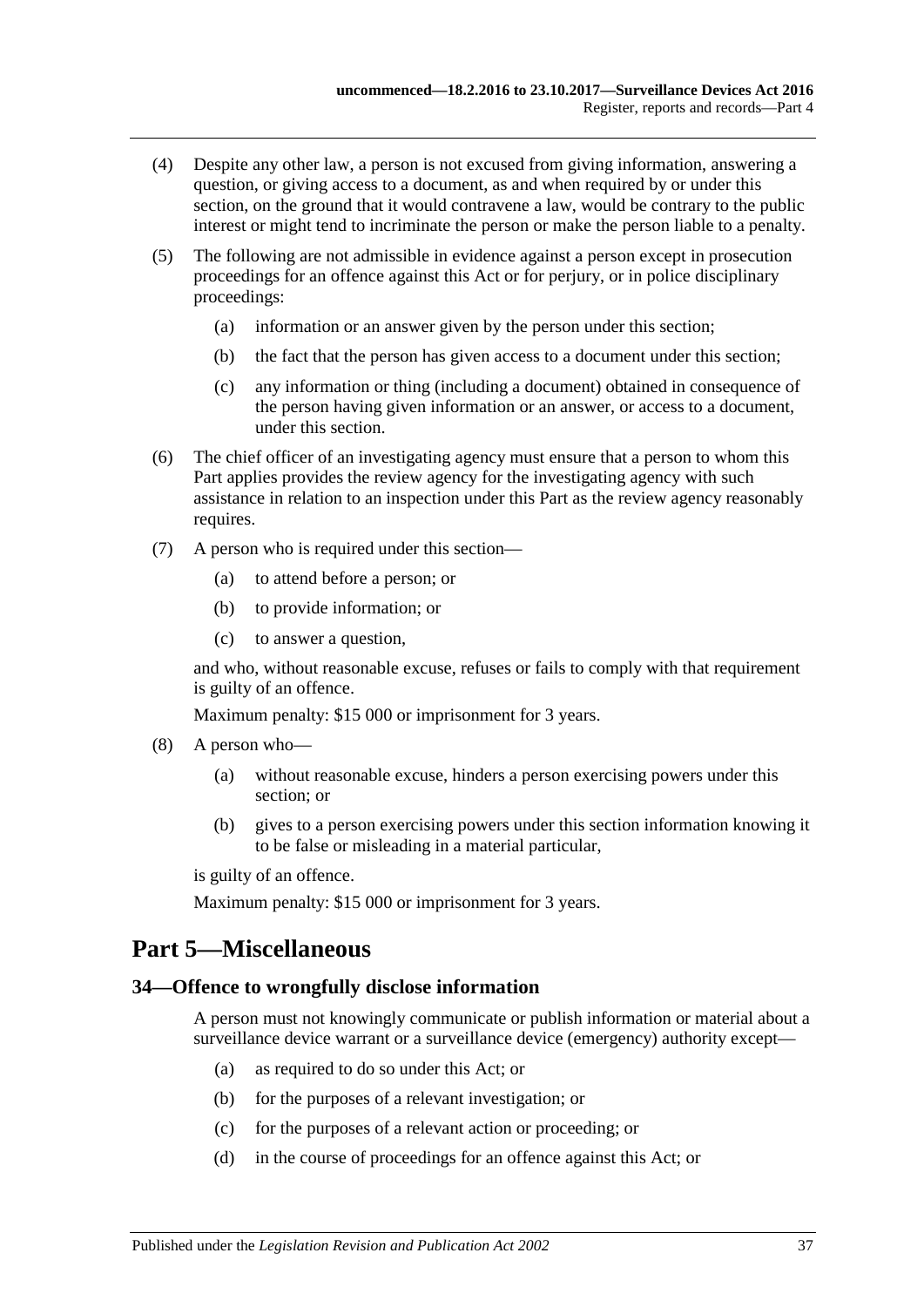(e) otherwise in the course of duty or as required by law.

Maximum penalty:

- (a) in the case of a body corporate—\$50 000;
- (b) in the case of a natural person—\$10 000 or imprisonment for 2 years.

#### <span id="page-37-0"></span>**35—Delegation**

- (1) Despite any other Act or law to the contrary, the functions of a chief officer of an investigating agency under this Act may not be delegated to any other person except as provided by this section.
- (2) A chief officer of an investigating agency may delegate to a senior officer of the agency any of the chief officer's functions under this Act.
- (3) In this section—

#### *senior officer* means—

- (a) in relation to SA Police—a police officer of or above the rank of Superintendent;
- (b) in relation to the Independent Commissioner Against Corruption—an officer or an employee of the Commissioner of a prescribed class;
- (c) in relation to the ACC—
	- (i) the Director National Operations; or
	- (ii) a Director; or
	- (iii) the General Manager National Operations; or
	- (iv) a member of staff of the ACC who is an SES employee or acting SES employee (within the meaning of the *Australian Crime Commission Act 2002* of the Commonwealth) and who holds a position that is prescribed by the regulations for the purposes of this definition.

#### <span id="page-37-2"></span><span id="page-37-1"></span>**36—Possession etc of declared surveillance device**

- (1) The Minister may, by notice in the Gazette, declare that this section applies to a surveillance device or a surveillance device of a class or kind specified in the notice.
- (2) The Minister may, by further notice in the Gazette, revoke or amend a declaration under [subsection](#page-37-2) (1).
- (3) A person must not, without the consent of the Minister, have in his or her possession, custody or control any declared surveillance device.

- (a) in the case of a body corporate—\$50 000;
- (b) in the case of a natural person—\$10 000 or imprisonment for 2 years.
- (4) The consent of the Minister under this section—
	- (a) must be given by notice in the Gazette; and
	- (b) may be expressed to relate to the possession, custody or control of a surveillance device or to any surveillance device of a class or kind; and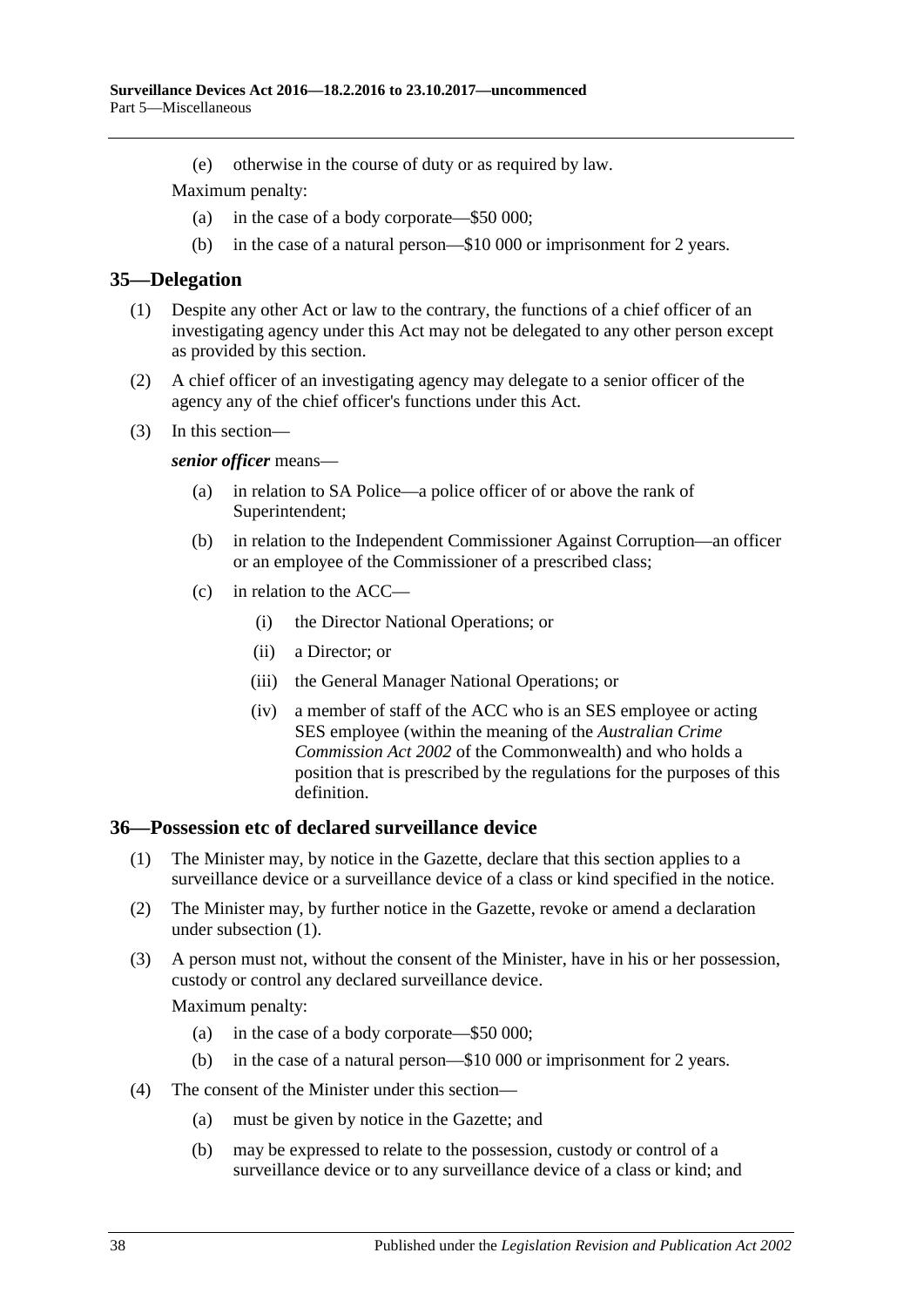- (c) may be expressed to apply to persons of a specified class; and
- (d) may be expressed to be subject to such conditions, limitations or restrictions as the Minister considers necessary or expedient; and
- (e) may be revoked at any time by the Minister by further notice in the Gazette (and, on revocation, the consent ceases to have effect).
- (5) For the purposes of this section, having the possession, custody or control of a surveillance device in contravention of a condition, limitation or restriction imposed by the Minister will be taken to be having the possession, custody or control of that device without the consent of the Minister.
- (6) The Minister may delegate any of his or her powers under this section to the chief executive of an administrative unit of the Public Service.
- (7) A delegation under this section—
	- (a) must be in writing; and
	- (b) may be conditional or unconditional; and
	- (c) is revocable at will; and
	- (d) does not prevent the delegator from acting in any manner.

#### <span id="page-38-1"></span><span id="page-38-0"></span>**37—Power to seize surveillance devices etc**

- (1) If an officer of an investigating agency suspects on reasonable grounds that—
	- (a) a person has possession, custody or control of a declared surveillance device without the consent of the Minister; or
	- (b) any other offence against this Act has been, is being or is about to be committed with respect to a surveillance device or information derived from the use of a surveillance device,

the officer may seize the device or a record of the information.

- (2) An officer referred to in [subsection](#page-38-1) (1) may—
	- (a) break into, enter and search any premises in which the officer suspects on reasonable grounds there is a device or record liable to seizure under this section; and
	- (b) stop, detain and search, or detain and search, any vehicle that the officer suspects on reasonable grounds contains a device or record liable to seizure under this section; and
	- (c) detain and search any person who the officer suspects on reasonable grounds has possession of a device or record liable to seizure under this section.
- (3) If a device or record has been seized under this section, the device or record must, subject to any order of a court, be returned to its owner—
	- (a) if no proceedings are instituted for an offence against this Act involving the device or record of information—at the expiration of 2 months from the date of seizure; or
	- (b) if such proceedings are instituted—when those proceedings are finally determined.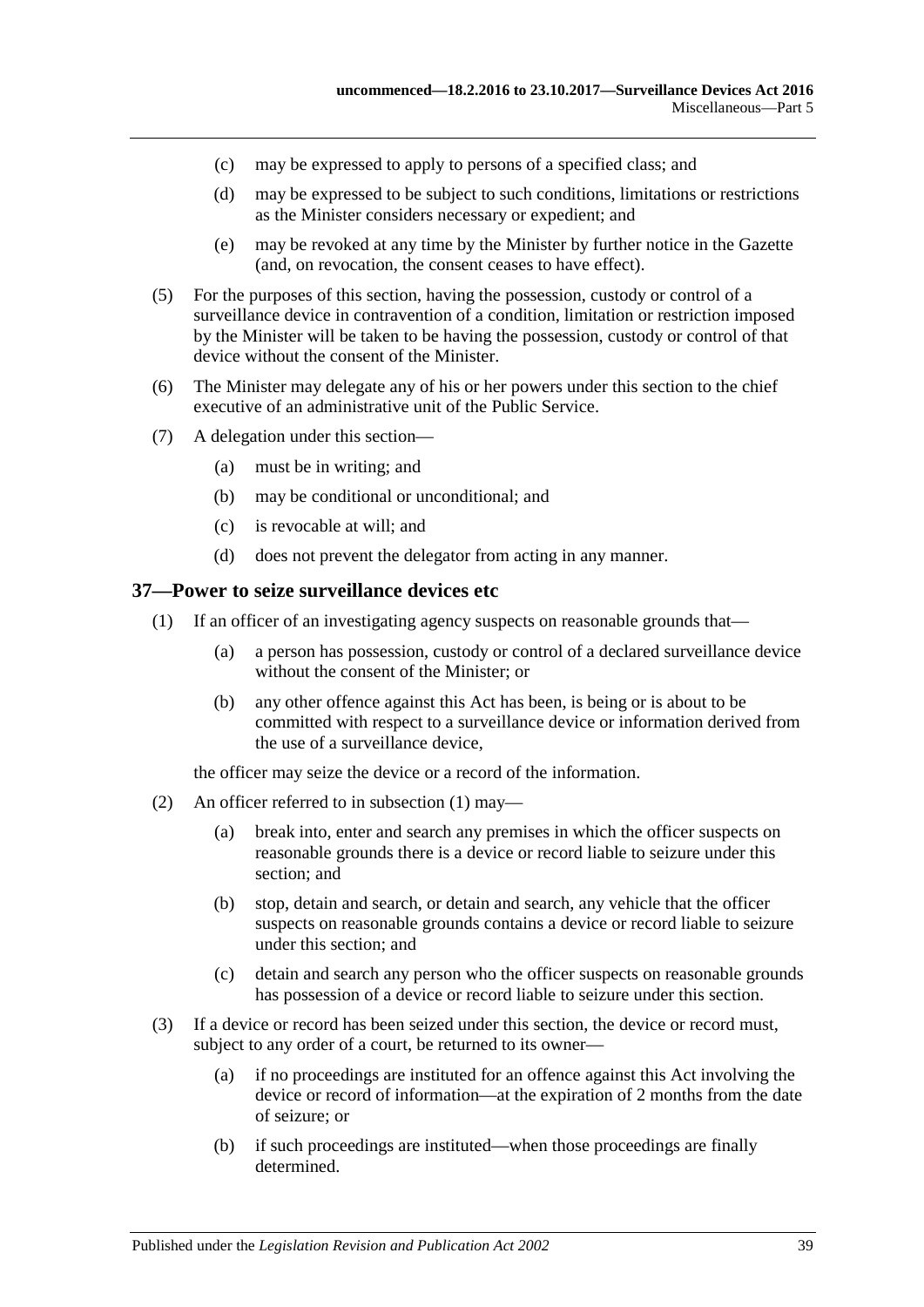#### <span id="page-39-4"></span><span id="page-39-0"></span>**38—Imputing conduct to bodies corporate**

- (1) For the purposes of this Act, any conduct engaged in on behalf of a body corporate by an employee, agent or officer of the body corporate acting within the actual or apparent scope of his or her employment, or within his or her actual or apparent authority, is conduct also engaged in by the body corporate.
- (2) If an offence under this Act requires proof of knowledge, intention or recklessness, it is sufficient in proceedings against a body corporate for that offence to prove that the person referred to in [subsection](#page-39-4) (1) had the relevant knowledge, intention or recklessness.
- (3) If, for an offence against this Act, mistake of fact is relevant to determining liability, it is sufficient in proceedings against a body corporate for that offence if the person referred to in [subsection](#page-39-4) (1) made that mistake of fact.

### <span id="page-39-1"></span>**39—Evidence**

- (1) In any proceedings for an offence, an apparently genuine document purporting to be signed by the chief officer of an investigating agency certifying that specified action was taken in connection with executing a specified warrant issued under this Act will, in the absence of evidence to the contrary, be accepted as proof of the matters so certified.
- (2) In any proceedings for an offence, an apparently genuine document purporting to be signed by the chief officer of an investigating agency certifying that specified action was taken in connection with the exercise of powers under a surveillance device (emergency) authority granted under this Act will, in the absence of evidence to the contrary, be accepted as proof of the matters so certified.

#### <span id="page-39-5"></span><span id="page-39-2"></span>**40—Forfeiture of surveillance devices**

- (1) If a person is convicted of an offence against this Act, the court before which that person was so convicted may in addition to imposing any other penalty order that a surveillance device or record of any information or material in connection with which the offence was committed is forfeited to the Crown.
- (2) A surveillance device or record of information or material forfeited to the Crown pursuant to an order under [subsection](#page-39-5) (1) may be retained, destroyed or otherwise disposed of in a manner directed by the Minister.

### <span id="page-39-6"></span><span id="page-39-3"></span>**41—Regulations**

- (1) The Governor may make such regulations as are contemplated by, or as are necessary or expedient for the purposes of, this Act.
- (2) Without limiting the effect of [subsection](#page-39-6) (1), the regulations may—
	- (a) make provision relating to warrants, their form and proceedings in connection with warrants; and
	- (b) make provision relating to the control and management of information or material derived from the use of surveillance devices, including access to and the destruction of such information or material; and
	- (c) fix fines, not exceeding \$5 000, for offences against the regulations.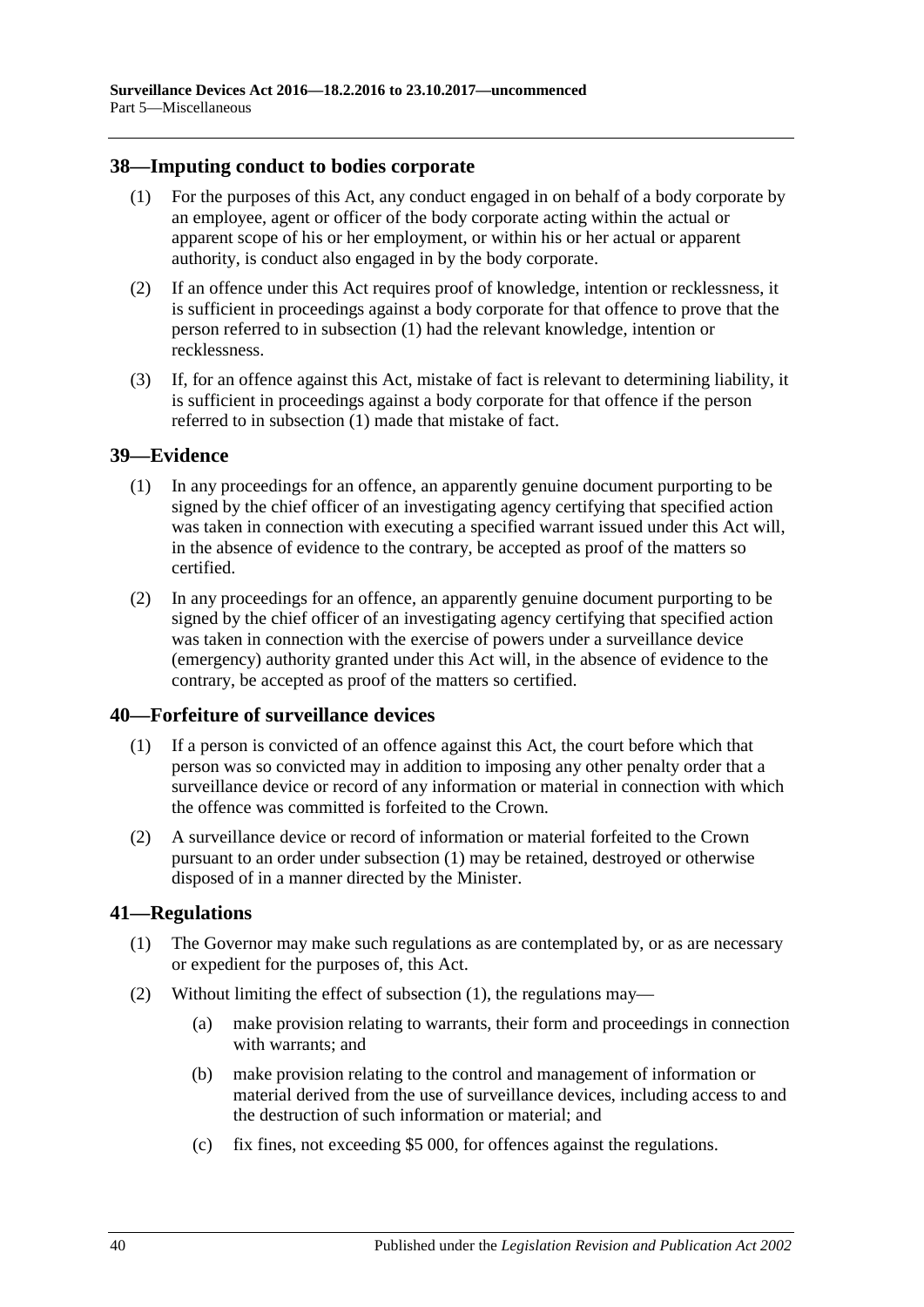## <span id="page-40-0"></span>**Schedule 1—Related amendments, repeal and transitional provisions**

## **Part 1—Preliminary**

## <span id="page-40-1"></span>**1—Amendment provisions**

In this Schedule, a provision under a heading referring to the amendment of a specified Act amends the Act so specified.

## **Part 2—Amendment of** *Criminal Investigation (Covert Operations) Act 2009*

## <span id="page-40-2"></span>**2—Amendment of section 3—Interpretation**

Section 3(1), definition of *undercover operations*—delete "engaging or" and substitute:

who have engaged, are engaging or are

## **Part 3—Amendment of** *Director of Public Prosecutions Act 1991*

### <span id="page-40-3"></span>**3—Amendment of section 12—Annual reports**

Section 12(1)—delete ", including the number of applications for warrants under the *[Listening and Surveillance Devices Act](http://www.legislation.sa.gov.au/index.aspx?action=legref&type=act&legtitle=Listening%20and%20Surveillance%20Devices%20Act%201972) 1972* considered, and the number approved, by the Director"

## **Part 4—Repeal and transitional provisions**

## <span id="page-40-4"></span>**4—Repeal and transitional provisions**

- (1) The *[Listening and Surveillance Devices Act](http://www.legislation.sa.gov.au/index.aspx?action=legref&type=act&legtitle=Listening%20and%20Surveillance%20Devices%20Act%201972) 1972* is repealed (the *repealed Act*).
- (2) A warrant issued under the repealed Act in force immediately before the commencement of this Part will continue in force in accordance with its terms for the period for which it was issued under the repealed Act until it expires or is cancelled (whichever occurs earlier).
- <span id="page-40-5"></span>(3) Despite any other provision of this Act, if, immediately before the commencement of this Part, an investigating agency is lawfully using a tracking device to determine the geographical location of a person, vehicle or thing in relation to the investigation of a matter by the agency, [section](#page-12-1) 7 will be taken not to apply in relation to the use of the device for a period of 6 months after the commencement of this Part.
- (4) Any evidence obtained directly or indirectly as a result of the use of a tracking device in circumstances referred to in [subclause](#page-40-5) (3) is not inadmissible in any proceedings merely because the evidence was obtained before the commencement of this Part.
- (5) Any evidence obtained directly or indirectly as a result of the use of a listening or surveillance device in accordance with the repealed Act is not inadmissible in any proceedings merely because the evidence was obtained before the commencement of this Part.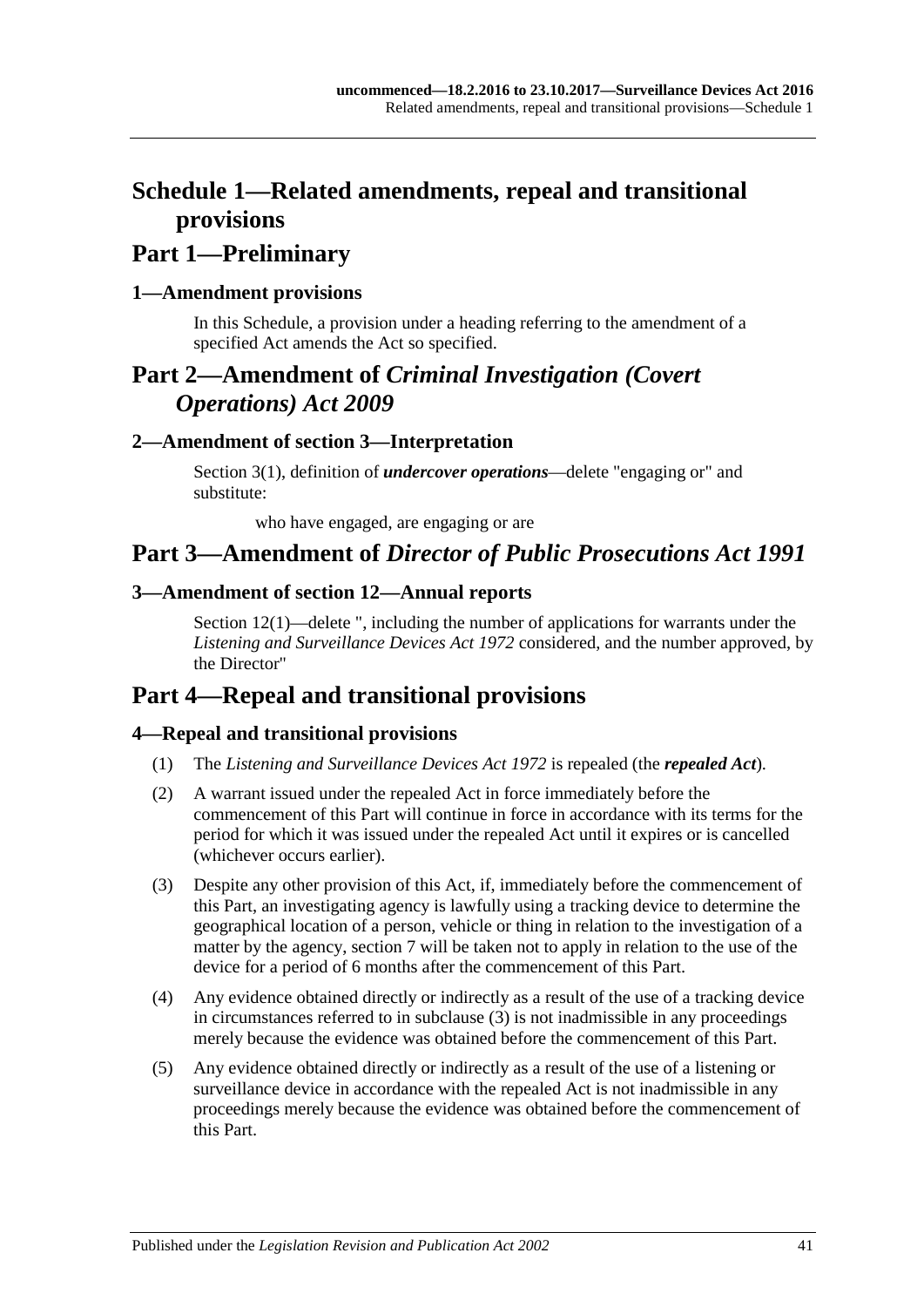- (6) A notice under section 8 of the repealed Act in force immediately before the commencement of this Part will be taken to be a notice under [section](#page-37-1) 36 of this Act and will have effect according to its terms.
- (7) The consent of the Minister given under section 8 of the repealed Act in force immediately before the commencement of this Part will be taken to be consent of the Minister given under [section](#page-37-1) 36 of this Act and will have effect according to its terms.